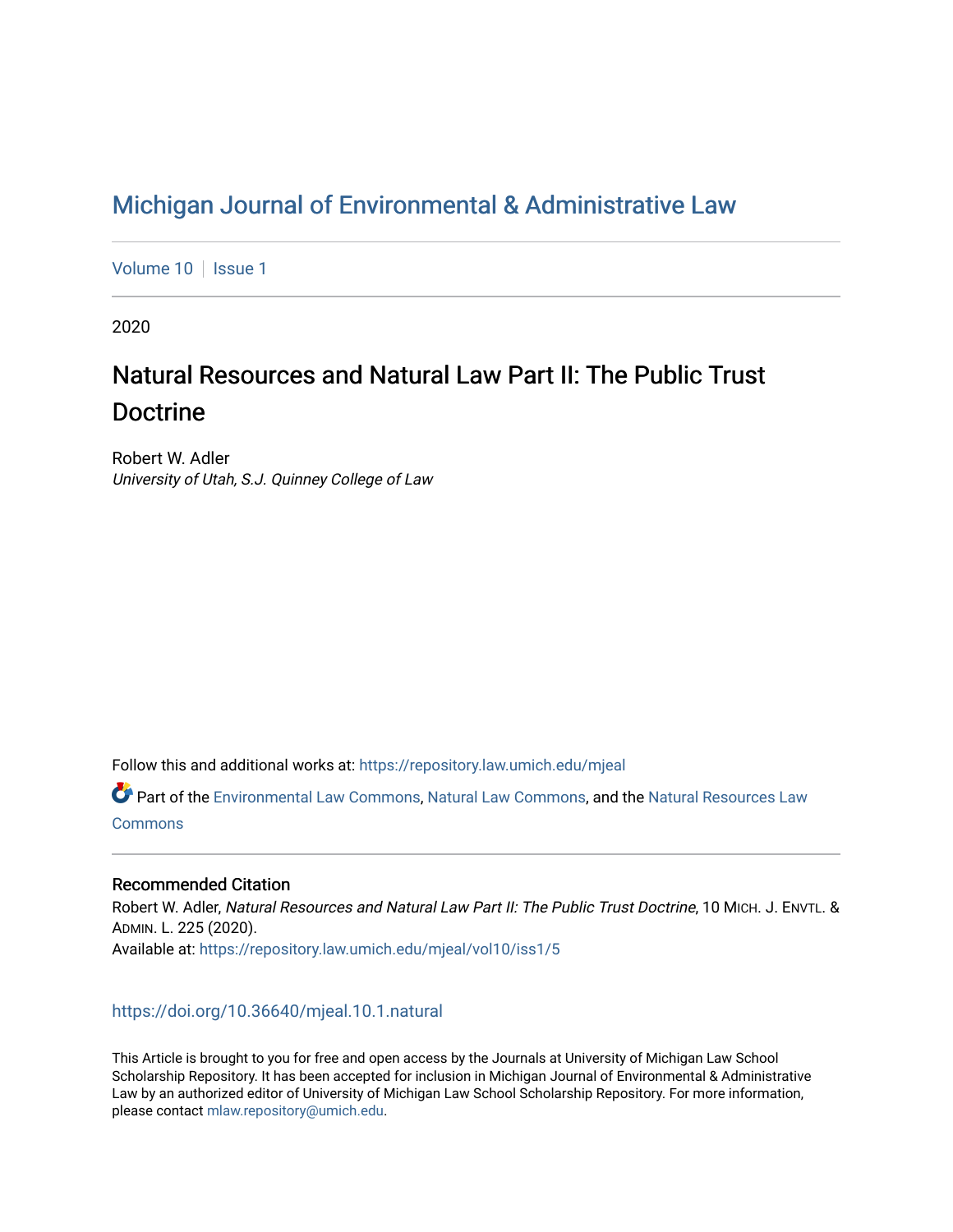## **NATURAL RESOURCES AND NATURAL LAW PART II: THE PUBLIC TRUST DOCTRINE**

## *Robert W. Adler*\*

Natural Resources and Natural Law Part I: Prior Appropriation *analyzed claims by some western ranchers, grounded in natural law, that they have property rights in grazing resources on federal public lands through prior appropriation. Those individuals advocated their position in part through civil disobedience and armed standoffs with federal officials. They also asserted that their duty to obey theistic natural law overrode any duty to obey the Nation's positive law. Similar claims that individual religious beliefs override positive law have been made recently regarding a range of other controversial issues, such as same-sex marriage, public insurance for birth control, and the right to bear arms. Prior appropriation doctrine is consistent with secular natural law theory. Existing positive law, however, accepts prior appropriation for western water rights but rejects its application to grazing rights on federal public lands, for reasons consistent with secular natural law. Natural law doctrine allows citizens to advocate for change but requires them to respect the positive law of the societies in which they live. Separation of church and state also bars natural law claims based on religious doctrine unless those principles are also adopted in secular positive law.* 

*This sequel addresses claims from the opposite side of the political-environmental spectrum, that natural law provides one justification for the public trust doctrine, and that courts should enforce an atmospheric public trust to redress catastrophic global climate change. Although some religious groups have embraced environmental agendas supported by religious doctrine, public trust claims are secular in origin. Just as natural law provides support for prior appropriation, it supports the idea that some resources, such as water, wildlife, and air, should be held in common rather than made available for private ownership. From this perspective, the two doctrines merge into a single issue of resource allocation. Which resources are best made available for appropriation as private property, and which are best left in common? Natural law theory helps to explain the liberty and welfare goals that inform those choices. Positive law embraces the public trust doctrine with respect to some natural resources, and does not preclude its applicability to the atmosphere or other common resources.* 

<sup>\*</sup> Distinguished Professor of Law, University of Utah, S.J. Quinney College of Law. This article was made possible in part by the Albert and Elaine Borchard Excellence in Teaching and Research Fund. I appreciate the very helpful research assistance provided by Trevor Gruwell and excellent editorial assistance by Angela Turnbow.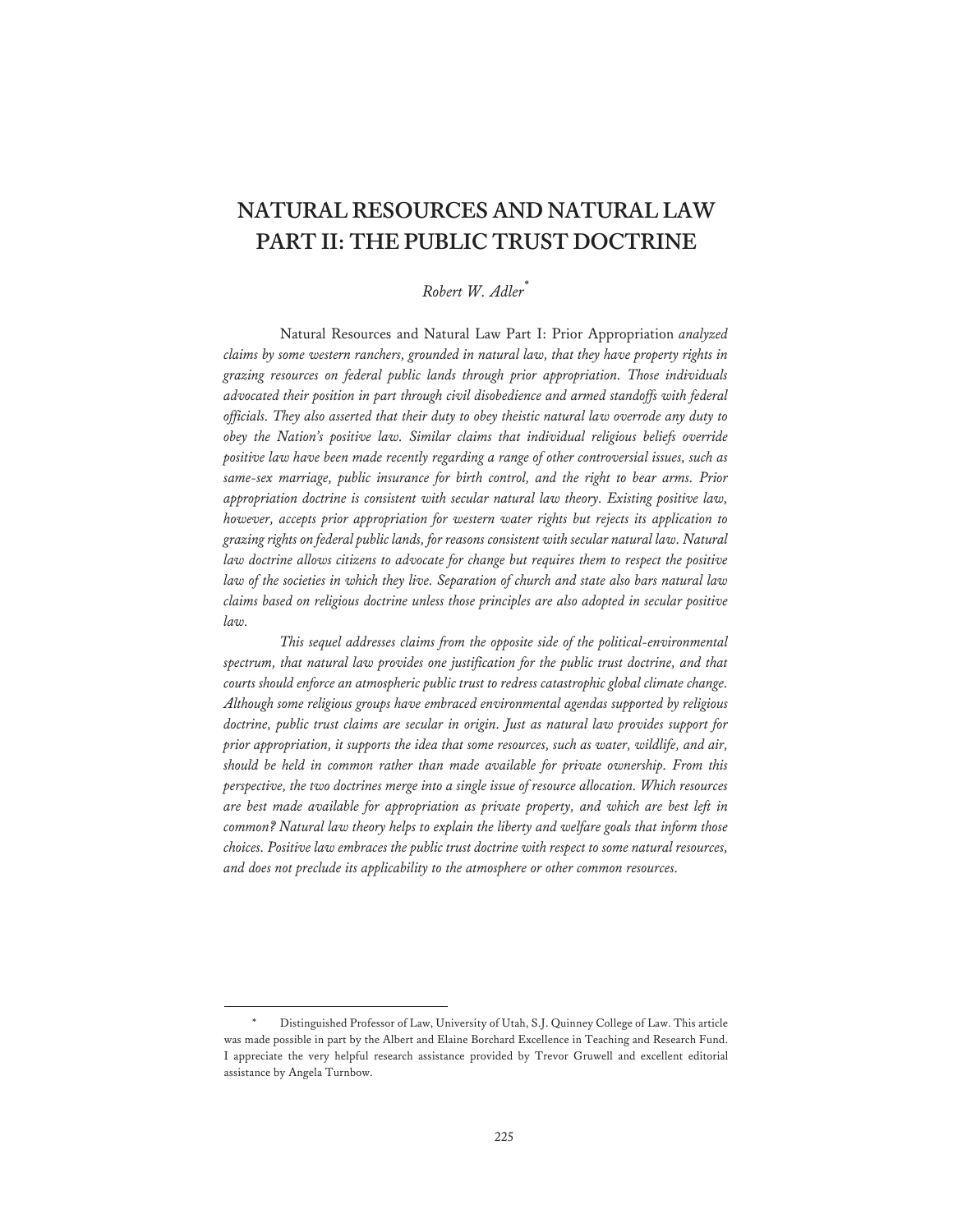#### TABLE OF CONTENTS

| I.  | THE MULTIPLE ORIGINS AND SOURCES OF THE PUBLIC TRUST   |                                                            |                                                        |  |
|-----|--------------------------------------------------------|------------------------------------------------------------|--------------------------------------------------------|--|
|     |                                                        |                                                            |                                                        |  |
|     | A.                                                     |                                                            |                                                        |  |
|     | <i>B.</i>                                              | Historical Underpinnings of the Public Trust Doctrine  233 |                                                        |  |
|     |                                                        | $1_{-}$                                                    |                                                        |  |
|     |                                                        | 2.                                                         |                                                        |  |
|     |                                                        | 3.                                                         | Implications for American Public Trust Law  240        |  |
|     | C.                                                     |                                                            |                                                        |  |
|     | D.                                                     |                                                            | The Public Trust Doctrine as Constitutional Law 243    |  |
|     |                                                        | 1.                                                         |                                                        |  |
|     |                                                        | 2.                                                         | Substance of the Public Trust Doctrine 246             |  |
|     | $E_{\cdot}$                                            |                                                            |                                                        |  |
|     |                                                        | 1.                                                         | Natural Law in American Public Trust Jurisprudence 249 |  |
|     |                                                        | 2.                                                         | Greco-Roman Natural Law and the Roman Public Trust     |  |
|     |                                                        |                                                            |                                                        |  |
|     |                                                        | 3.                                                         | Enlightenment Natural Law and the English Public       |  |
|     |                                                        |                                                            |                                                        |  |
|     |                                                        | $4_{\cdot}$                                                | The Public Trust Doctrine as an Attribute of           |  |
|     |                                                        |                                                            |                                                        |  |
| II. | IMPLICATIONS OF NATURAL LAW FOR THE PAST AND FUTURE OF |                                                            |                                                        |  |
|     |                                                        |                                                            |                                                        |  |
|     | A.                                                     |                                                            |                                                        |  |
|     | <i>B.</i>                                              |                                                            |                                                        |  |
|     | C.                                                     |                                                            |                                                        |  |
|     |                                                        | $1_{-}$                                                    |                                                        |  |
|     |                                                        | 2.                                                         |                                                        |  |
|     |                                                        |                                                            |                                                        |  |

#### **INTRODUCTION**

*Natural Resources and Natural Law Part I: Prior Appropriation* ("*Prior Appropriation*")<sup>1</sup> evaluated claims by some western ranchers,<sup>2</sup> grounded partially in natural law, to appropriative property rights to federal public land resources. This companion article assesses similar natural law origins of the public trust doctrine,

<sup>1.</sup> Robert W. Adler, *Natural Resources and Natural Law Part I: Prior Appropriation*, 60 WM. & MARY L. REV. 739 (2019) [hereinafter *Prior Appropriation*].

<sup>2.</sup> Because I do not presume these views to be universal or even a majority position among western ranchers, I referred to advocates for this position as "natural law ranch advocates." *See id.* at 746– 747.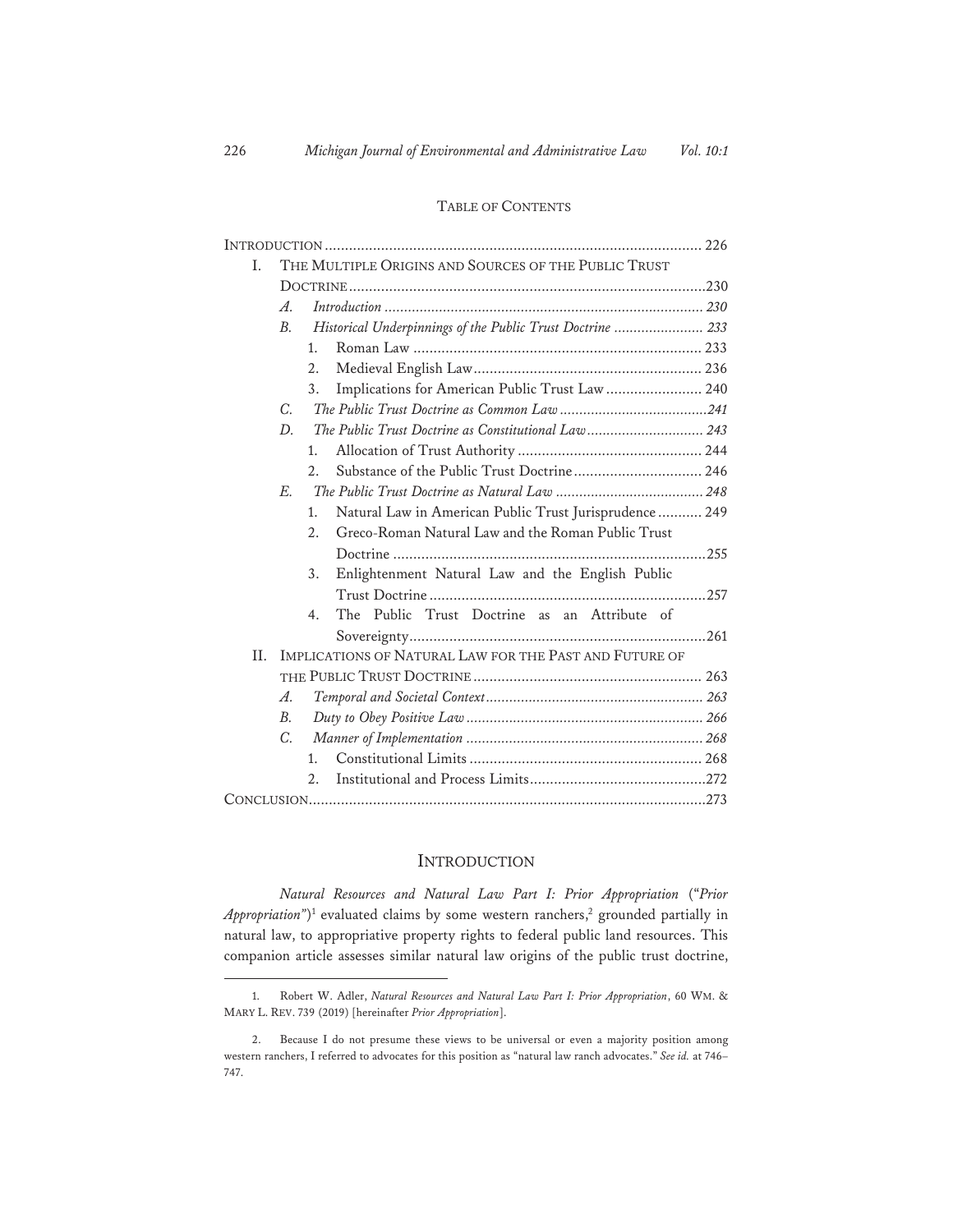asserted from the opposite side of the political-environmental spectrum by environmental advocates. Those claims have heightened importance given litigation arguing that an atmospheric public trust obligates governments to combat climate change.3 The U.S. Court of Appeals for the Ninth Circuit recently ordered dismissal of one atmospheric trust case for lack of standing, reasoning that the alleged harm was redressable only by political branches of government.<sup>4</sup>

*Prior Appropriation* concluded that, whether or not one accepts the validity of natural law in U.S. jurisprudence, it does not support private property rights in federal public lands based on prior appropriation.<sup>5</sup> First, personal beliefs, including those grounded in theistic versions of natural law, cannot override duly adopted positive law. The Establishment Clause of the First Amendment prevents any asserted supremacy of religious beliefs over applicable secular law, without impairing an individual's right to hold those beliefs under the Free Exercise clause.<sup>6</sup> Moreover, a fundamental tenet of natural law is that, as members of an ordered society, individuals are bound to obey positive law even if they disagree with that law.<sup>7</sup> The federal and state constitutions are the only means through which fundamental rights can be used to override positive law rules, and only through proper judicial process. Although there is a long tradition of using civil disobedience to protest perceived injustices, such as slavery, one must accept the legal consequences of that disobedience in order to employ the tactic.<sup>8</sup>

Second, although the prior appropriation doctrine of water law has some natural law origins,<sup>9</sup> all western states ratified the doctrine in their positive law,<sup>10</sup> and the federal government sanctioned their authority to do so.<sup>11</sup> With respect to grazing rights on public lands, by contrast, pursuant to its plenary authority under the

5. *Prior Appropriation, supra* note 1, at 804–05.

- 7. *Prior Appropriation*, *supra* note 1, at 755 n.70, 759 n.92, 779.
- 8. *Id.* at 755–56, 779.
- 9*. Id.* at 780–86.
- 10. *Id.* at 789–93.
- 11. *Id.* at 789–92.

<sup>3.</sup> For discussions of atmospheric trust litigation and the crisis of catastrophic climate change it seeks to redress, *see* Mary Christina Wood & Dan Galpern, *Atmospheric Recovery Litigation: Making the Fossil Fuel Industry Pay to Restore a Viable Climate System*, 45 ENV'T L. 259 (2015).

<sup>4.</sup> Juliana v. United States, 947 F.3d 1159, 1165 (9th Cir. 2020). Other courts have also dismissed cases involving public trust doctrine implications on atmospheric conditions. *E.g.,* Kanuk *ex rel.* Kanuk v. State, Dep't of Nat. Res., 335 P.3d 1088, 1102–03 (Alaska 2014) (dismissing the case on prudential grounds but mentioning that plaintiffs make "a good case"); Chernaik v. Brown, 436 P.3d 26, 35 (2019) (finding no conception of the public-trust doctrine in Oregon to impose fiduciary duties on the state to protect against the effects of climate change).

<sup>6.</sup> U.S. CONST. amend. I ("Congress shall make no law respecting an establishment of religion, or prohibiting the free exercise thereof ….").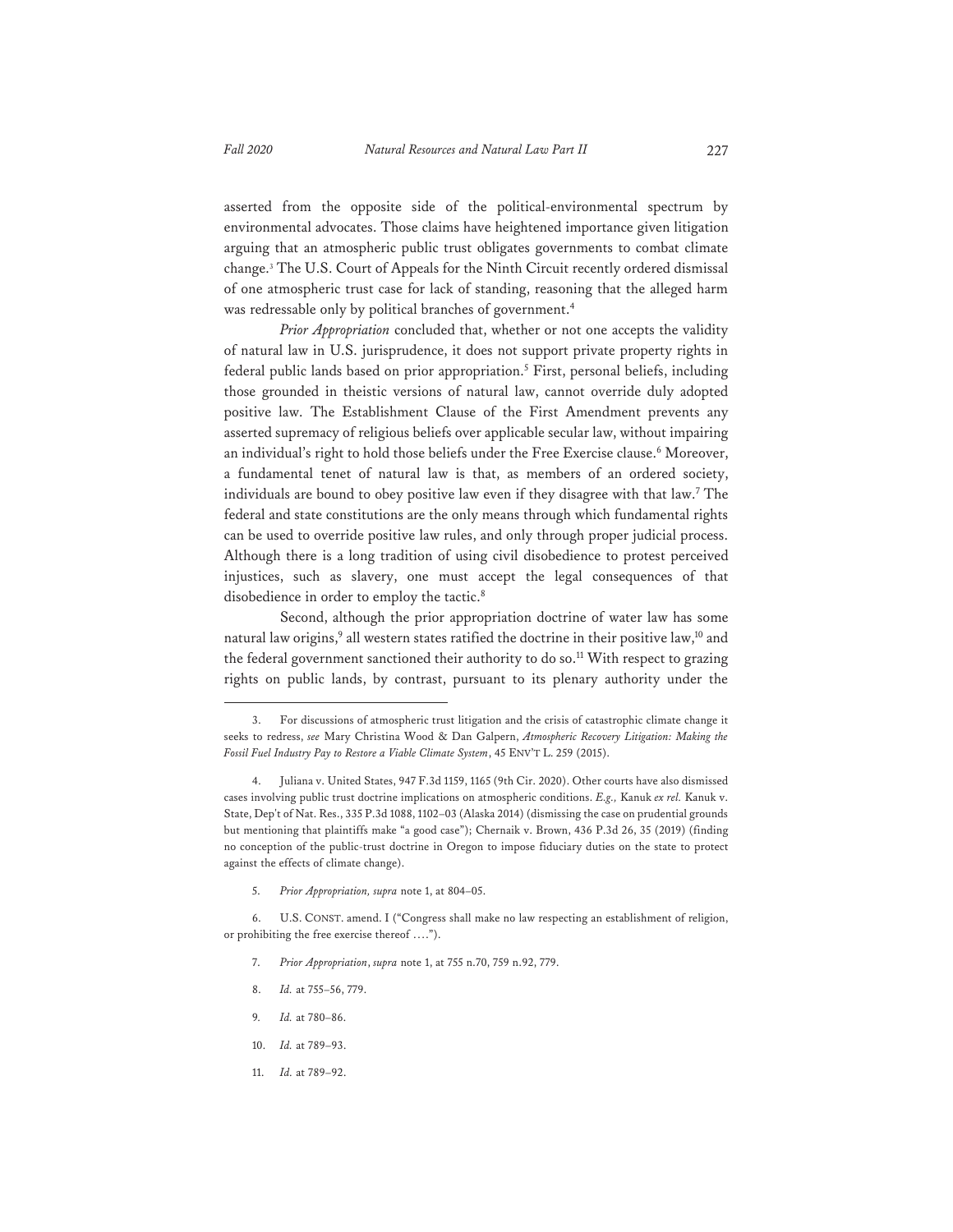Property Clause,<sup>12</sup> the federal government rejected private property rights to federal grazing resources in favor of a license to graze and later a system of federal permitting.<sup>13</sup> It is consistent with natural law for the federal government to categorize different public land and other resources for varying uses.<sup>14</sup>

Finally, it is debatable whether natural law supports claims to property rights in federal lands and resources based on historical use. Some scholars believe prior appropriation was a positive law response to the inadequacy of natural lawbased riparian rights.15 If prior appropriation is a positive law doctrine, natural law cannot support prior appropriation rights to grazing or other public land resources in contravention of federal statutes and regulations.

Although ownership and use of federal public lands is an extremely important but contentious issue that commands significant public attention, $16$  the question of the legitimacy and utility of natural law extends well beyond that realm. Similar natural law-based claims have been made in the context of a wide range of high-profile public debates, including same-sex marriage, public funding of birth control, and the right to bear arms.<sup>17</sup>

Natural law has also been raised in the context of the public trust doctrine. *Prior Appropriation* noted that some advocates for broader use of the public trust doctrine for environmental protection, including climate change mitigation, cite natural law to support their claims.<sup>18</sup> For example, what some courts and scholars

14. *See Prior Appropriation*, *supra* note 1, at 803–04. This includes *res commune* or *res publicum* for resources believed to be most appropriate for common public use, such as national parks or wildlife refuges, and *res nullius* for resources such as water that can be made available for usufructuary rights so long as the corpus remains unimpaired or not substantially impaired for public uses such as navigation and fishing.

15. *See* Richard A. Epstein, *How Spontaneous? How Regulated?: The Evolution of Property Rights Systems*, 100 IOWA L. REV. 2341, 2356-63 (2015); *Prior Appropriation*, *supra* note 1, at 799–801.

16. *See* Kirk Johnson, *Siege Has Ended, but Battle Over Public Lands Rages on*, N.Y. TIMES, (Apr. 14, 2017), https://www.nytimes.com/2017/04/14/us/public-lands-bundy-malheur-national-wildliferefuge.html (discussing public land controversy in the west and its implications).

17. *Prior Appropriation*, *supra* note 1, at 748–49. Some individuals have even objected to government requirements to wear masks during the COVD-19 pandemic because a mask would cover the "image of God." *See* Ed Mazza, *GOP Lawmaker Opposes Coronavirus Face Masks Because They Cover 'The Image of God*,*'* HUFFINGTON POST (May 5, 2020), https://www.huffpost.com/entry/ohio-masks-likenessof-god-nino-vitale\_n\_5eb0c6d6c5b62b850f90eb42.

18. *See, e.g.*, Gerald Torres & Nathan Bellinger, *The Public Trust: The Law's DNA*, 4 WAKE FOREST J. L. & POL'Y 281 (2014); Michael C. Blumm & Rachel D. Guthrie, *Internationalizing the Public Trust Doctrine: Natural Law and Constitutional and Statutory Approaches to Fulfilling the Saxion Vision*, 45 U.C. DAVIS. L. REV. 741 (2012); George P. Smith II & Michael W. Sweeney, *The Public Trust Doctrine and* 

<sup>12.</sup> U.S. CONST. art. IV, § 3, cl. 2 ("The Congress shall have Power to dispose of and make all needful Rules and Regulations respecting the Territory or other Property belonging to the United States ….").

<sup>13.</sup> *Prior Appropriation*, *supra* note 1, at 768-88, 789-93.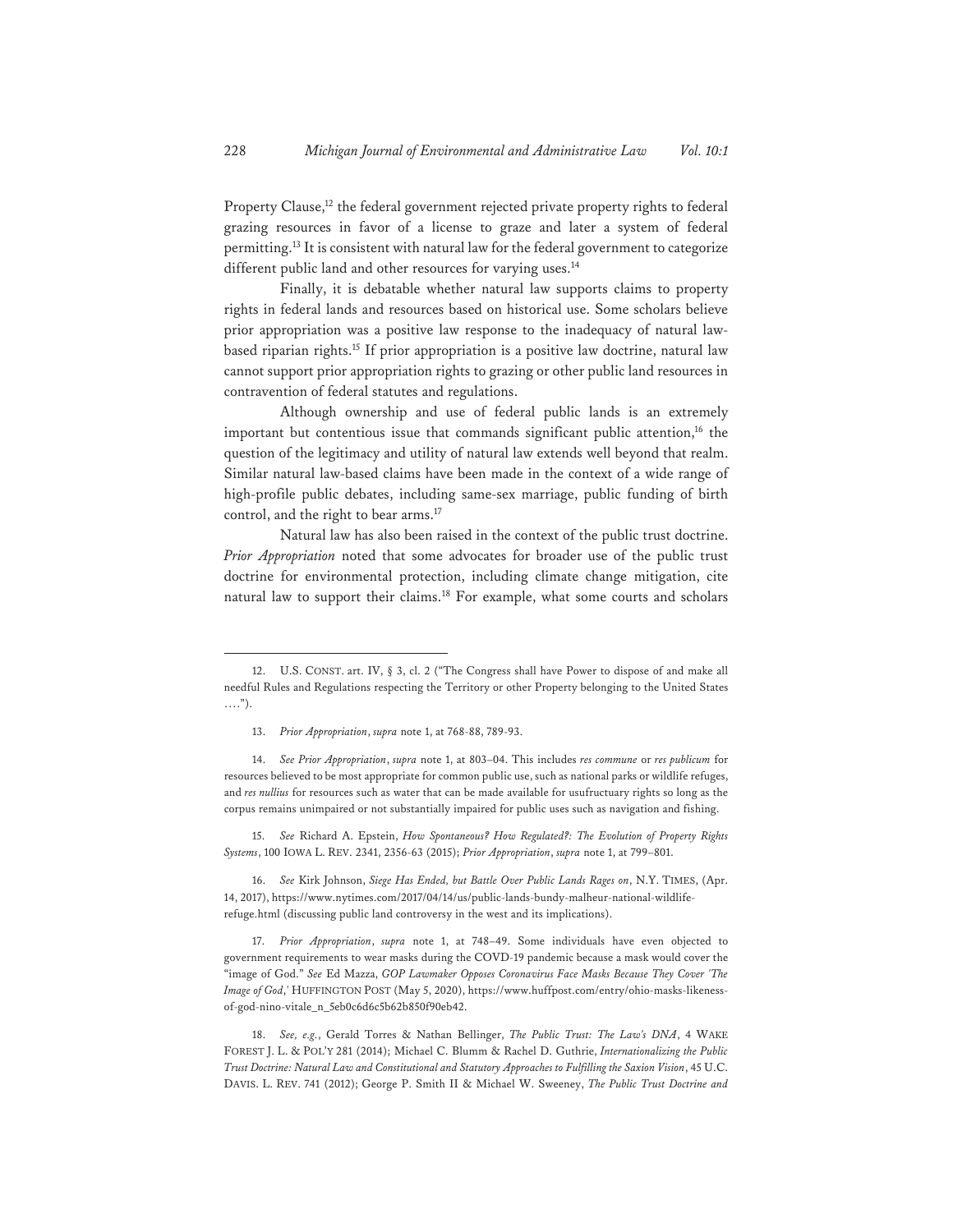identify as Roman law origins of the doctrine, as summarized in *The Institutes of Justinian*19 provides: "By the law of nature these things are common to mankind—the air, running water, the sea and consequently the shores of the sea."20 Other environmental advocates assert inherent or fundamental rights to a clean and healthy environment grounded similarly in natural law, among other sources.<sup>21</sup>

Environmental advocates cannot categorically reject natural law as a basis for property rights claims while simultaneously relying on natural law to support the public trust doctrine and other asserted environmental rights. To be consistent, these claims must be subjected to the same analysis and the same scrutiny as natural lawbased claims made by natural law property advocates. To be valid, either the claims must be supported by duly adopted positive law in ways that are not true for property rights in federal lands, or they must have a firmer grounding in natural law principles, while not being contradicted by applicable positive law.

The purpose of this analysis is not to test the legitimacy of the public trust doctrine, any more than *Prior Appropriation* questioned the legitimacy of the prior appropriation doctrine. Prior appropriation clearly exists as a matter of the positive law governing water resources in the western states. The issue in *Prior Appropriation* was the extent to which natural law supports assertions that prior appropriation also applies to grazing and other public resources. Likewise, the public trust doctrine has existed in American law at least since the early nineteenth century.<sup>22</sup> It is recognized widely in positive law (judicial, legislative, constitutional), but the scope, purpose, and substance of the doctrine remains disputed.23 The critical question is where and how the doctrine applies, and whether it should expand to situations not previously

- 20. J. INST. 2.1.1.
- 21. *See Prior Appropriation*, *supra* note 1, at 798–804.

23. *See infra* Section II.

*Natural Law: Emanations Within A Penumbra*, 33 B.C. ENV'T AFF. L. REV. 307, 341 (2006); Richard A. Epstein, *The Public Trust Doctrine*, 7 CATO J. 411 (1987).

<sup>19.</sup> Some cases incorrectly identify the *Institutes of Justinian* as a source of law, as if this work was a formally adopted Roman legal code; it was actually part of a larger effort by Roman legal scholars, commissioned by Emperor Justinian in Byzantium toward the end of the Roman Empire (Sixth Century A.D.), to collect the body of Roman law into a single source. As such, it is more akin to a modern academic legal treatise or textbook than a legal code. *See, e.g.*, Bruce W. Frier, *The Roman Origins of the Public Trust Doctrine*, 32 J. ROMAN ARCHAEOLOGY 641, 642 (2019); Ewa M. Davison, *Enjoys Long Walks on the Beach: Washington's Public Trust Doctrine and the Right of Pedestrian Passage over Private Tidelands*, 81 WASH. L. REV. 813, 830–31 (2006). A recent analysis co-authored by a law professor and a Roman law historian critiqued the same error by legal scholars, as well as the degree to which citation to the Institutes greatly oversimplifies the Roman law origins of the doctrine. J.B. Ruhl and Thomas A.J. McGinn, *The Roman Public Trust Doctrine: What Was it and Does it Support an Atmospheric Trust?*, available at https://papers.ssrn.com/sol3/papers.cfm?abstract\_id=3440244 (forthcoming 47 ECOLOGY L.Q. 1 (2020)).

<sup>22.</sup> *See* Arnold v. Mundy, 6 N.J.L. 1 (1821); Carson v. Blazer, 2 Binn. 475 (Penn. 1810). Including colonial cases and ordinances, the pedigree goes back even further. *See* Ruhl & McGinn, *supra* note 19, at 17–18 nn. 68, 73 (identifying colonial court decisions applying English common law trust doctrine).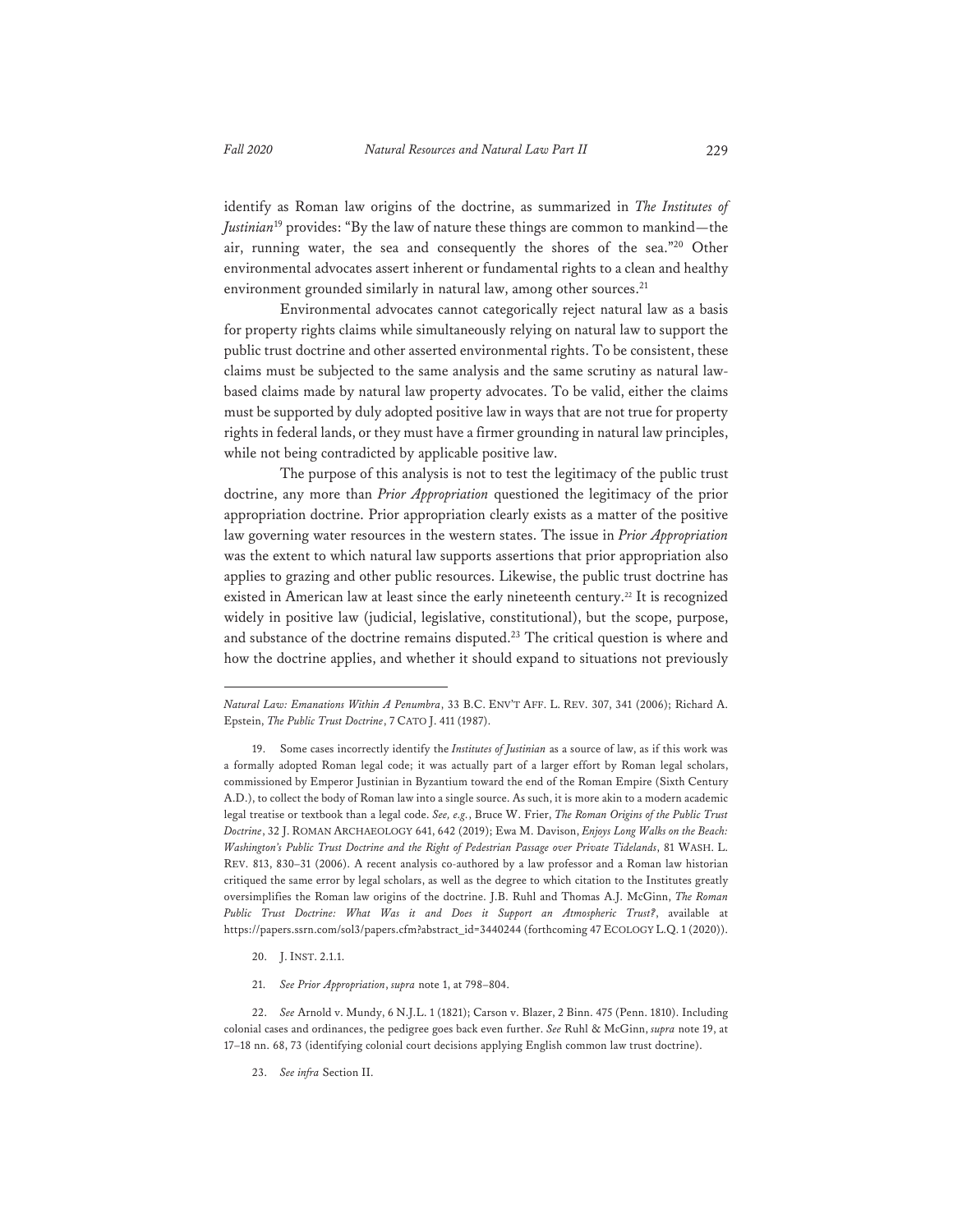recognized. This article evaluates the extent to which natural law supports such expansion but recognizes that any change must be implemented through positive law, via judicial evolution of the common law doctrine or by statute or constitution.

This analysis also does not revisit the legitimacy of natural law relative to the predominant modern focus on positive law. That debate has been waged elsewhere.24 Rather, because some western property rights advocates and some environmental advocates both assert legal claims that are grounded in natural law, this analysis assumes the legitimacy of natural law as the source of some kinds of legal rights and obligations.

Part I of this Article explores competing theories about the legal history and sources of the public trust doctrine, including common law, constitutional law, and natural law. Part II analyzes the public trust doctrine according to the principles identified in *Prior Appropriation*, and evaluates the implications of the natural law perspective for the future of the doctrine. This article concludes that natural law supports and is consistent with the public trust doctrine and provides flexibility to apply it to the atmosphere and other common resources not yet subject to public trust scrutiny.

## I. THE MULTIPLE ORIGINS AND SOURCES OF THE PUBLIC TRUST **DOCTRINE**

#### *A. Introduction*

Legal scholars have disputed the source and origins of the public trust doctrine extensively, without resolution.<sup>25</sup> The debate came in the wake of a nowfamous article by Professor Joseph Sax urging courts to make more assertive use of

<sup>24.</sup> *See* H.L.A. HART, THE CONCEPT OF LAW (1961) (defending legal positivism); LON L. FULLER, THE MORALITY OF LAW (1964) (defending legal realism). *See also* H.L.A. Hart, *Positivism and the Separation of Law and Morals*, 71 HARV. L. REV. 593 (1958); Lon L. Fuller, *Positivism and Fidelity to Law-A Reply to Professor Hart*, 71 HARV. L. REV. 630 (1958).

<sup>25.</sup> *See, e.g.*, Joseph D. Kearney & Thomas W. Merrill, *The Origins of the American Public Trust Doctrine: What Really Matters in Illinois Central*, 71 U. CHI. L. REV. 799 (2004); James R. Rasband, *The Disregarded Common Parentage of the Equal Footing and Public Trust Doctrines*, 32 LAND & WATER L. REV. 1 (1997); Douglas L. Grant, *Western Water Rights and the Public Trust Doctrine: Some Realism About the Takings Issue*, 27 ARIZ. ST. L.J. 423 (1995); Charles F. Wilkinson, *The Headwaters of the Public Trust: Some Thoughts on the Source and Scope of the Traditional Doctrine*, 19 ENV'T L. 425 (1989); Harrison C. Dunning, *The Public Trust: A Fundamental Doctrine of American Property Law*, 19 ENV'T L. 515 (1989); James L. Huffman, *A Fish Out of Water: The Public Trust Doctrine in a Constitutional Democracy*, 19 ENV'T L. 527 (1989); Richard A. Epstein, *The Public Trust Doctrine*, 7 CATO J. 411 (1987); Richard J. Lazarus, *Changing Conceptions of Property and Sovereignty in Natural Resources: Questioning the Public Trust Doctrine*, 71 IOWA L. REV. 631 (1986); Glenn J. MacGrady, *The Navigability Concept in the Civil and Common Law: Historical Development, Current Importance, and Some Doctrines that Don't Hold Water*, 3 FLA. ST. L. REV. 511 (1975).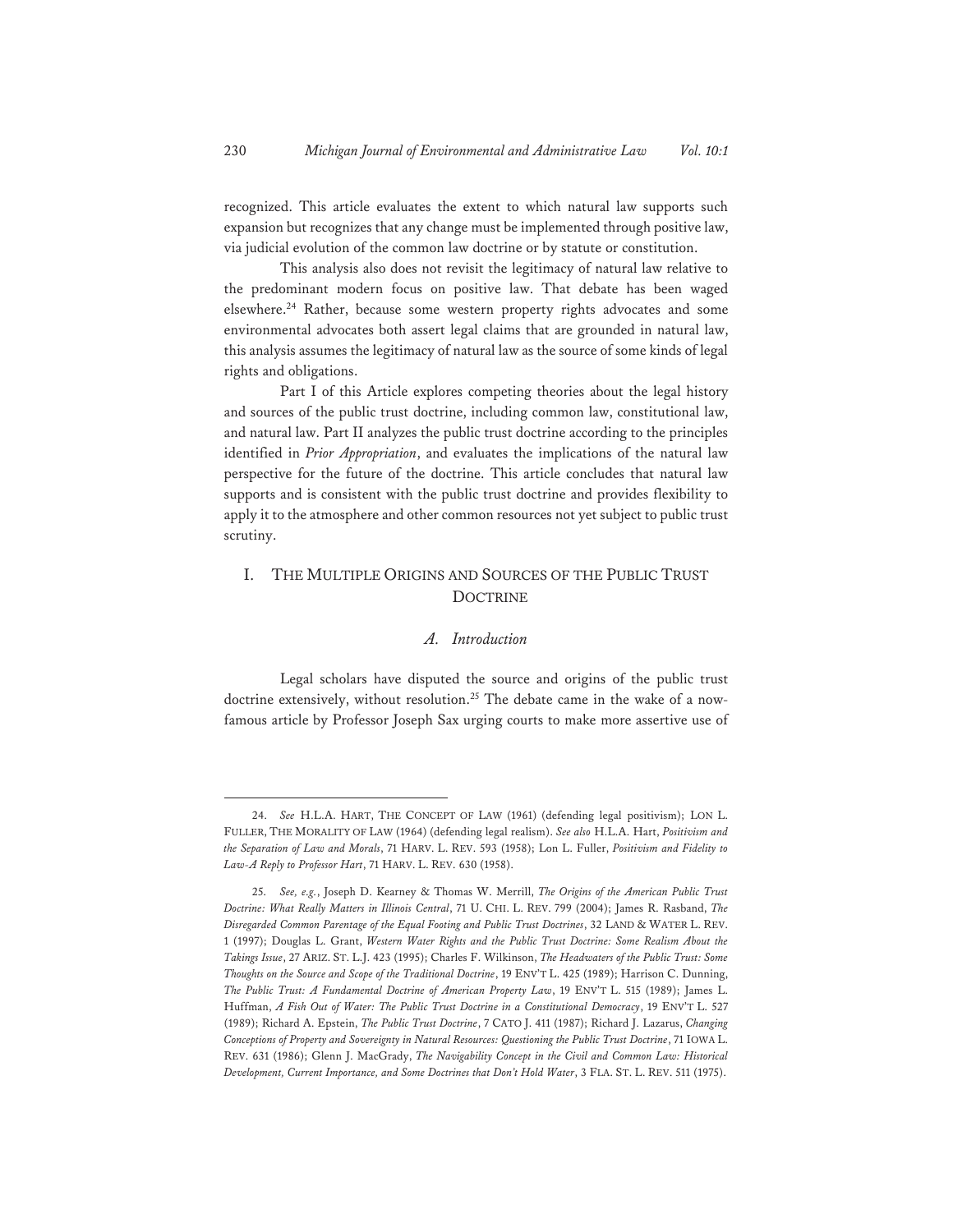the historical public trust doctrine to enhance protection of a range of public resources,<sup>26</sup> and intensified after some courts heeded Profession Sax's proposal.<sup>27</sup>

At the more restrictive end of the spectrum, some believe the doctrine is a narrow element of property law applicable only to property underlying navigable waters, thus precluding further expansion to the atmosphere or to other resources.<sup>28</sup> Some scholars have proposed that the doctrine is incorporated into parts of the U.S. Constitution.29 Other authors root the doctrine in a lengthy and diverse legal history, from the *Institutes of Justinian* to Magna Carta to Anglo-American common law.<sup>30</sup> These legal theories have included the idea that the public trust doctrine has origins in natural law, $31$  or that the doctrine is a fundamental attribute of sovereignty. $32$  As shown below, the sovereignty claim flows logically from other tenets of natural law.<sup>33</sup> Others believe the precise source of the doctrine is less relevant than its ability to fill important gaps in positive law pending an appropriate legislative response.<sup>34</sup>

The applicable sources of law governing the public trust doctrine may help inform issues such as the propriety of applying the doctrine to the atmosphere and other public resources other than navigable waters. They may also be relevant to the degree to which there is a "floor" on applicability of the doctrine in individual states. Those issues were raised by the U.S. Supreme Court's decision in *Illinois Central Railroad Co. v. Illinois*, 35 which upheld an action by the Illinois Legislature invalidating a previous grant to a railroad company of title to extensive holdings

28. *See, e.g.*, James L. Huffman, *Speaking of Inconvenient Truths—A History of the Public Trust Doctrine*, 18 DUKE ENV'T L. & POL'Y FORUM 1 (2007); Rasband, *supra* note 25; MacGrady, *supra* note 25; Lazarus, *supra* note 25; Lloyd R. Cohen, *The Public Trust Doctrine: An Economic Perspective*, 29 CAL. W. L. REV. 239 (1992).

29. *See, e.g.*, Torres & Bellinger, *supra* note 18; Wilkinson, *supra* note 25; Epstein, *supra* note 18; Michael O'Loughlin, *Understanding the Public Trust Doctrine Through Due Process*, 58 B.C. L. REV. 1321 (2017).

30. *See, e.g.*, Sax, *supra* note 26; Wilkinson, *supra* note 25; Smith & Sweeney, *supra* note 18; Hope M. Babcock, *The Public Trust Doctrine: What a Tall Tale They Tell*, 61 S.C. L. REV. 393 (2009).

31. *See supra* note 18.

- 33. *See infra* Section I.E.4.
- 34. *See* Babcock, *supra* note 30.
- 35. 146 U.S. 387 (1892).

<sup>26.</sup> Joseph L. Sax, *The Public Trust Doctrine in Natural Resources Law: Effective Judicial Intervention*, 68 MICH. L. REV. 471 (1970).

<sup>27.</sup> *See, e.g.*, Matthews v. Bay Head Improvement Ass'n, 471 A.2d 355 (N.J. 1984) (dry sand beaches); Nat'l Audubon Soc'y v. Superior Court, 658 P.2d 709 (Cal. 1983) (non-navigable tributaries); Kootenai Env't Alliance v. Panhandle Yacht Club, Inc., 671 P.2d 1085 (Idaho 1983) (navigable lake).

<sup>32.</sup> *See, e.g.*, MICHAEL C. BLUMM & MARY CHRISTINA WOOD, THE PUBLIC TRUST DOCTRINE IN ENVIRONMENTAL AND NATURAL RESOURCES LAW 3–7 (2013); Torres & Bellinger, *supra* note 18, at 291; Wood & Galpern, *supra* note 3, at 263, 273–78.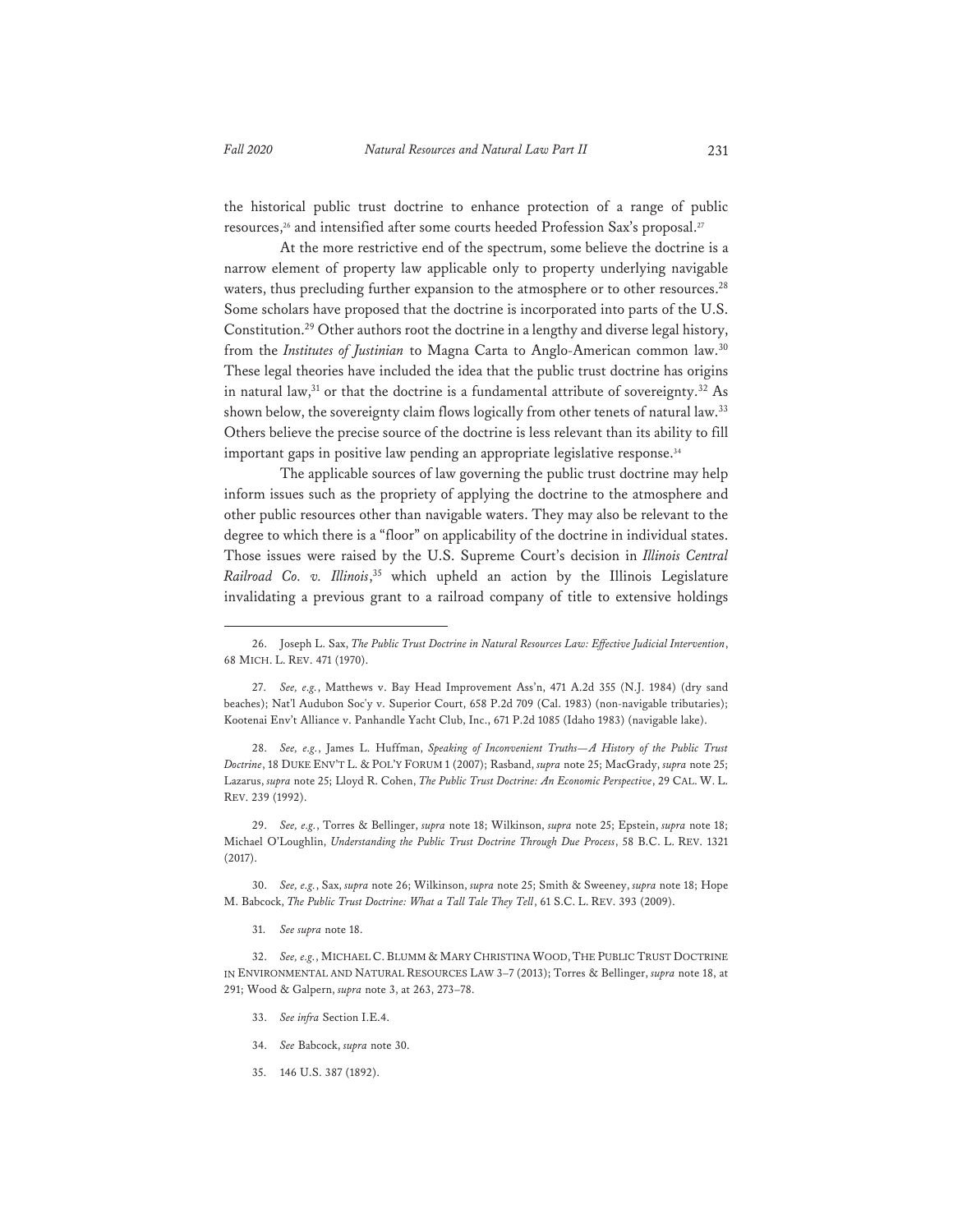along the Chicago harbor. The Court grounded its holding in the historic public trust doctrine, but left unclear the source of law that applied, and whether the ruling was one of state or federal law.36

The Supreme Court has since confirmed that each state has authority to determine the scope and applicability of the public trust doctrine in that state.<sup>37</sup> The Court has never held, however, that states are free to abandon the doctrine entirely, suggesting that it has some minimum federal contours. These issues remain unresolved, in part because most state variations in the doctrine reflect policy differences regarding the geographic scope of the doctrine,<sup>38</sup> or the resources to which the doctrine applies.<sup>39</sup> No state since the *Illinois Central* case has successfully eliminated the doctrine<sup>40</sup> or curtailed it as substantially as the Illinois legislature

38. *See also* Robin Kundis Craig, *A Comparative Guide to the Western States' Public Trust Doctrines:*  Public Values, Private Rights, and the Evolution Toward an Ecological Public Trust, 37 ECOL. L.Q. 53, 58 (2010) [hereinafter *Western States' Public Trust Doctrines*] (describing considerable variations in public trust doctrine among western states); Robin Kundis Craig, *A Comparative Guide to the Eastern Public Trust Doctrines: Classifications of States, Property Rights, and State Summaries*, 16 PENN ST. ENV'T L. REV. 1, 25 (2007) [hereinafter *Eastern States' Public Trust Doctrines*] (finding wide variety of public trust doctrines among eastern states). *Compare Barney*, 94 U.S. at 325 (following Iowa doctrine that property adjacent to navigable waters extends only to high water line) *with* United States v. Chandler-Dunbar Co., 229 U.S. 53, 61 (1913) (applying Michigan doctrine that technical title extends to middle of stream beneath navigable waters).

39. *See* cases cited *supra* note 27; *see also Eastern States' Public Trust Doctrines*, *supra* note 38, at 16 (explaining that eastern states treat oceans, coasts, and Great Lakes differently than other "navigable waters"); *Western States' Public Trust Doctrines*, *supra* note 38, at 78 (examining how western states assign states property interest in not only the bed of navigable waters, but in the water itself).

<sup>36.</sup> Plaintiffs sued in state court, but defendants removed to federal court because the case as pleaded involved questions regarding construction of a federal statute and federal constitutional claims. State v. Illinois Cent. R.R. Co., 16 F. 881, 886–87 (N.D. Ill. 1888). The decision on the merits, however, did not ultimately turn on federal law. Although the Court decided the case on what ultimately appeared to be Illinois law, the case was decided nearly a half century before *Erie R.R. Co. v. Tompkins*, 304 U.S. 64 (1938), holding that federal courts must defer to state courts on rulings of state law.

<sup>37.</sup> Several cases post-dating *Illinois Central* confirm this result. *See, e.g.,* PPL Montana, LLC v. Montana, 656 U.S. 576, 604–605 (2012); Phillips Petroleum Co. v. Mississippi, 484 U.S. 469, 475 (1988); Oregon *ex rel*. State Land Bd. v. Corvallis Sand & Gravel Co., 429 U.S. 363, 370–71 (1977); Appleby v. City of New York, 271 U.S. 364, 395 (1926) (noting that "the conclusion reached [in *Illinois Central*] was necessarily a statement of Illinois law…."). The Court had reached the same conclusion before *Illinois Central*. *See* Barney v. Keokuk, 94 U.S. 324, 338 (1876); Packer v. Bird, 137 U.S. 661, 661 (1891). At times, however, the Supreme Court has described the public trust doctrine as "American law." *E.g.*, Idaho v. Coeur d'Alene Tribe of Idaho, 521 U.S. 261, 284–86 (1997).

<sup>40.</sup> The Arizona Legislature attempted to do so by statute regarding most navigable waters, but that statute was invalidated based on the public trust doctrine and the Arizona Constitution. Ariz. Ctr. for L. in the Pub. Int. v. Hassell, 837 P.2d 158, 168–69 (Ariz. 1991); *see also* San Carlos Apache Tribe v. County of Maricopa, 972 P.2d 179, 199 (Ariz. 1999); Defenders of Wildlife v. Hull, 18 P.3d 722, 727–29 (Ariz. Ct. App. 2001).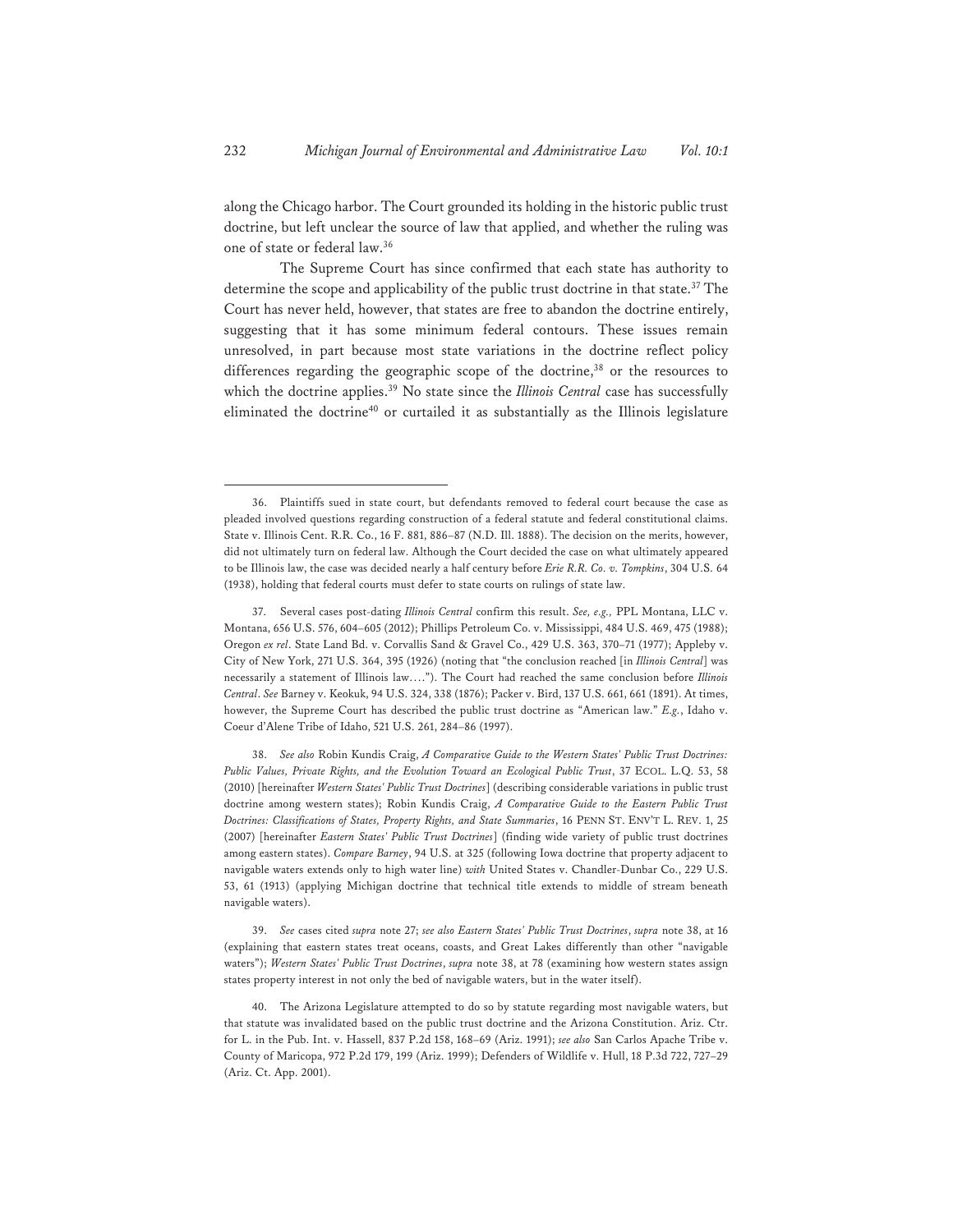attempted to do in the original railroad grant before a subsequent legislature revoked the grant.<sup>41</sup>

Ultimately, there is some truth to all of the above theories. The public trust doctrine has roots in both the civil law tradition of Western Europe dating to the Roman Empire and in the Anglo-American common law tradition. Its principles are consistent with those attributes of natural law that help explain the evolution of Anglo-American law. The public trust doctrine reached into colonial common law and statutory law; state constitutional, statutory, and common law; and federal constitutional, statutory, and common law. Rather than arguing for the dominance of one source or another, a more fulsome analysis and explanation of the public trust doctrine requires an explanation of how each source of authority fits together. Such an integrated analysis, however, should begin with an exploration of the historical roots of the doctrine.

#### *B. Historical Underpinnings of the Public Trust Doctrine*

There are at least two major historical foundations of the American public trust doctrine. One is the civil law tradition of the Roman Empire and parts of Europe thereafter. The other is medieval English law, embodied in Magna Carta and later statutes, which some argue simply restored what the English nobility and commoners viewed as their common law or "ancient" rights pre-dating the Norman Conquest. The relationship between those roots—and whether and how they intersect—is less clear. The history and details of both sources, and the degree to which they influenced American judges and legislatures, also remain disputed and unclear.

American common law began with the baseline of inherited English common law at the time of colonial settlement, but every state was free, through its judicial process, to modify that law as appropriate to its circumstances. Both Roman law and English common law have been invoked in state and federal jurisprudence and cannot be ignored as an influence on the development of the American doctrine. The more salient question is the extent to which this history should be considered when deciding the future scope and substance of public trust cases.

#### 1. Roman Law

Most American courts finding public trust doctrine roots in Roman law cite to a brief summary statement in the *Institutes of Justinian*: "By the law of nature these things are common to mankind—the air, running water, the sea and consequently the

<sup>41.</sup> In a case somewhat similar to *Illinois Central*, but involving only the right of a railroad company to wharf out over extensive sections of Lake Erie, the Ohio Supreme Court affirmed that the state, as trustee, may not abandon its trust obligations over significant portions of a navigable waterway. State v. Cleveland & Pittsburgh R.R. Co., 94 Ohio St. 61, 78–80 (1916).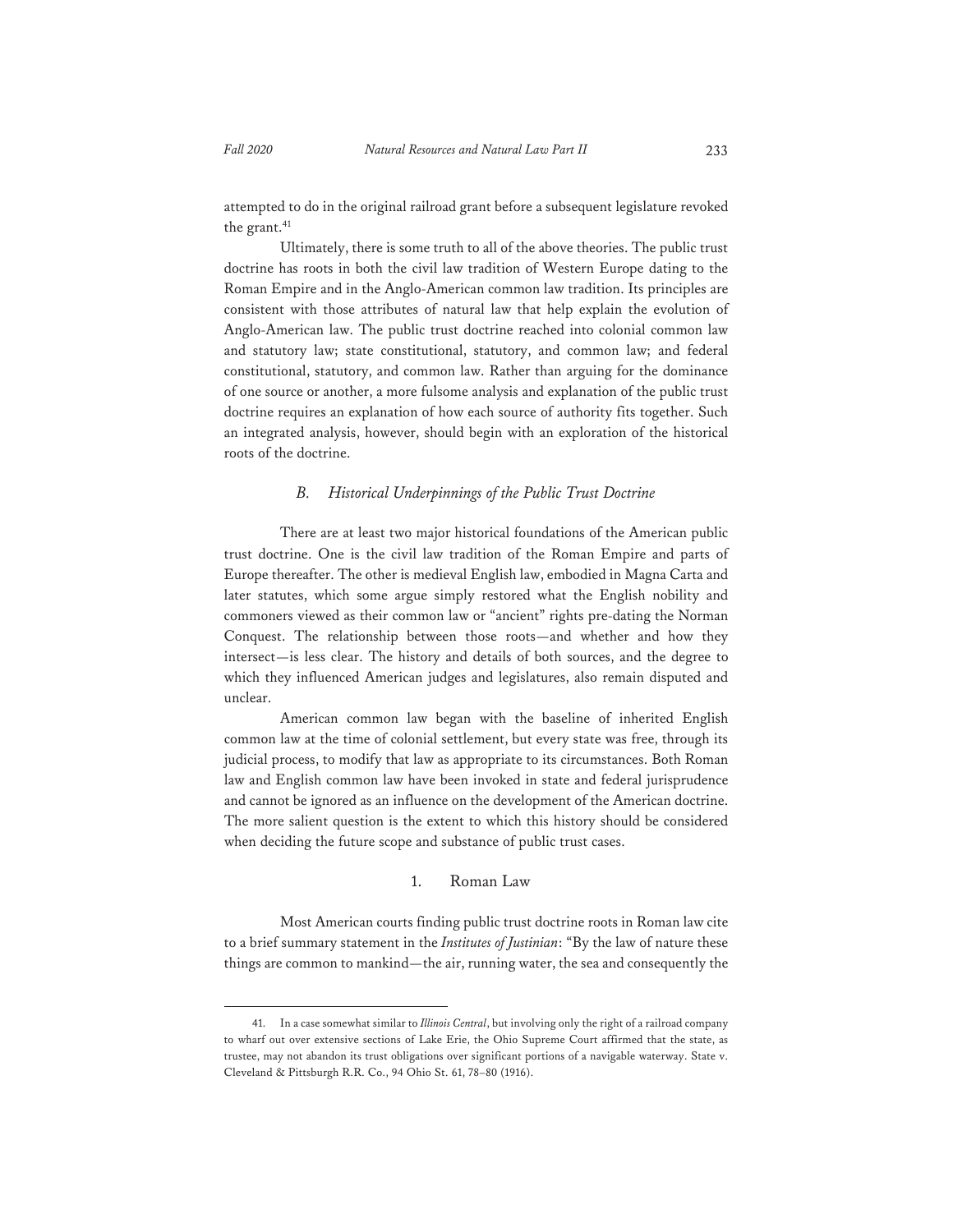shores of the sea."42 This was the first in a series of general rules categorizing various kinds of property as common, private, or public.43 As explained above, the *Institutes* were not a legal codification, but a legal textbook commissioned by Emperor Justinian in Byzantium, compiling earlier Roman law and accompanying a detailed Digest of Roman legal cases and other authorities.44

Law professor J.B. Ruhl and Roman history professor Thomas A.J. McGinn recently critiqued, in a detailed and nuanced analysis, what they view as a gross oversimplification of the degree to which both proponents and opponents of public trust expansion analyze the influence of Roman law on the American doctrine.45 Roman law governing ownership and access to rivers, seashores, and other public resources developed over a period of centuries and was considerably more complex than was reflected in the simple proclamations in the *Institutes*.46 Ruhl and McGinn suggest that at least two Roman doctrines of property law, the *res communes omnium* ("things common to all")<sup>47</sup> and the *res publicae* ("things in public use"),<sup>48</sup> provide support for the public trust concept. These doctrines, they conclude, may have influenced later jurists on this issue<sup>49</sup> and provided an historical foundation for what became the American public trust doctrine, although not as directly as some advocates suggest.<sup>50</sup>

Even if Roman law addressed issues analogous to the modern public trust doctrine, by what pathway did it influence English or American jurists? Europe was in legal and political chaos during the centuries following the fall of the Western

44. *See supra* note 19; Ruhl & McGinn, *supra* note 19, at 121. Some scholars believe nevertheless that this codification of centuries of Roman law was one of the most important contributions of the Eastern Roman Empire. *See* BERTRAND RUSSELL, THE HISTORY OF WESTERN PHILOSOPHY xvi, 373, 381 (1945).

45. *See* Ruhl & McGinn, *supra* note 19, at 126-132. Earlier efforts to critique the asserted Roman origins of the doctrine included MacGrady, *supra* note 25; and Patrick Deveney, *Title, Jus Publicum, and the Public Trust: An Historical Perspective*, 1 SEA GRANT L.J. 13 (1976). In fairness to Sax, in his seminal article, he acknowledged that the status of Roman law on this issue was "very confused." Sax, *supra* note 26, at 475.

46. *See* Ruhl & McGinn, *supra* note 19, at 145-175; *see also* Frier, *supra* note 19, at 642–47. The Roman Empire, of course, went through multiple systems of governance.

- 47. *See* Ruhl & McGinn, *supra* note 19, at 145.
- 48. *See id.* at 168.
- 49. *See id.* at 168-172.
- 50. *See id.* at 176-178.

<sup>42.</sup> J. INST. 2.1.1.

<sup>43.</sup> *Id.* at 2.1.1–2.1.6. Section 2.1.2 provided: "rivers and ports are public; hence the right of fishing in a port is common to all men." Ensuing sections addressed riverbanks (2.1.4), and the seashore and the sea (2.1.5).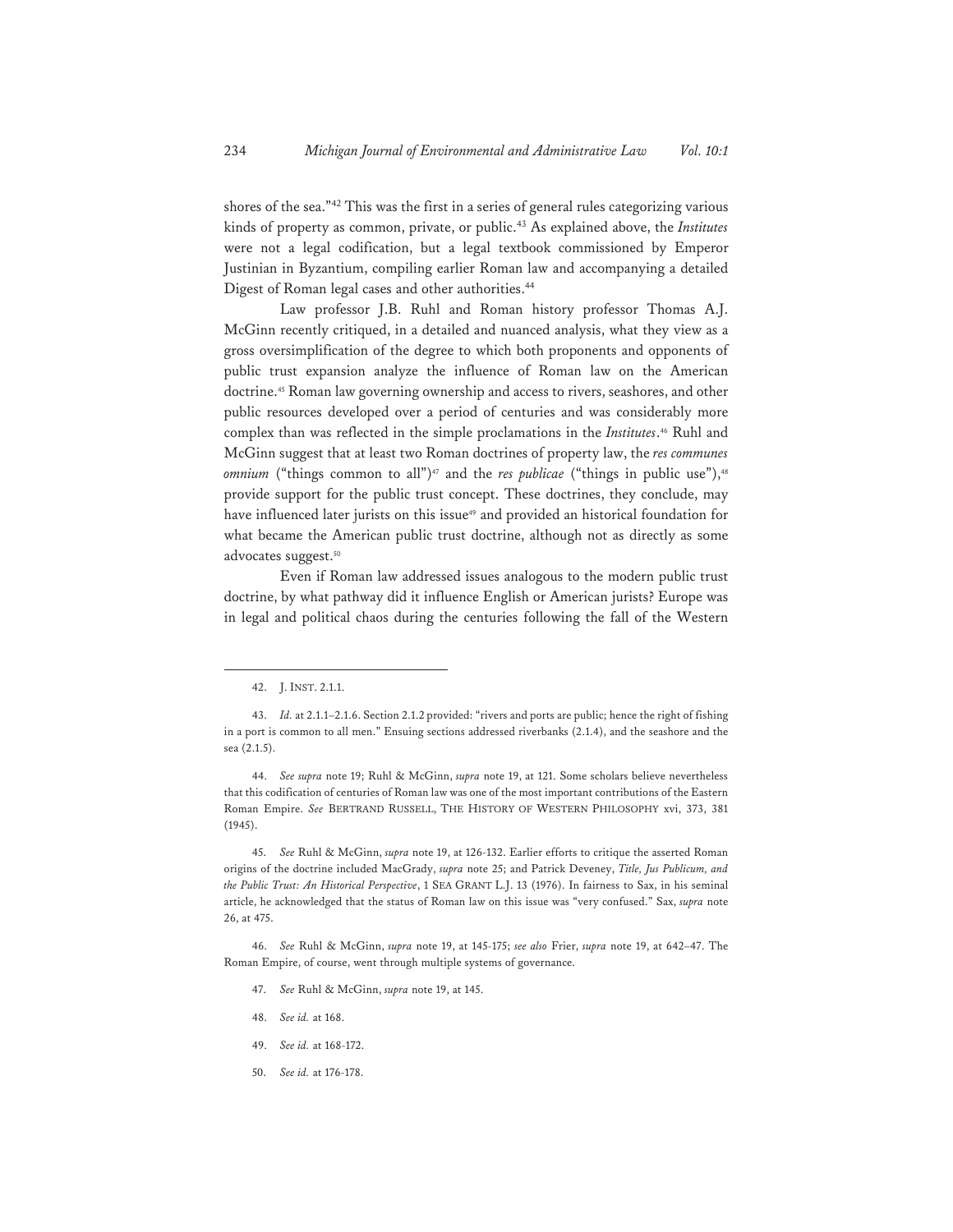Roman Empire.51 Law and governance—to the extent it existed effectively at all reflected persistent power struggles between the Roman Catholic Church, the Holy Roman Empire, emerging free city states, and monarchies that competed for power until the rise of nations such as France, Spain, and England.<sup>52</sup> Scholars have long debated the nature and degree to which continental civil law from the Roman law tradition, and closely related canon law, directly influenced medieval English law, including Magna Carta and the rights it sought to protect.<sup>53</sup> Roman and canon law were used prominently in England in the thirteenth century.<sup>54</sup> Any argument that the Roman law public trust doctrine proceeded in a straight line to England, however, would require more specific tracing and evidence.

Moreover, in medieval feudal law and government in continental Europe, sovereignty and "public" ownership were vested in monarchs and the lesser nobility, not in the people at large.<sup>55</sup> The nobility often retained for themselves exclusive franchises in fisheries and other public resources or granted those rights to favored subjects.<sup>56</sup>

Nevertheless, Roman law did not simply disappear in the medieval period.<sup>57</sup> Scholars have documented public trust concepts deriving from Roman law in the laws of medieval kingdoms and the evolving European nations,<sup>58</sup> although none

53. *See* Thomas J. McSweeney, *Magna Carta, Civil Law, and Canon Law*, *in* MAGNA CARTA AND THE RULE OF LAW (Daniel B. Magraw Jr., Andrea Martinez & Roy E. Brownell II eds., 2014) 281, 282– 83 ("The degree to which Roman and canon law have influenced the Anglo-American common law is a question that common law lawyers have been debating for a long time ….").

54*. See id.* at 306.

55. GREER & LEWIS, *supra* note 51, at 215–223 (explaining land ownership by kings and lords rather than the people at large); STEWART C. EASTON, THE WESTERN HERITAGE 205–209 (Holt & Rinehard and Winston eds., 1961) (explaining peasants' use of land and duties owed to a lord); Michael Dillon, *Magna Carta and the United States Constitution*, *in* MAGNA CARTA AND THE RULE OF LAW, *supra* note 53, at 81, 83.

56. *See* Arnold v. Mundy, 6 N.J.L. 1, 49–50 (1821); Dillon, *supra* note 55, at 83.

57. *See* RUSSELL, *supra* note 44, at 302 (preservation of the Roman tradition in Italy, particularly among the lawyers), 369 (preservation of Roman law by Gothic kings), 429–31 (reliance on Roman law by Holy Roman Emperors in twelfth century), 445 (promulgation of legal code derived from Roman law by Emperor Frederick II in thirteenth century).

<sup>51.</sup> *See generally* RUSSELL, *supra* note 44, at 366–75; NIALL FERGUSON, CIVILIZATION: THE WEST AND THE REST 16–17, 257–59 (2011); *see also* THOMAS H. GREER & GAVIN LEWIS, A BRIEF HISTORY OF THE WESTERN WORLD, 139–177 (6th ed. 1992).

<sup>52.</sup> *See* GREER & LEWIS, *supra* note 51, at 209–14; RUSSELL, *supra* note 44, at 301–07, 478–87); Lorenzo Zucca, *A Genealogy of State Sovereignty*, 16 THEORETICAL INQUIRIES L. 399, 399–400, 401–02 (2015); Anne Orford, *Jurisdiction Without Territory: From the Holy Roman Empire to the Responsibility to Protect*, 30 MICH. J. INT'L L. 981, 981, 984–89 (2009).

<sup>58.</sup> *See, e.g.*, Wilkinson, *supra* note 25, at 429–30 (Spain and France); Lazarus, *supra* note 25, at 633–34 (Spanish legal codes and others); MacGrady, *supra* note 25, at 534–45 (Visigoth code, Spanish code, French law and codes).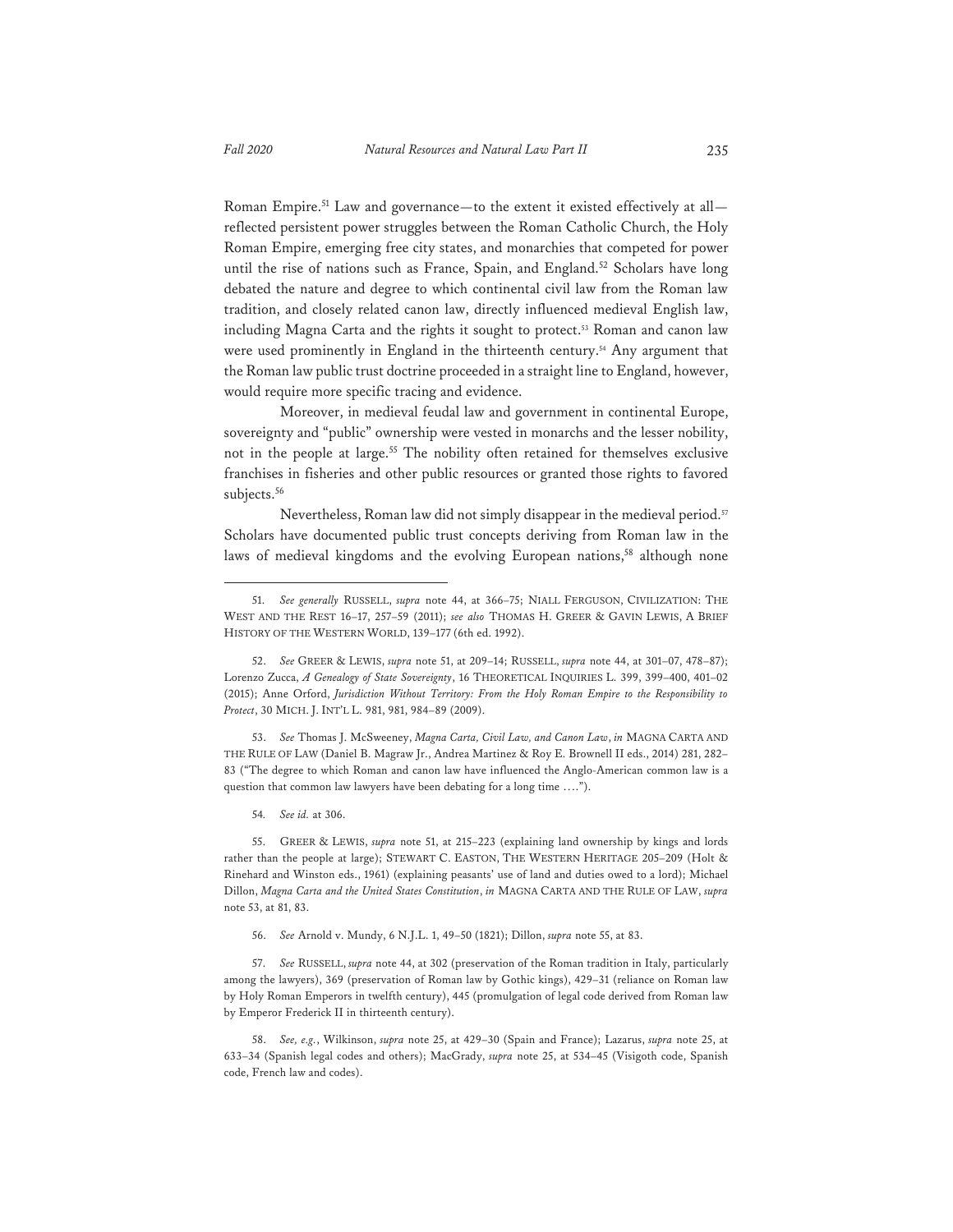appear to trace those continental codes directly to England. Moreover, legal scholars and theorists continued to write about Roman law concepts of *res communes omnium* and *res publicae* throughout the medieval period and through the seventeenth century work of Grotius,<sup>59</sup> a leading natural law theorist of the Enlightenment.<sup>60</sup> Details of continental public trust law varied, just as the doctrine varies from state to state in the United States.<sup>61</sup> The underlying concept however, was consistent: recognition that some portions of the earth should remain in common.

#### 2. Medieval English Law

It is possible that William the Conqueror imported some aspects of public trust law to England in 1066 as part of continental feudal law, which borrowed from Roman law.62 Some scholars have identified a contemporaneous (eleventh century) French statute purporting to guarantee open access to "public highways and byways, running water and springs, meadows, pastures, forest, heaths and rocks…"63 Eleventh century Normandy was not yet part of France, however;<sup>64</sup> and although it is clear that William and his successors brought elements of continental feudal law to England,<sup>65</sup> any surviving evidence that he imported this particular French statute would require considerably more detailed historical digging.

Moreover, the practice of William and his successors was inconsistent with the idea of the public trust. One purported violation of English liberty redressed in Magna Carta was the monarchical practice of granting exclusive franchises in navigable waters and fisheries to favored lesser nobility.<sup>66</sup> The same was true for forests in which English people formerly enjoyed free access.67 The original 1215

61. *See supra* notes 38–39, 58 and accompanying text.

62. *See* RUSSELL, *supra* note 44; 1 WINSTON CHURCHILL, A HISTORY OF THE ENGLISH-SPEAKING PEOPLES, VOL. I, THE BIRTH OF BRITAIN 126–27 (Bantam ed. 1963) (1956); Nicholas A. Robinson, *The Charter of the Forest: Evolving Human Rights in Nature*, *in* MAGNA CARTA AND THE RULE OF LAW (Daniel B. Magraw Jr., Andrea Martinez & Roy E. Brownell II eds., 2014) 311, 317–18.

63. *See* Wilkinson, *supra* note 25, at 429 n.22.

64. *See* SIR MAURICE POWICKE, THE LOSS OF NORMANDY, 1189-1204: STUDIES IN THE HISTORY OF THE ANGEVIN EMPIRE 8 (2d ed. 1960) (1913).

65. *See* Ralph V. Turner, *The Making of Magna Carta: The Historical Background*, *in* MAGNA CARTA AND THE RULE OF LAW 17, 17-20 (Daniel B. Magraw Jr., Andrea Martinez, Roy E. Brownell II eds,. 2014).

- 66. *See* Arnold v. Mundy, 6 N.J.L. 1, 3, 50–51 (1821).
- 67. *See* Robinson, *supra* note 62, at 311–17.

<sup>59.</sup> *See* Ruhl & McGinn, *supra* note 19, at 149-152.

<sup>60.</sup> *See Prior Appropriation*, *supra* note 1, at 757–58 & n.83; Zucca, *supra* note 52, at 409; Benjamin Straumann, *Early Modern Sovereignty and Its Limits*, 16 THEORETICAL INQUIRIES L. 423, 426–31 (2015).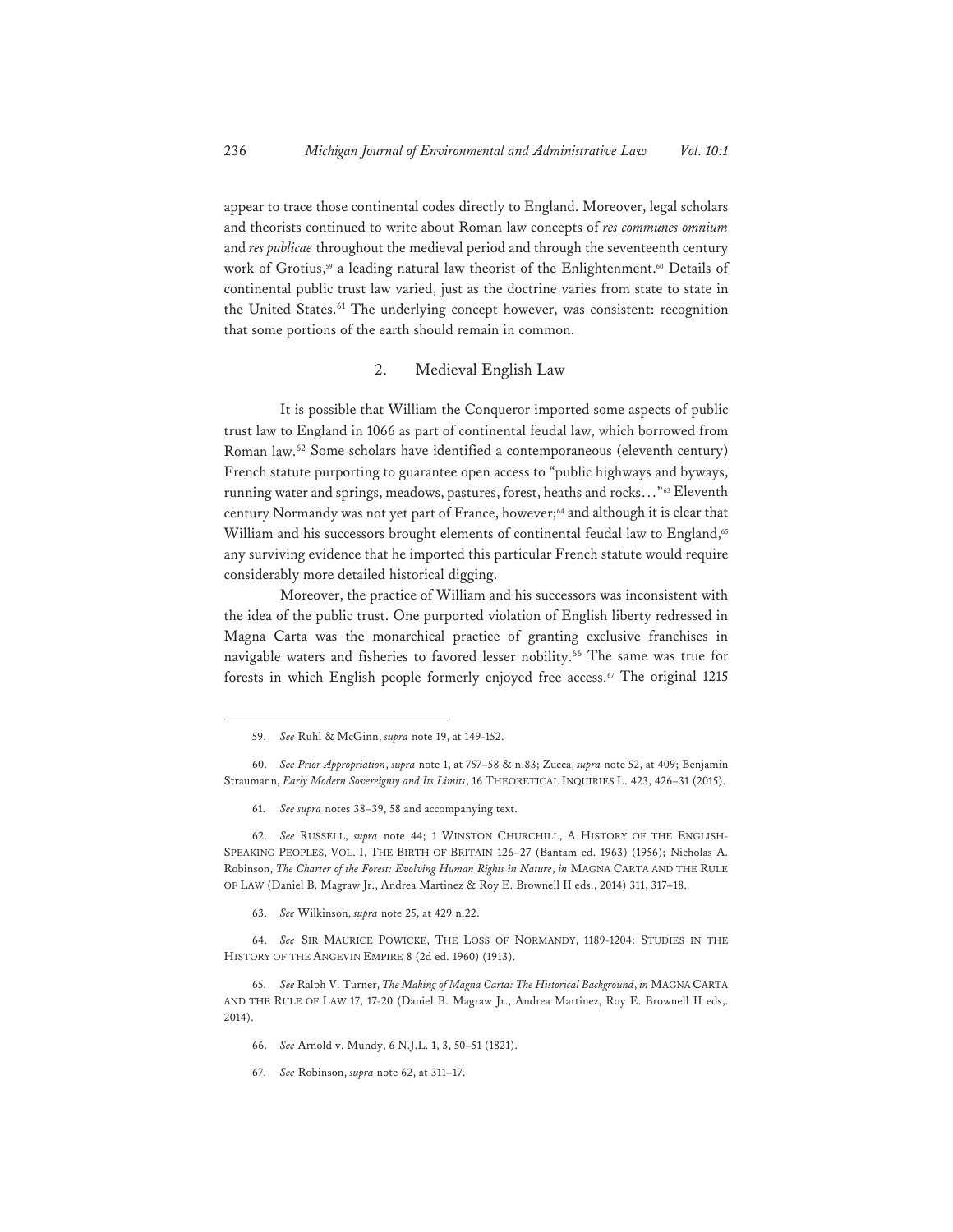Magna Carta<sup>68</sup> sought to force King John to remove fish weirs that restricted public access to navigable rivers, $69$  and to remove enclosures adjacent to rivers and forests.<sup>70</sup> The Great Writ also prohibited the King from granting future exclusive grants.<sup>71</sup> Early American courts cited Magna Carta as authority for the nascent public trust doctrine on this continent.<sup>72</sup>

Of course, the rights specified in Magna Carta are narrower and more specific than those covered by the modern public trust doctrine,<sup>73</sup> even in the "traditional" form reflected in *Illinois Central* and similar cases.74 If the Charter was designed to prevent English monarchs from infringing on broader pre-existing rights, as some commentators suggest, $75$  the relevant provisions in Magna Carta provide some evidence of a pre-existing public trust tradition of common access to natural resources in Magna Carta was not fully democratic given that Runnymede was part of a conflict between King John and the English Barons, not between the nobility and the people.76 Nevertheless, although many provisions of Magna Carta addressed only the relative rights of knights and other nobles vis-a-vis the king, other liberties spelled out in the charter apply to "all free men of our kingdom," and some of the rights are addressed to a "free man" or "any man" or anyone.<sup>77</sup> At the time, the term "free men" referred to landowners other than nobility who held land "free" of feudal obligations, which included approximately half of England's population.78

71. *See* Appleby v. City of New York, 271 U.S. 364, 382 (1926); Martin v. Waddell's Lessee, 41 U.S. (16 Pet.) 367, 410 (1842).

72. *See* Wermiel, *Magna Carta in Supreme Court Jurisprudence*, *in* MAGNA CARTA AND THE RULE OF LAW 111, 137 (Daniel B. Magraw Jr., Andrea Martinez & Roy E. Brownell II eds., 2014).

73. *See* David Clark, *Magna Carta Unchained: The Great Charter in Modern Commonwealth Law*, *in*  MAGNA CARTA AND THE RULE OF LAW 247, 266 (Daniel B. Magraw Jr., Andrea Martinez & Roy E. Brownell II eds., 2014).

- 74. *See infra* Section II.C.
- 75. *See* Clark, *supra* note 73, at 266.

76. *See* Turner, *supra* note 65; Sandra Day O'Connor, *Foreword*, *in* MAGNA CARTA AND THE RULE OF LAW xi, xii–xiii (Daniel B. Magraw Jr., Andrea Martinez & Roy E. Brownell II eds., 2014); CHURCHILL, *supra* note 62, at xv–xi, 185–86.

- 77. Magna Carta, *supra* note 69, §§ 27, 28, 30, 39, 40. *See* O'Connor, *supra* note 76, at xiii.
- 78. *See* Turner, *supra* note 65, at 35.

<sup>68.</sup> After Pope Innocent III annulled the 1215 version (sealed by King John) shortly after it was negotiated at Runnymede, the Charter was reissued multiple times with various changes. For a summary, see Turner, *supra* note 65, at 42–44 (discussing citations of Magna Carta by Chief Justice Taft in *Appleby v. New York*, and by Chief Justice Taney in *Martin v. Waddell's Lessee*). *See also infra* Section II.C.

<sup>69.</sup> Magna Carta, § 33, available at https://www.bl.uk/magna-carta/articles/magna-carta-englishtranslation# (British Museum trans. 2014).

<sup>70.</sup> *Id.*, at §§ 47, 52–53.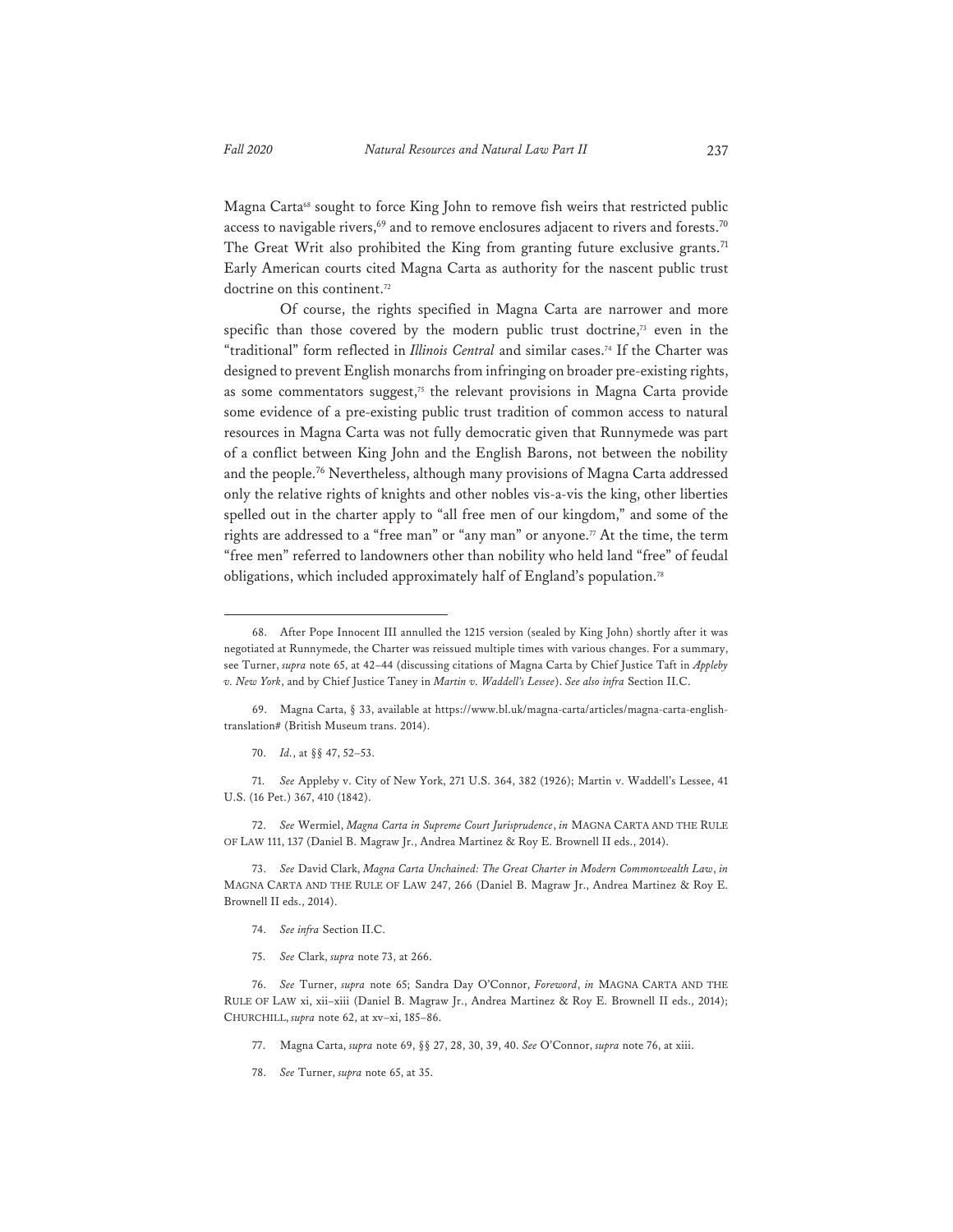The idea of an English public trust doctrine pre-dating the Norman conquest brings into question the origins of that doctrine. Rome ruled large portions of Britain for four centuries beginning in the middle of the first century A.D.,79 bringing core principles of law that unified the Roman Empire.<sup>80</sup> Although the *Justinian Institutes* were written over a century after Rome withdrew from Britain,<sup>81</sup> the Roman public trust doctrine can be traced to as early as the second century, $82$ within the period of Roman rule. Documentation of the extent to which Roman law influenced early English common law is sparse, however, and English common law developed based on multiple legal traditions.<sup>83</sup>Alternatively, the public trust doctrine may have evolved independently in England,<sup>84</sup> based on similar principles that

- 80. *See id.* at 21, 26–28, 31.
- 81. *See* Ruhl & McGinn, *supra* note 19, at 121; CHURCHILL, *supra* note 62, at 31–41.
- 82. *See* Ruhl & McGinn, *supra* note 19, at 163-165; Frier, *supra* note 19, at 642.

83. Churchill described the evolution of English law as "a body of custom which, whatever its ultimate sources may be–folkright brought from beyond the seas by Danes, and by Saxons before them, maxims of civil jurisprudence culled from Roman codes–is being welded into one Common Law." CHURCHILL, *supra* note 62, at x–xi; *see also id.* at 46–47 (describing the mingling of Saxon law with earlier Celtic law); 82, 88–89 (discussing influx of Danish customs and principles of justice into Anglo-Saxon society, and the efforts of King Alfred and Kind Edward "the Confessor" to assimilate these multiple sources of law and custom into a unified "common law" of England). Yet he also noted that English common law diverged significantly from the civil law codes influenced by Rome. *See id.* at 163–65. Professor Thomas Lund expressed uncertainty about the degree of influence Roman law had on English common law, *see* THOMAS LUND, THE CREATION OF THE COMMON LAW: THE MEDIEVAL YEAR BOOKS DECIPHERED 1–3, 45 (2015), but noted its declining influence when the clerics abandoned judicial posts because of their reluctance to swear a preference for secular rather than ecclesiastical doctrine. *Id.* at 23–34. *See also id.* at 350–51 (noting differences between codified law according to Roman methods and case law according to the English common law method). *But see id.* at 223 (documenting influence of Roman doctrine of res judicata).

84. Some scholars hypothesize that Lord Matthew Hale's late eighteenth century treatise on maritime law, LORD MATTHEW HALE, A TREATISE RELATIVE TO THE MARITIME LAW OF ENGLAND (1787), was the first real manifestation of the English public trust doctrine. *See* Cohen, *supra* note 28, at 251 (arguing that the doctrine only took hold in England in late eighteenth century based on Hale's treatise); MacGrady, *supra* note 25, at 7 (arguing that the prima facie rule of sovereign ownership was not adopted in England until 1795, by which time most of the English shoreline was in private ownership). Others trace the English common law roots to the seminal thirteenth century compilation of English common law by Henry de Bracton and collaborators. *See* Huffman, *supra* note 28, at 343; Lazarus, *supra* note 25, at 635. The reference is to Henry de Bracton's *On the Laws and Customs of England*. *See* LUND, *supra* note 83, at 2. Yet the Bracton compilers did not write on a clean slate any more than did the authors of the *Institutes of Justinian*. This was simply the first effort to compile the case law produced by early English jurists into a set of general "common law" principles. *See* LUND, *supra* note 83, at 2-3.

<sup>79.</sup> The perception that Roman occupation began with Julius Caesar a century earlier is misleading. Julius Caesar mounted two armed incursions into Britain beginning in 55 B.C. to subdue troublesome tribes, but promptly left without leaving any significant aspects of Roman rule or civilization. *See* CHURCHILL, *supra* note 62, at 1–4, 10–12. The invasion that led to Roman colonization began a century later under Emperor Claudius, *see id*. at 13–14, and Roman rule continued until the end of the fourth century. *See id.* at 13–33.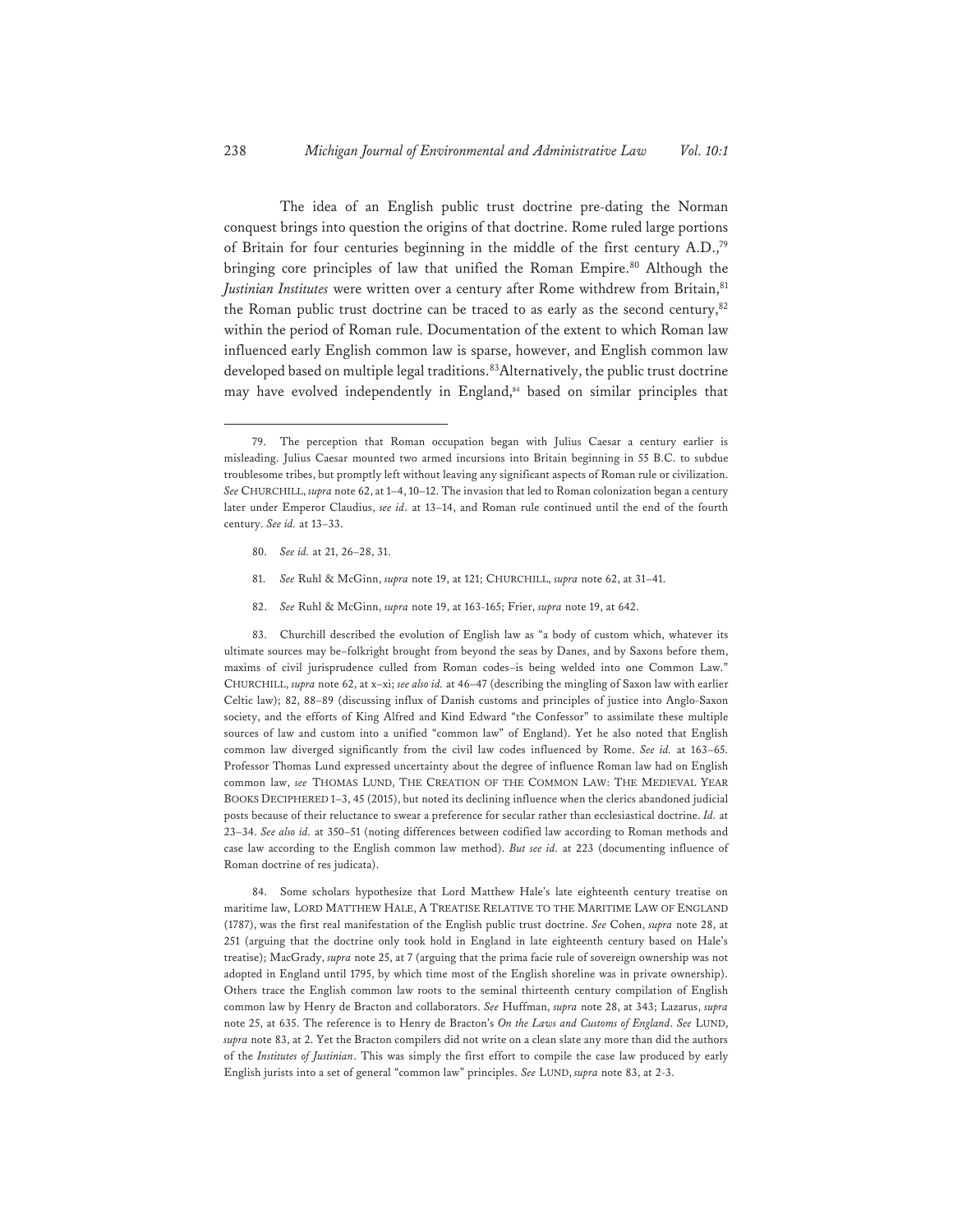certain lands and natural resources are shared and not amenable to private ownership. That possibility suggests that the concept was more universal than local, and thus a manifestation of natural law.

Magna Carta's companion, the "Charter of the Forest,"<sup>85</sup> provides additional support for the idea that medieval English law and custom protected rights of common access to natural resources, including forests and their associated wildlife and aquatic resources.<sup>86</sup> The Celtic tribes and others that inhabited Britain before the Romans arrived and after they left showed a strong history of individual liberty, without a highly structured central government, and a strong subsistence reliance on common resources.87 That dependence on forests for subsistence resources and the economy generally persisted into the thirteenth century,<sup>88</sup> and rights to forest use were protected to some degree by pre-Norman monarchs.<sup>89</sup> In creating Royal Forests, the Norman and Angevin kings displaced "the customary access of many, including commoners, to forest areas."90 They also added large areas of forests previously subject to open access to the Royal Forests, thus closing them off to use by lesser nobles or commoners absent payments (or fines) to the king.91 Much as the modern public trust doctrine protects common access to essential shared resources and prohibits government alienation of those resources to private parties, the Forest Charter sought to restore common access to those forest resources, thus protecting the "liberties of the forest" pre-dating Norman rule.<sup>92</sup>

Some argue that the lasting influence of Magna Carta and the Forest Charter on many aspects of Anglo-American law is a "myth" based more on reinterpretations of the Charter in the seventeenth and eighteenth centuries by jurists such as Sir Edward Coke and William Blackstone.<sup>93</sup> Moreover, from the modern lens

- 91. *See id.* at 317–18.
- 92. *Id.* at 314, 317–18.
- 93. *See* Turner, *supra* note 65, at 44–46; Dillon, *supra* note 55, at 98–107.

<sup>85.</sup> Three provisions of the original 1215 Magna Carta addressed restoration of pre-existing rights of both nobles and commoners to use forests and forest resources. These provisions were deleted from the first reissued Magna Carta in 1217, but replaced with a separate, more detailed explication of forest rights and governance. *See* Robinson, *supra* note 62, at 313.

<sup>86.</sup> According to Professor Robinson, the "forests" subject to the Forest Charter "consisted not merely of trees, but included meadows, grasslands, heaths, moors, streams, wetlands … along with longstanding commoners' usufructs for pasturage or collecting wood." *Id.* at 325.

<sup>87.</sup> *See* CHURCHILL, *supra* note 62, at 7–10, 19 (noting "the primary right of men to die and kill for the land they lived in"), 22 (noting the rebellion of "a vast host of broken, hunted men resolved on death or freedom"), 24.

<sup>88.</sup> *See* Robinson, *supra* note 62, at 316, 325.

<sup>89.</sup> *See id.* at 317 (discussing forest governance under Edward the Confessor, who ruled from 1042– 1066).

<sup>90.</sup> *Id.* at 317.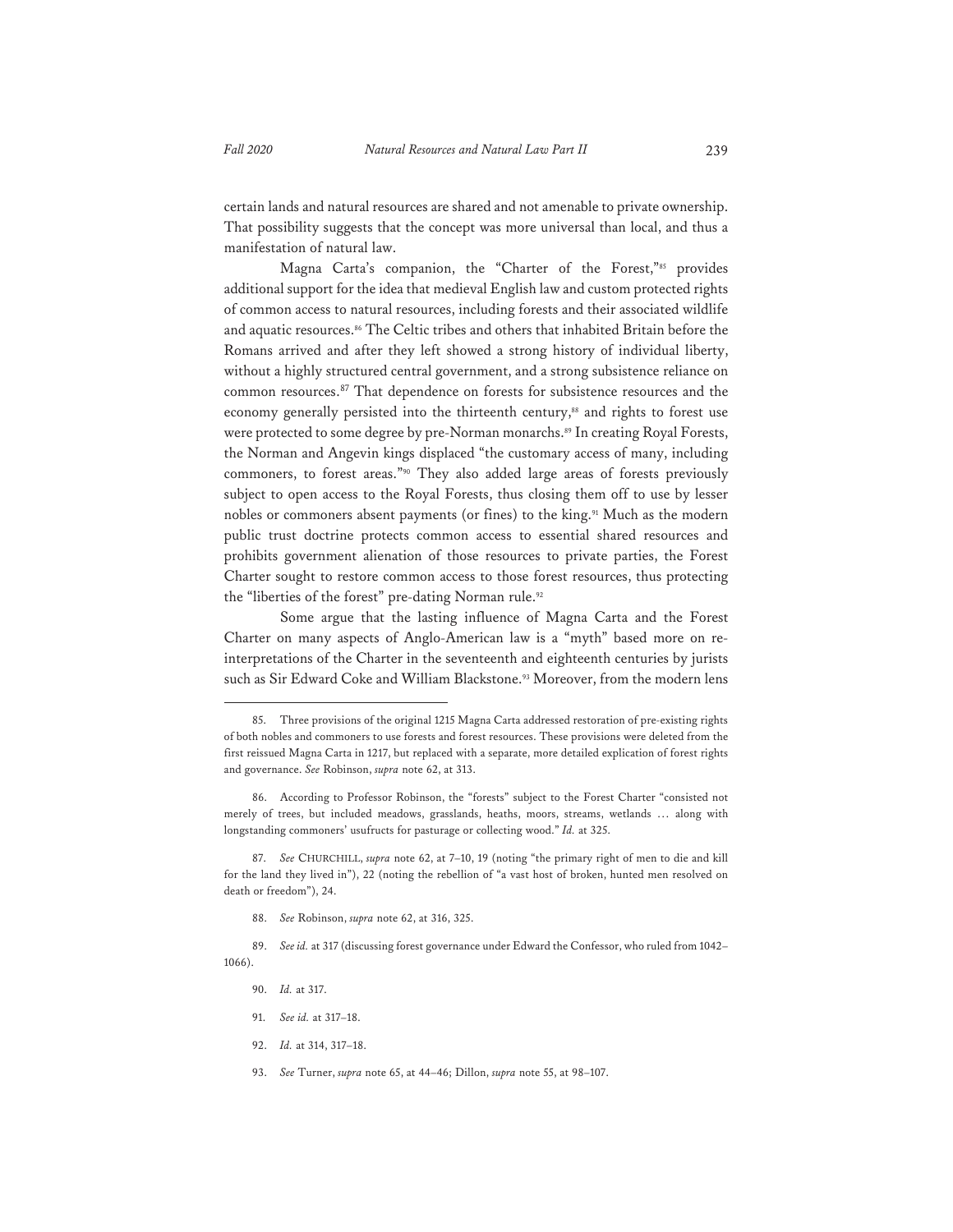of an industrial society, those aspects of Magna Carta and the Forest Charter pertaining to fish weirs and forest access may appear quaint and insignificant compared to the provisions now associated with lofty legal doctrines such as due process of law and habeas corpus.<sup>94</sup> But those provisions bear a closer resemblance to their modern manifestations in the public trust doctrine than do other provisions of Magna Carta to their respective modern analogs.<sup>95</sup>

The English public trust doctrine may reflect elements of Roman law during the Roman occupation; Continental law imported by the Normans; centuries of customary access to common resources in England under the Celtic, Saxon, and other traditions that comprised the melting pot of British law, custom, and culture; or a combination of them all. Regardless of the sources, English common law embraces a principle, consistent with natural law theory, $96$  that some portions of the earth are best made available for private ownership, while others are better left in common.

#### 3. Implications for American Public Trust Law

Whether the American public trust doctrine derived from a single source or many, the details are not necessarily critical to analysis of the doctrine and its future.97 The basic idea is that some portions of the earth are amenable to private ownership, while other areas (the air, running water, the sea, and the seashore, as well as forest and other common resources) should remain as some form of public commons, or in some form of public ownership. As one U.S. court noted recently, "Justinian derived the doctrine from the principle that the public possesses inviolable rights to certain natural resources."98 During the period in which American public trust law developed, American jurists routinely relied on multiple sources of authority to identify the "best" or "true" doctrines that should apply to a particular

- 96. *See infra* Section I.E.3.
- 97. *See* Ruhl & McGinn, *supra* note 19, at 177.

<sup>94.</sup> *See* O'Connor, *supra* note 76, at xii (referring to the fish weir provision as "mundane"); *c.f.*  JACK N. RAKOVE, ORIGINAL MEANINGS, POLITICS AND IDEAS IN THE MAKING OF THE CONSTITUTION 329–30 (First Vintage Books ed. 1997) (1996) (noting that the Federalists, in opposing the need for enumerated rights in the Constitution, "lampooned" a proposal to enumerate the right to hunt, fowl, and to fish on navigable waters and other public property). Of course, the fact that some delegates proposed such an amendment indicates that many Americans at the time viewed rights to natural resource access as important to their freedom and welfare.

<sup>95.</sup> *See* Dillon, *supra* note 55, at 91–97 (comparing provisions of Magna Carta with provisions of the U.S. Constitution and concluding that "there is scant evidence of Magna Carta having a cornerstone or fountainhead impact on the U.S. Constitution as it emerged from the Constitutional Convention in 1787").

<sup>98.</sup> Lawrence v. Clark County, 254 P.3d 606, 608 (Nev. 2011). As discussed above, the doctrine was not "derived" by Emperor Justinian, *see* Davison, *supra* note 19, but the basic point about the principles the doctrine reflect remains valid.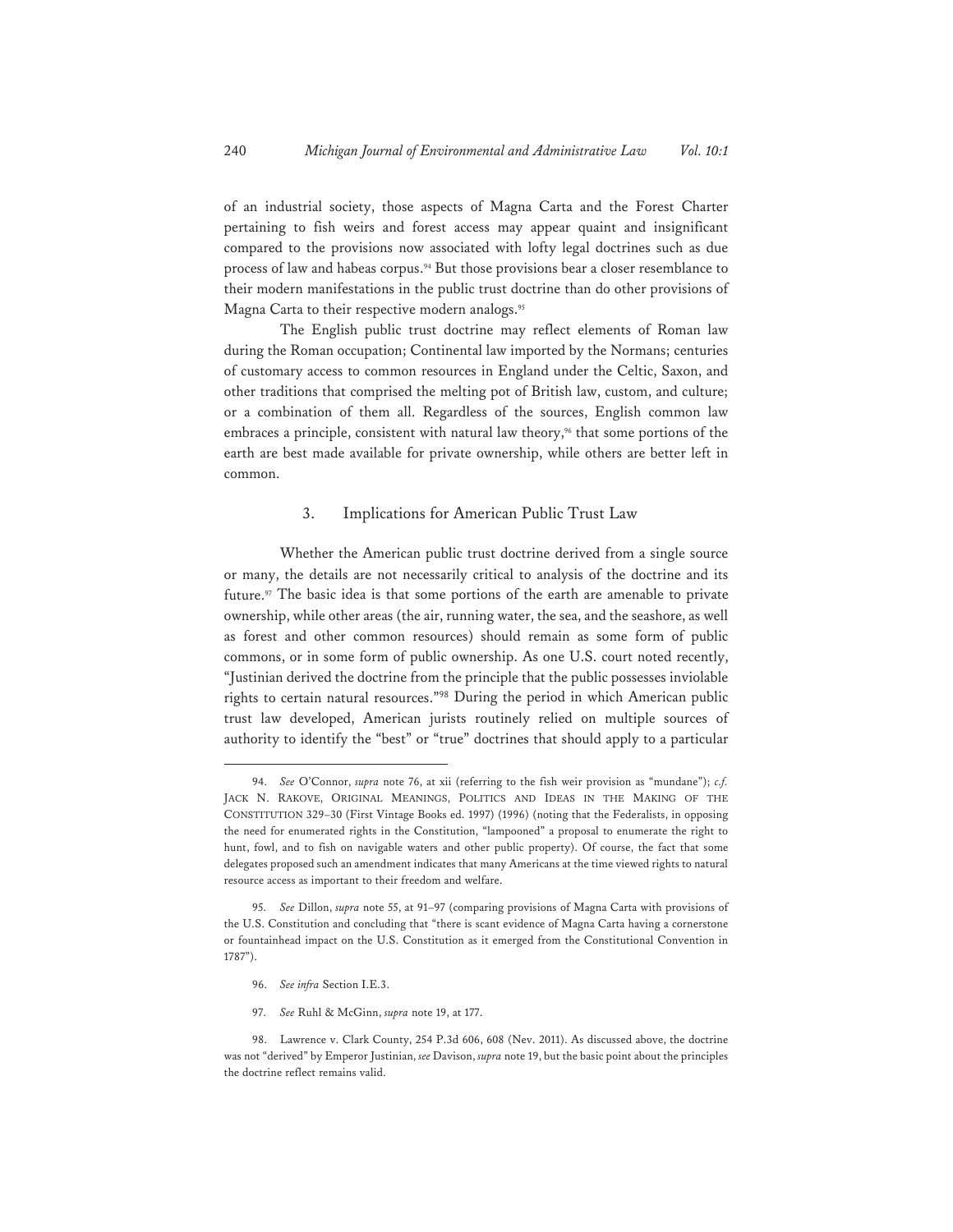issue.99 The following sections evaluate the extent to which U.S. public trust principles reflect common law, constitutional law, and natural law.

#### *C. The Public Trust Doctrine as Common Law*

Scholars continue to debate the legal sources and origins of the American public trust doctrine.<sup>100</sup> The lion's share of judicial authority, however, suggests that it derived most directly from English common law,<sup>101</sup> and was inherited first by the British colonies and later by the states that succeeded them,<sup>102</sup> or by later-admitted states under the Equal Footing Doctrine.103 The Nevada Supreme Court, for example, noted recently that, although the public trust doctrine was "thought to be" traceable to Roman law, it was clearly "adopted by the common law courts of England ...."<sup>104</sup> Likewise, the U.S. Supreme Court indicated that "its principles can be found in the English common law  $\ldots$ ."<sup>105</sup>

Rooting the public trust doctrine in English common law, however, does not resolve disagreements regarding the nature and breadth of that authority. Some scholars argue that, even if the public trust doctrine is a correct statement of English common law modified by American law,106 it simply confirms government title to a narrow category of lands beneath navigable waters.<sup>107</sup> As such, the doctrine is not appropriately expanded to other resources and functions. Other scholars suggest that submerged land is simply one example of a broader principle, and that courts can

101. *See* PPL Montana, LLC v. Montana, 656 U.S. 576, 603–04 (2012) (although also noting roots in Roman civil law); Packer v. Bird, 137 U.S. 661, 667–68 (1891); Pollard's Lessee v. Hagan, 44 U.S. (3 How.) 212, 228–29 (1845); *Lawrence*, 254 P.3d at 609; Ariz. Ctr. For L. in the Pub. Int. v. Hassell, 837 P.2d 158, 161 (Ariz. 1991); Nat'l Audubon Soc'y v. Superior Court, 658 P.2d 718 (Cal. 1983) (although also noting roots in Roman civil law); Kootenai Env't. Alliance v. Panhandle Yacht Club, Inc., 671 P.2d 1085, 1088 (Idaho 1983) (on rehearing); Gough v. Bell, 22 N.J.L. 441, 454–55 (N.J. 1850); Carson v. Blazer, 2 Binn. 475, 477–78, 484 (Penn. 1810).

102. *See* Shively v. Bowlby, 152 U.S. 1, 14–18 (1894); Illinois Ctrl. R. Co. v. Illinois, 146 U.S. 387, 456 (1892); Pollard's Lessee, 44 U.S. at 222–23; Arnold v. Mundy, 6 N.J.L. 1, 49–53 (1821).

103. *See Shively*, 152 U.S. at 26–28; *Pollard's Lessee*, 44 U.S. at 222–23.

104. *Lawrence*, 254 P.3d at 609; *see also Hassell*, 837 P.2d at 161 (doctrine "originates in a commonlaw doctrine, dating back at least as far as Magna Charta …."); Kootenai Env't Alliance v. Panhandle Yacht Club, Inc., 671 P.2d 1085, 1088 (Id. 1983) (describing doctrine as "one of the dominant principles of the English common law.").

105. *PPL Montana*, 565 U.S. at 604.

106. Not all scholars agree, with some arguing that American courts misinterpreted and misapplied the English doctrine. *See* James L. Huffman, *Why Liberating the Public Trust Doctrine is Bad for the Public*, 45 ENV'T L. 337, 339–49 (2015).

107. *See* Lazarus, *supra* note 25, at 691; Huffman, *supra* note 28, at 527, 541, 561.

<sup>99.</sup> *See Prior Appropriation*, *supra* note 1, at 770–73.

<sup>100.</sup> *See* Kearney & Merrill, *supra* note 25, at 803.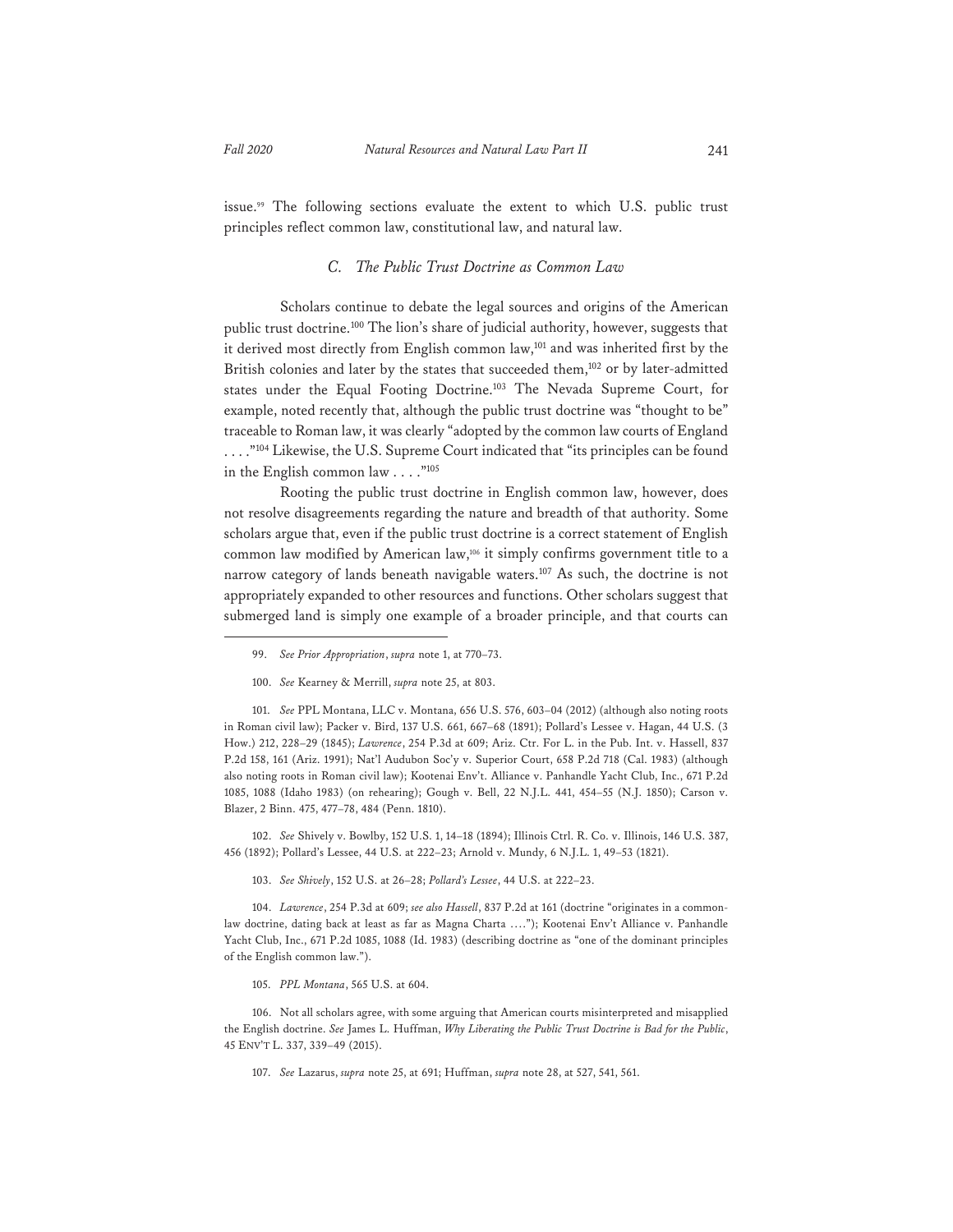modify the doctrine to suit new circumstances and to protect other common resources.<sup>108</sup>

A related disagreement involves the degree to which the government holds title to lands underlying navigable waters, or other resources, subject to trust limitations. Some argue that the government holds those resources like other public property, and can dispose of them subject to applicable positive law.<sup>109</sup> These scholars question whether principles of trust law even apply to public resources, despite the longstanding use of that terminology.<sup>110</sup> At the other extreme is the idea that public trust resources, by their very nature, are unalienable.111 In the middle is a body of authority defining or limiting the reasons for which public trust resources can be privatized,<sup>112</sup> by whom,<sup>113</sup> to what extent,<sup>114</sup> and with what qualifications.<sup>115</sup>

- 109. *See* Huffman, *supra* note 106, at 368–69; Cohen, *supra* note 28, at 274–76.
- 110. *See* Huffman, *supra* note 28, at 534–41; Lazarus, *supra* note 25, at 656–68.
- 111. *See* Torres & Bellinger, *supra* note 18, at 284–87.

112. *See* Appleby v. City of New York, 271 U.S. 364, 383–84 (1926) (authorizing grants for adequate compensation and pursuant to plan of harbor improvement in the public interest); Illinois Cent. R.R. Co. v. Illinois, 146 U.S. 387, 453 (1892) (allowing grants if "used in promoting the interests of the public" or "for the improvement of the navigation and use of the waters"); *In re* Trempealeau Drainage Dist., 131 N.W. 838, 840–41 (Wisc. 1911) (authorizing draining of wetlands to improve navigation); Ward v. Mumford, 32 Cal. 365, 372–73 (Cal. 1867) (authorizing grants to improve navigation as consistent with the trust); Eldridge v. Cowell, 4 Cal. 80, 87 (Cal. 1854) (authorizing plan for filling lots in San Francisco Bay "to subserve the public good"); Gough v. Bell, 22 N.J.L. 441, 458–59 (N.J. Sup. Ct. 1850) (authorizing grants for public purposes), 466–68 (noting grants for dams, docks, and other improvements).

113. *See Appleby*, 271 U.S. at 382 (authorizing legislative grants); *Illinois Cent. R.R. Co.*, 146 U.S. at 460 (by the legislature, with reservation of the power of future legislatures to change); *Gough*, 22 N.J.L. at 456–58 (authorizing valid grants by legislature acting as representatives of the people as sovereign).

114. *See* Shively v. Bowlby, 152 U.S. 1, 48–50 (1894) (restricting federal grants of submerged lands held in trust for states to cases of "some international duty or public exigency"); *Illinois Cent. R.R. Co.*, 146 U.S. at 451–58 (limiting to discrete parcels but prohibiting for entire public harbor); *Gough*, 22 N.J.L. at 459 (not permissible for "all the waters of the state").

115. *See* United States v. Chandler-Dunbar Water Power Co., 229 U.S. 53, 62 (1913) (qualifying private title to submerged lands as "subordinate to the public right of navigation" and "the absolute power of Congress over the improvement of navigable rivers"); *Illinois Cent. R.R. Co.*, 146 U.S. at 457–58 (only with "an implied reservation of the public right"); Martin v. Waddell's Lessee, 41 U.S. (16 Pet.) 367, 411 (1842) (requiring that grants from the trust must be strictly construed); State v. Cleveland & Pittsburgh R.R. Co., 94 Ohio St. 61, 69 (Ohio 1916) (any state title subject to federal government's paramount rights of navigability); People v. California Fish Co., 166 Cal. 576, 589 (Cal. 1913) (holding that owners took title subject to easement servitude for navigation and commerce); Taylor v. Underhill, 40 Cal. 471, 473 (1871) (prohibiting sales that would materially interfere with navigation).

<sup>108.</sup> *See* Babcock, *supra* note 30; Sax, *supra* note 26; Epstein, *supra* note 18. *Cf.* Robinson, *supra* note 62, at 315, 344 (arguing that the principles adopted originally in the Charter of the Forest, arguably a precursor to the modern public trust doctrine, *see supra* Section II.B.2, have evolved to suit the changing needs and values of ensuing generations).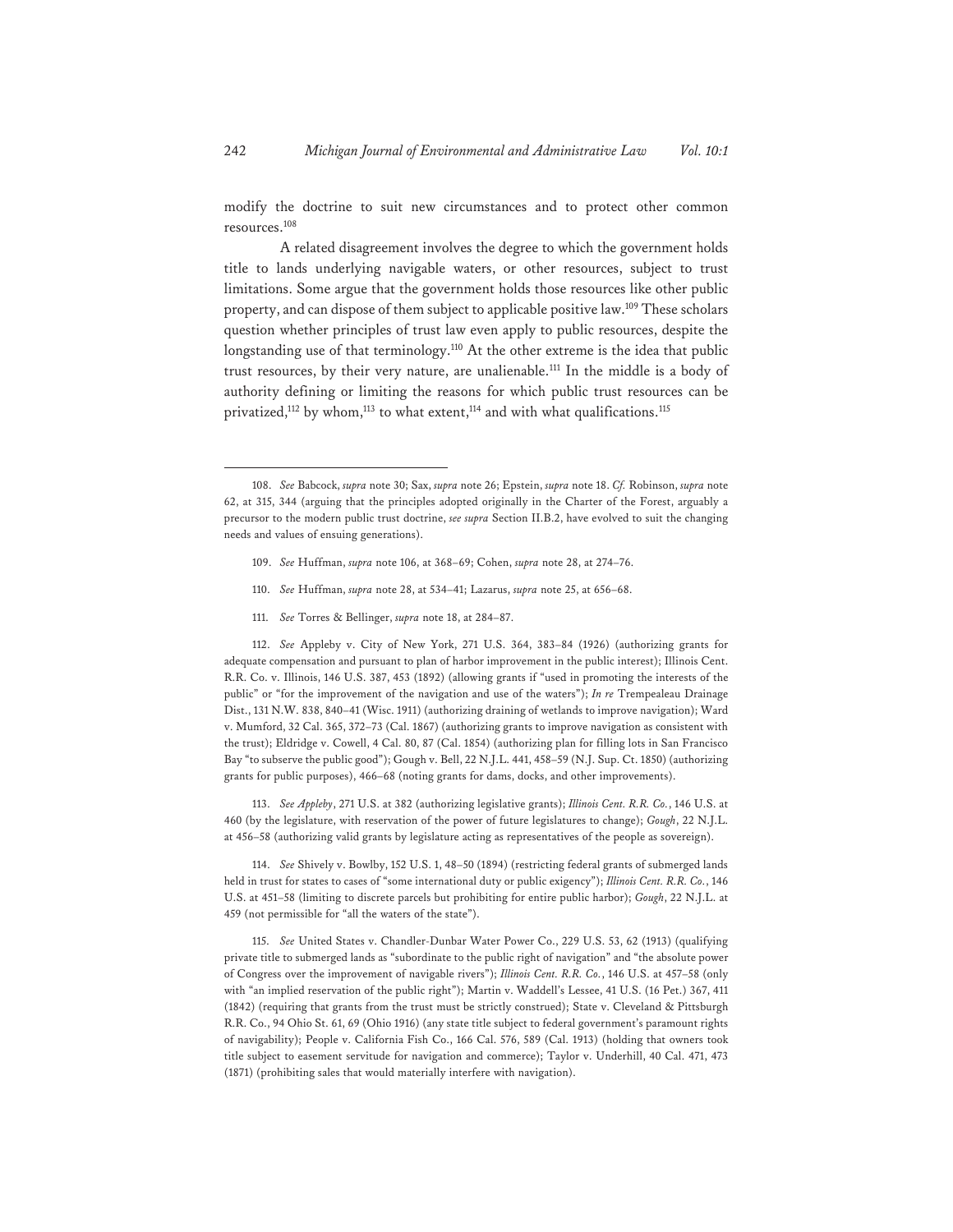If these are purely issues of common law, they can be changed through the positive law of any jurisdiction. American courts have expressly modified English common law regarding the public trust doctrine when they found particular aspects of that law inapplicable or unsuited to the conditions in North America.116 Likewise, legislatures have the authority to modify or override even longstanding common law doctrines.<sup>117</sup>

Yet although states have discretion regarding the scope and applicability of the public trust doctrine,<sup>118</sup> no state has successfully<sup>119</sup> eliminated it. Moreover, the U.S. Supreme Court and state courts suggest that such an effort would be impermissible.120 No court, however, has articulated a universal baseline for protection of public trust resources. Moreover, if such a baseline exists, it cannot be justified on common law grounds alone. Rather, it must be grounded either in a binding principle of constitutional law; or in a fundamental principle of law that is rooted so deeply in our legal tradition or our concept of natural rights and liberties that it is immutable. Those possibilities are explored in the following subsections.

#### *D. The Public Trust Doctrine as Constitutional Law*

The Supreme Court has held that certain aspects of the public trust doctrine are governed or influenced by the U.S. Constitution. It is important, however, to distinguish the specific public trust issues to which the Constitution applies from those aspects of the doctrine governed by common law.

118. *See supra* notes 38–39 and accompanying text.

<sup>116.</sup> *See, e.g.*, *Shively*, 152 U.S. at 11–26 (surveying ways in which English common law trust rule had been modified in U.S. states); Matthews v. Bay Head Improvement Ass'n, 471 A.2d 355, 365–66 (N.J. 1984) (expanding public trust protection to dry beaches recognizing modern uses and "the dynamic nature of the public trust doctrine"); Nat'l Audubon Soc'y v. Superior Court, 658 P.2d 709, 719–22 (Cal. 1983) (recognizing earlier changes in geographic scope of navigable waters, and expanding protection to address water diversions from non-navigable tributaries to navigable waters); Marks v. Whitney, 491 P.2d 374, 380 (Cal. 1971) (expanding trust purposes to include ecological, aesthetic, and scientific uses and values); Elder v. Burrus, 25 Tenn. 358, 365–67 (Tenn. 1845) (holding English rule on geographic scope of navigability not suited to conditions in Tennessee); Wilson v. Forbes, 13 N.C. 30 (N.C. 1828) (holding English tidal rule inapplicable to circumstances in North Carolina); Palmer v. Mulligan, 3 Cai. 307, 318 (N.Y. 1826) (finding English rule regarding ebb and flow of tide unsuitable to Hudson River).

<sup>117.</sup> *See* United States v. Texas, 507 U.S. 529, 534 (1993) (indicating a presumption for retaining longstanding common law unless a statute overrides plainly and directly).

<sup>119.</sup> *See supra* note 40 (describing unsuccessful attempt by Arizona legislature to relinquish state public trust claims to majority of the state's navigable waters).

<sup>120.</sup> *See, e.g.*, Appleby v. City of New York, 271 U.S. 364, 393 (1926); Illinois Cent. R.R. Co. v. Illinois, 146 U.S. 387, 451–55 (1892); *California Fish Co.*, 166 Cal. at 591; Arnold v. Mundy, 6 N.J.L. 1, 49–53 (N.J. 1821).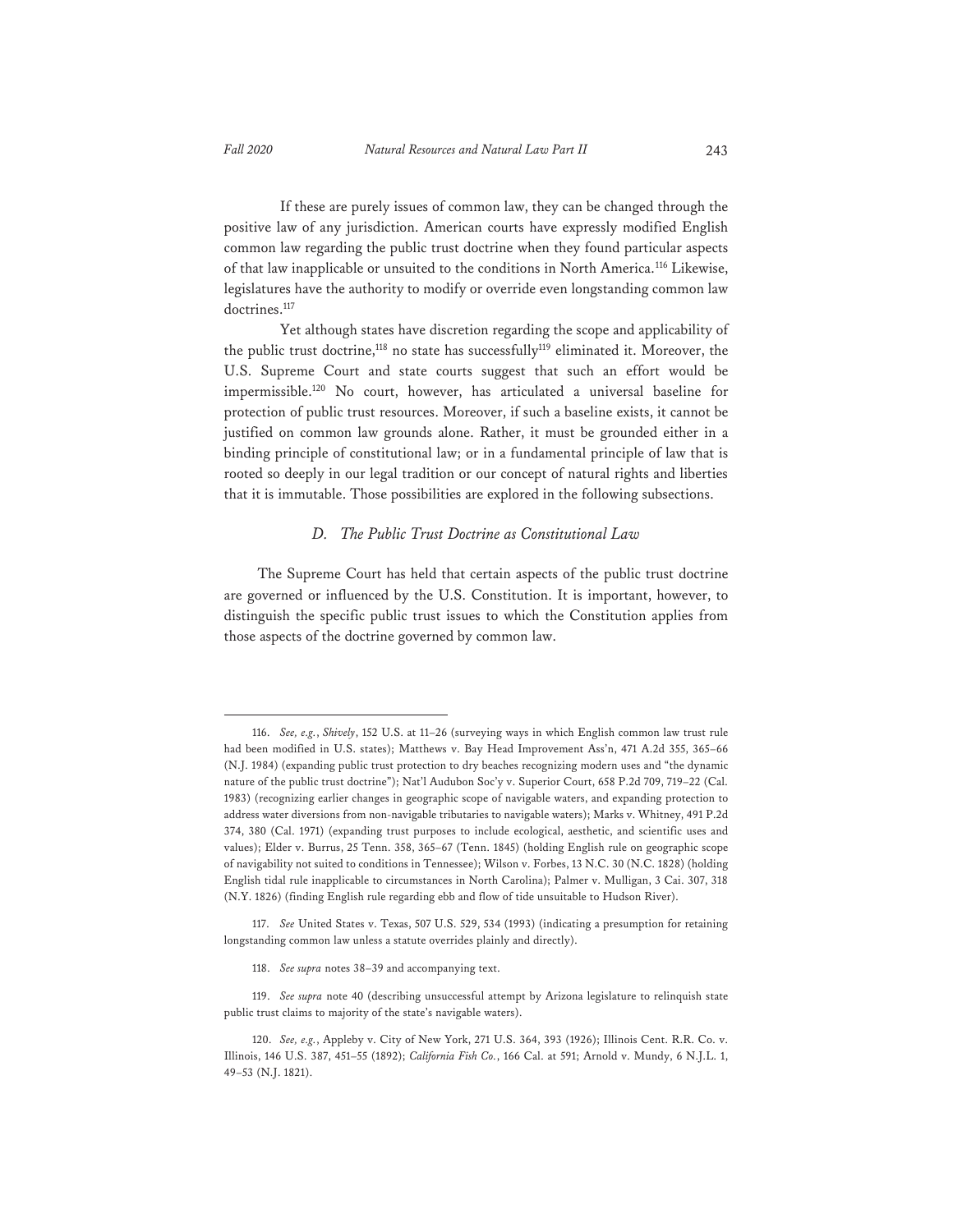#### 1. Allocation of Trust Authority

In *Martin v. Waddell*121 and in *Pollard's Lessee v. Hagan*, 122 the Supreme Court clarified that states, not the federal government, hold title to lands underlying navigable waters. Just as the British Crown as sovereign held title beneath navigable waters in trust for the British people, the Colonies held that trust on behalf of the settlers; and after the Revolution, the people of each state became sovereign and held that trust through their duly elected governments.<sup>123</sup> Later-admitted states enjoy the same rights on an "equal footing" with the original states.<sup>124</sup>

In cases delineating the federal navigational servitude,<sup>125</sup> however, the Supreme Court interpreted the Commerce Clause of the Constitution<sup>126</sup> as a cession by the states of that portion of sovereignty necessary to empower the federal government to protect navigable waters for interstate and international commerce.127 To the extent that the public trust doctrine protects the common use and preservation of navigable waters for public uses such as navigation, fishing, and commerce, the federal navigation servitude divides that trust authority and responsibility between the state and federal governments.<sup>128</sup> When the Supreme Court has addressed

- 122. Pollard's Lessee v. Hagan, 44 U.S. 212 (1845).
- 123. *See Martin*, 41 U.S. at 409–16.

124. *Pollard's Lessee*, 44 U.S. at 221–22. The "equal footing" doctrine with respect to state ownership and control of navigable waters was one application of a general principle, adopted by Congress in early state Acts of Admission, that new states should be admitted with the "same rights of freedom, sovereignty, and independence" as existing states. *See id.* at 221. Although the "equal footing" language appears nowhere in no constitutional text, it implements the State Admission Clause. U.S. CONST., art. IV, §3, cl. 1.

125. *See generally* Robert W. Adler, *The Ancient Mariner of Constitutional Law: The Historical, Yet Declining Role of Navigability*, 90 WASH. U. L. REV. 1643, 1676–82 (2013) (surveying cases).

126. U.S. CONST. art. I § 8 cl. 3.

127. *See* PPL Montana, LLC v. Montana, 656 U.S. 576, 591 (2012) (states gained title to lands beneath navigable waters "subject only to the 'paramount power of the United States to control such waters for purposes of navigation in interstate and foreign commerce.'"); *see also* United States v. Grand River Dam Auth., 363 U.S. 229, 231 (1960); United States v. Twin Cities Power Co., 350 U.S. 222, 224 (1956); United States v. Chandler-Dunbar Water Power Co., 229 U.S. 53, 62–63 (1913). This doctrine had antecedents in Supreme Court jurisprudence establishing plenary federal Commerce Clause authority over navigable waters. *See* Monongahela Navigation Co. v. United States, 148 U.S. 312 (1893); South Carolina v. Georgia, 93 U.S. 4 (1876); Gilman v. City of Philadelphia, 70 U.S. (3 Wall.) 713 (1865); *Gibbons v. Ogden*, 22 U.S. 1 (1824).

128. *See Chandler-Dunbar Co.*, 229 U.S. at 63 ("Congress possesses all the powers [over navigable waters] which existed in the states before adoption of the national Constitution, and which have always existed in the Parliament in England.").

<sup>121.</sup> Martin v. Waddell's Lessee, 41 U.S. 367 (1842).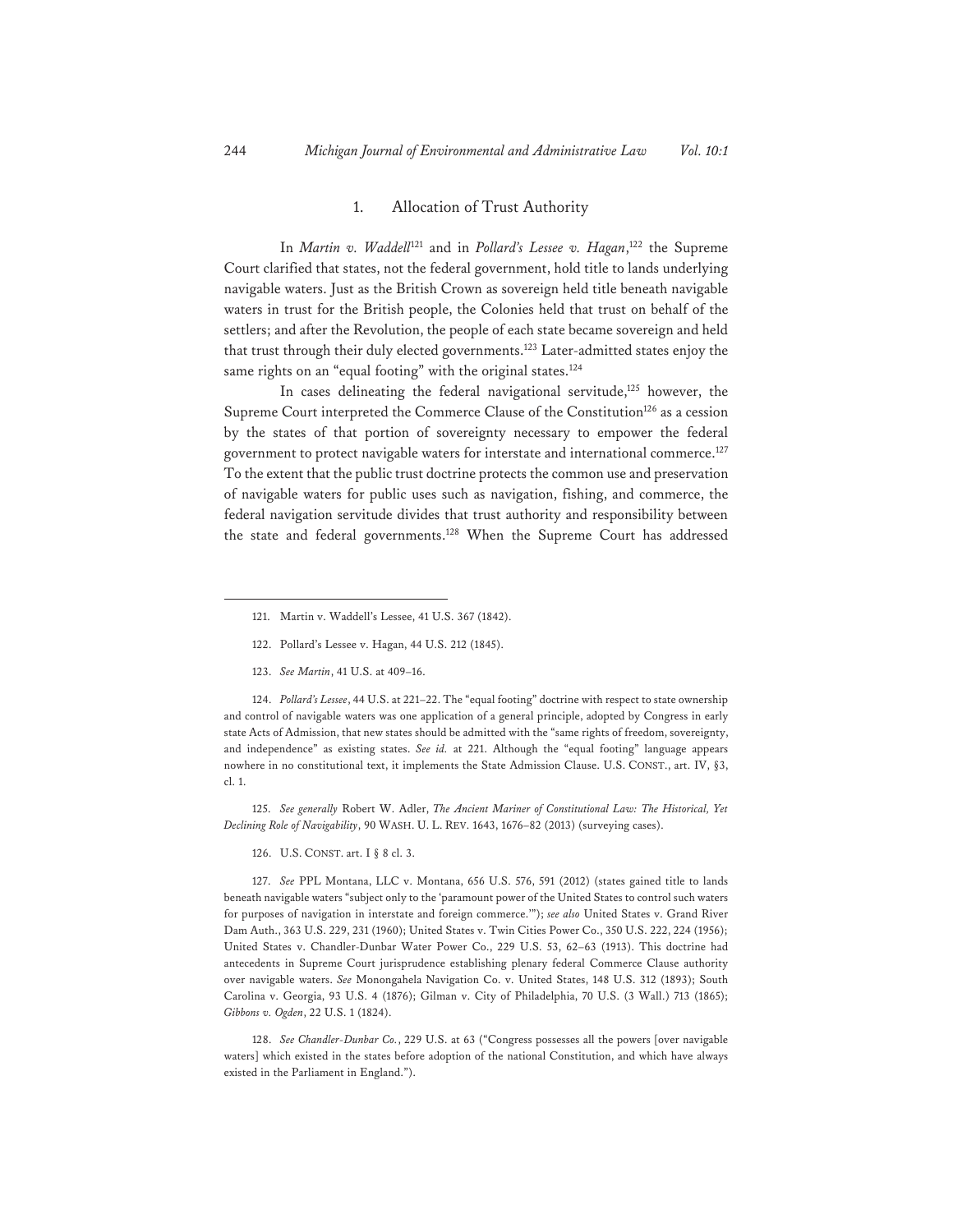conditions under which states may alienate trust property, it has underscored that

any such dispositions remain subject to the federal navigation servitude.<sup>129</sup> Navigable waters are not the only area in which the states ceded some of their control over public trust resources to the federal government pursuant to the Commerce Clause and other constitutional authority. For example, states retain police power authority to manage and protect wildlife within their territory even though the Supreme Court rejected the doctrine of state "ownership" of wildlife.<sup>130</sup> With respect to some kinds of wildlife, including interstate and international migratory birds<sup>131</sup> and threatened and endangered species,<sup>132</sup> however, the states ceded to the federal government some level of trust responsibility and authority as well. Arguably, the same is true for protection of atmospheric resources. Although states have authority and responsibility as *parens patriae* to protect common resources from air pollution,<sup>133</sup> the Clean Air Act<sup>134</sup> reflects the federal government's authority to redress interstate pollution and pollution that otherwise affects interstate commerce.135

In addition, where the federal government held lands in territorial status prior to the creation of new states, despite its "plenary authority" over public lands<sup>136</sup> under the Property Clause,<sup>137</sup> it held lands underlying navigable waters in trust for

131. *See* Missouri v. Holland, 252 U.S. 416, 430–35 (1920) (upholding Migratory Bird Treaty Act pursuant to federal power to enter into and enforce treaties with foreign nations).

132. *See, e.g.*, Gibbs v. Babbitt, 214 F.3d 483 (4th Cir. 2000), *cert. denied*, 531 U.S. 1134 (upholding applicability of Endangered Species Act to intrastate population of red wolves based on tourism and other interstate impacts).

- 134. 42 U.S.C. §§ 7401-515.
- 135. *See* Connecticut v. E.P.A., 696 F.2d 147, 156 (2d Cir. 1982).

<sup>129.</sup> *See Chandler-Dunbar Co.*, 229 U.S. at 60–62 (holding that, when state law confers technical title to beds of navigable waters to adjacent landowners, title remains subject to the federal servitude); Shively v. Bowlby, 152 U.S. 1, 14–18 (1894) (holding that title to discrete parcels states grant to private parties remains subject to those rights the states surrendered to federal government). *Accord Illinois Central*, 146 U.S. at 465 (Shiras, J., dissenting).

<sup>130.</sup> Hughes v. Oklahoma, 441 U.S. 322, 329–36 (1979) (rejecting state effort to restrict interstate trade in wildlife as Commerce Clause violation but confirming the state's police power authority over wildlife). Earlier, the Supreme Court had upheld state efforts to restrict interstate wildlife exports as sovereigns who hold wildlife in trust for their people. Geer v. Connecticut, 161 U.S. 519, 529–30 (1896).

<sup>133.</sup> *See, e.g.*, Georgia v. Tennessee Copper Co., 206 U.S. 230 (1907) (affirming state power to redress interstate air pollution to protect the shared resources of its citizenry, including air, forests, and agricultural resources).

<sup>136.</sup> *See* Kleppe v. New Mexico, 426 U.S. 529, 539–40 (1976); *Prior Appropriation*, *supra* note 1, at 750.

<sup>137.</sup> U.S. CONST. art IV, § 3, cl.2.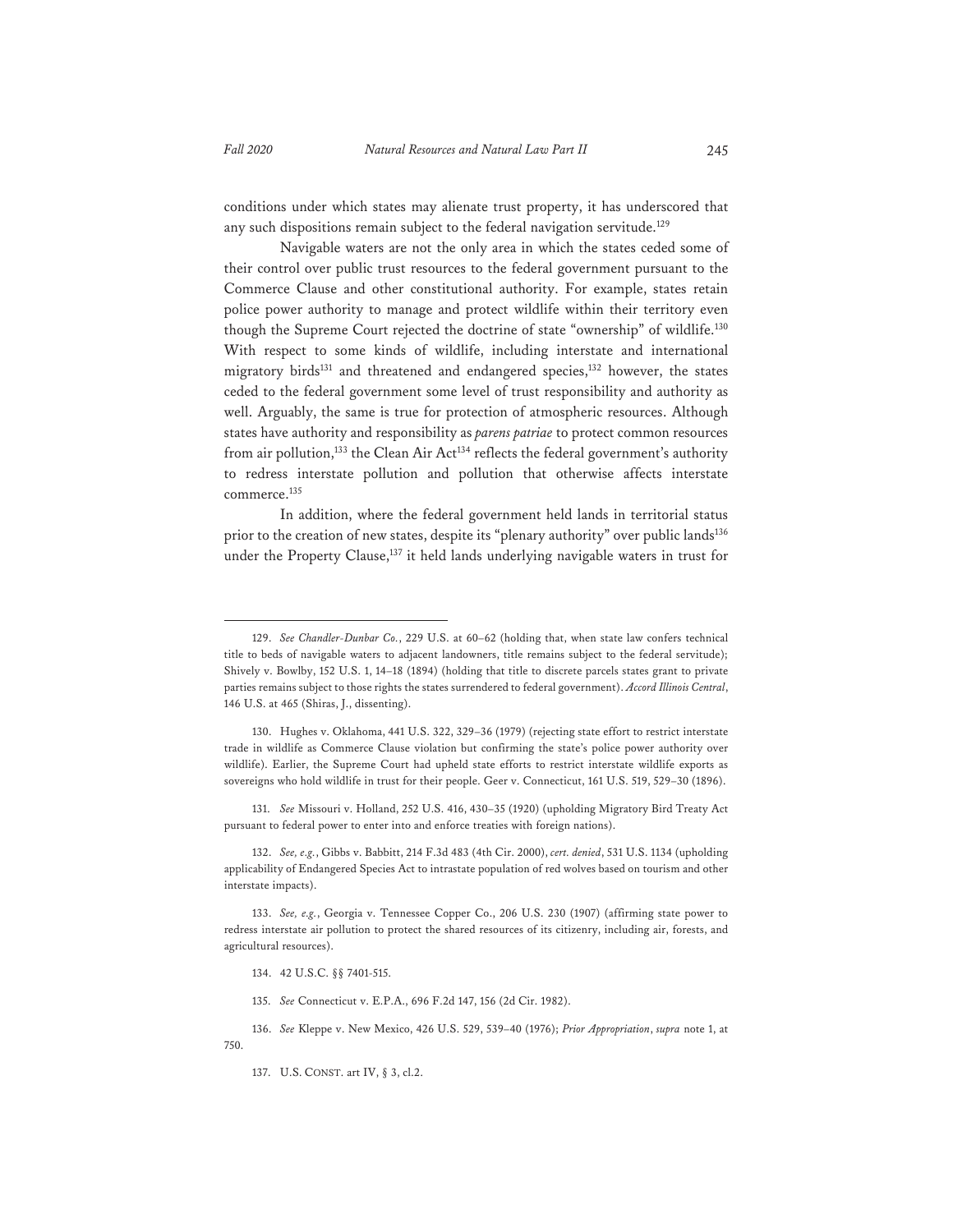future states.<sup>138</sup> This preserved the rights of future states to be admitted on an equal footing with the original states and all other previously admitted states. Thus, under multiple provisions of the Constitution, the federal government held pre-statehood sovereign lands subject to two distinct, but related, trusts. First, it held those lands in trust for the future states themselves. Consistent with that trust, any alleged conveyances of sovereign lands to other parties were subject to strict judicial scrutiny and a presumption against such conveyances absent clear indications to the contrary.139 Second, until those states were admitted, the federal government that held those lands as sovereign, bound itself by the traditional public trust doctrine.<sup>140</sup>

#### 2. Substance of the Public Trust Doctrine

None of the above principles of constitutional law dictate or authorize the federal government to dictate, legislatively or judicially, the substance of the public trust doctrine. There are three ways, however, in which federal constitutional provisions potentially implicate the substance of the public trust doctrine.

First, although the Commerce Clause is the constitutional vehicle through which the states conceded part of their public trust authority and responsibility to the federal government,<sup>141</sup> it also grants substantive authority to Congress.<sup>142</sup> Nothing in the text of the Commerce Clause, however, expressly invokes the public trust doctrine, much less instructs Congress about how to exercise such authority. This is logical given that the cession of public trust authority is simply one of many areas in which the states, in adopting the broadly phrased Commerce Clause, ceded authority over interstate and international commerce. The Commerce Clause provides no additional substantive guidance regarding the many other spheres in which it authorizes Congress to regulate interstate and foreign commerce. At a minimum, however, it confers federal public trust authority only regarding issues that fall within the reach of Commerce Clause power.

Second, by making state alienation of public trust resources subject to residual federal authority under the Commerce Clause and the federal navigational servitude, the U.S. Constitution provides one way to impose a floor on the public trust doctrine. The Commerce Clause and the federal navigational servitude ensure that public trust protection of common public resources—at least those affecting

141. *See supra* notes 114–16 and accompanying text.

142. U.S. CONST. art. I, § 8, cl. 3 (empowering Congress to "regulate Commerce with foreign Nations, and among the several States, and with the Indian Tribes.").

<sup>138.</sup> *See* Shively v. Bowlby, 152 U.S. 1, 28–31 (1894); Knight v. U.S. Land Ass'n, 142 U.S. 161, 183–84 (1891); Pollard's Lessee v. Hagan, 44 U.S. 212, 222–23 (1845).

<sup>139.</sup> *See* Idaho v. United States, 533 U.S. 262, 272–73 (2001).

<sup>140.</sup> *See Shively*, 152 U.S. at 48–50.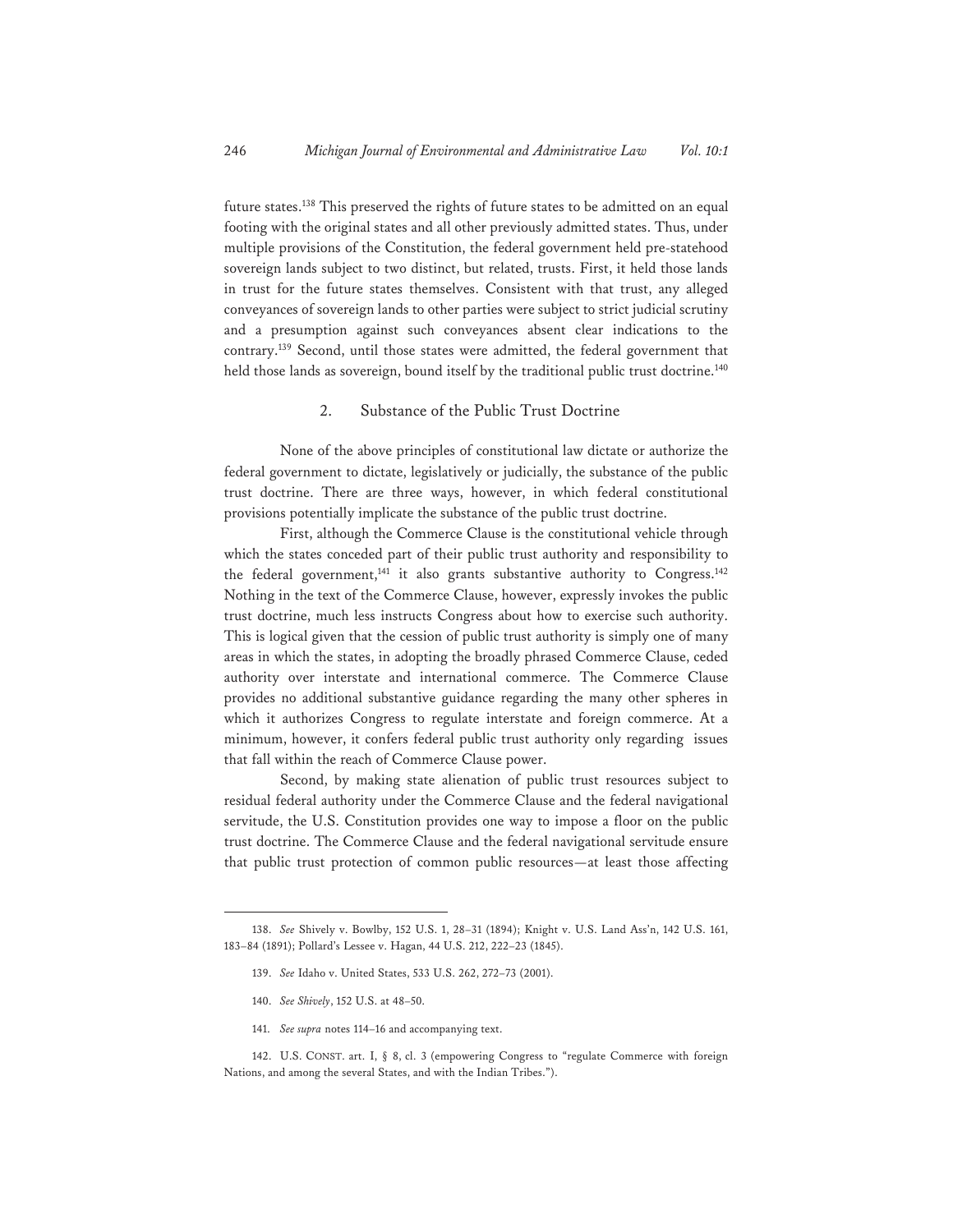interstate and foreign commerce—depends on application of public trust principles by both the states and the federal government.

The Property Clause of the Constitution also potentially influences the federal government's administration or supervision of sovereign public trust resources.143 For two seemingly opposite but ultimately consistent reasons, however, the Property Clause lacks any substantive standards governing the use and management of public trust resources. With respect to public lands, the Property Clause grants Congress "plenary authority," unfettered discretion to determine how that property best serves the public interest, including the grant or sale of those lands to others.144 If public trust resources are viewed as a part of the nation's property like any other, Congress would have discretion to alienate that property. Congress could abandon public trust resources, a result the Supreme Court did not sanction with respect to state public trust resources in *Illinois Central* and other cases.145 The Property Clause as interpreted generally, therefore, appears to provide no substantive constraints on the federal government's disposition of trust resources.

Just as states hold sovereign lands in a different capacity from other public property, however, the federal government exercises Commerce Clause and navigational servitude authority in a manner distinct from its management of public lands generally. With respect to pre-statehood sovereign lands, the Equal Footing doctrine obligated the federal government to manage public trust resources in the same capacity as any future state, and to preserve them in trust for future states.<sup>146</sup> With respect to sovereign lands held by states, the Commerce Clause and the federal navigational servitude confer residual authority to protect and manage those resources for the traditional public trust uses of commerce and navigation.147 Neither the Equal Footing Clause nor the Commerce Clause, however, delineate substantive principles regarding the exercise of the trust.

One must look elsewhere to find substantive rules or constraints on state and federal use, protection, and disposition of public trust resources. The third potential constitutional vehicle for doing so is the Ninth Amendment.<sup>148</sup> Debate continues regarding the extent to which the Ninth Amendment is an independent

147. *See supra* notes 125–29 and accompanying text.

<sup>143.</sup> U.S. CONST. art. IV, § 3, cl. 2 ("The Congress shall have Power to dispose of and make all needful Rules and Regulations respecting the Territory or other Property belonging to the United States; and nothing in this Constitution shall be so construed as to Prejudice and Claims of the United States, or of any particular State.").

<sup>144.</sup> *See* Kleppe v. New Mexico, 426 U.S. 529, 539 n.136 (1976); *Prior Appropriation*, *supra* note 1, at 750.

<sup>145.</sup> *See supra* notes 35–36 and accompanying text.

<sup>146.</sup> *See supra* notes 138–39 and accompanying text.

<sup>148.</sup> U.S. CONST. amend. IX ("The enumeration in the Constitution, of certain rights, shall not be construed to deny or disparage others retained by the people.").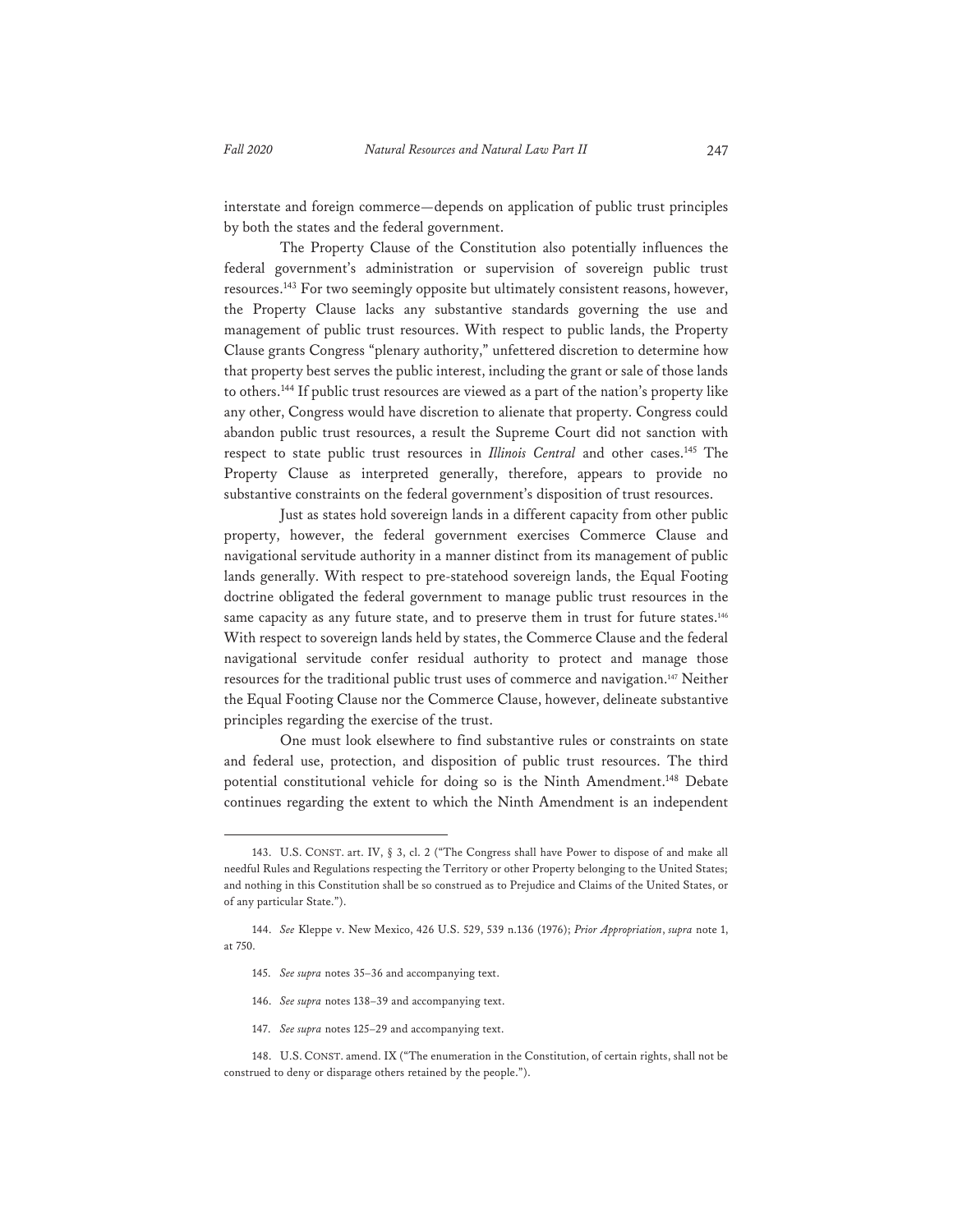source of unenumerated rights, and if so, the appropriate source of those rights.<sup>149</sup> I assumed a positive answer to that question in analyzing natural law support for prior appropriation, and do so here as well. If the legal rules governing the public trust doctrine are simply a matter of state and federal common law, they can be changed via common law process or by statute. Unless the government's duty as sovereign to maintain and protect those resources protects fundamental rights rooted so deeply in our legal tradition that they are viewed as inalienable, and thus "retained by the people." That possibility is explored next.

#### *E. The Public Trust Doctrine as Natural Law*

Courts have used language sounding in natural law to support the public trust doctrine, either expressly or by implication. That was true most often at times when natural law was more prominent in U.S. jurisprudence,<sup>150</sup> but recent judicial decisions have also invoked natural law to support public trust principles.<sup>151</sup>

Other legal scholars have addressed the relevance of natural law to the public trust doctrine, although from different perspectives than I present below. In an early treatment of the issue based on libertarian theory, Richard Epstein adopts a consequentialist view152 in which he asks what set of rules best promote and correct voluntary transactions, and what role government should play in protecting common property from government intrusion.<sup>153</sup> He ultimately adopts the view that any property held in common in the "original position" that pre-dated civil society warrants public trust protection.154 George Smith and Michael Sweeney reach a nearly opposite conclusion, arguing for a much more restrictive application of the public trust doctrine,155 based on a significantly theistic view of natural law.156 Gerald Torres and Nathan Bellinger argue that the public trust reflects pre-existing or inherent rights that are "merely secured by government" and hence are "the chalkboard on which the Constitution is written."157

- 154. *Id.* at 428.
- 155. *See* Smith & Sweeney, *supra* note 18.
- 156. *See supra* note 6 and accompanying text.
- 157. Torres & Bellinger, *supra* note 18, at 288.

<sup>149.</sup> *See Prior Appropriation*, *supra* note 1, at 777–78.

<sup>150.</sup> *See, e.g.*, Arnold v. Mundy, 6 N.J.L. 1, 49–50 (N.J. 1821); *see also Prior Appropriation*, *supra* note 1, at 771–74 (identifying when natural law was most predominant in U.S. jurisprudence).

<sup>151.</sup> *See, e.g.*, Robinson Twp. v. Commonwealth of Pennsylvania, 83 A.3d 901, 947–48 (Pa. 2013).

<sup>152.</sup> Epstein, *supra* note 18, at 412 n.1 ("what general set of legal institutions will advance the welfare of the public at large").

<sup>153.</sup> *Id.* at 413–14.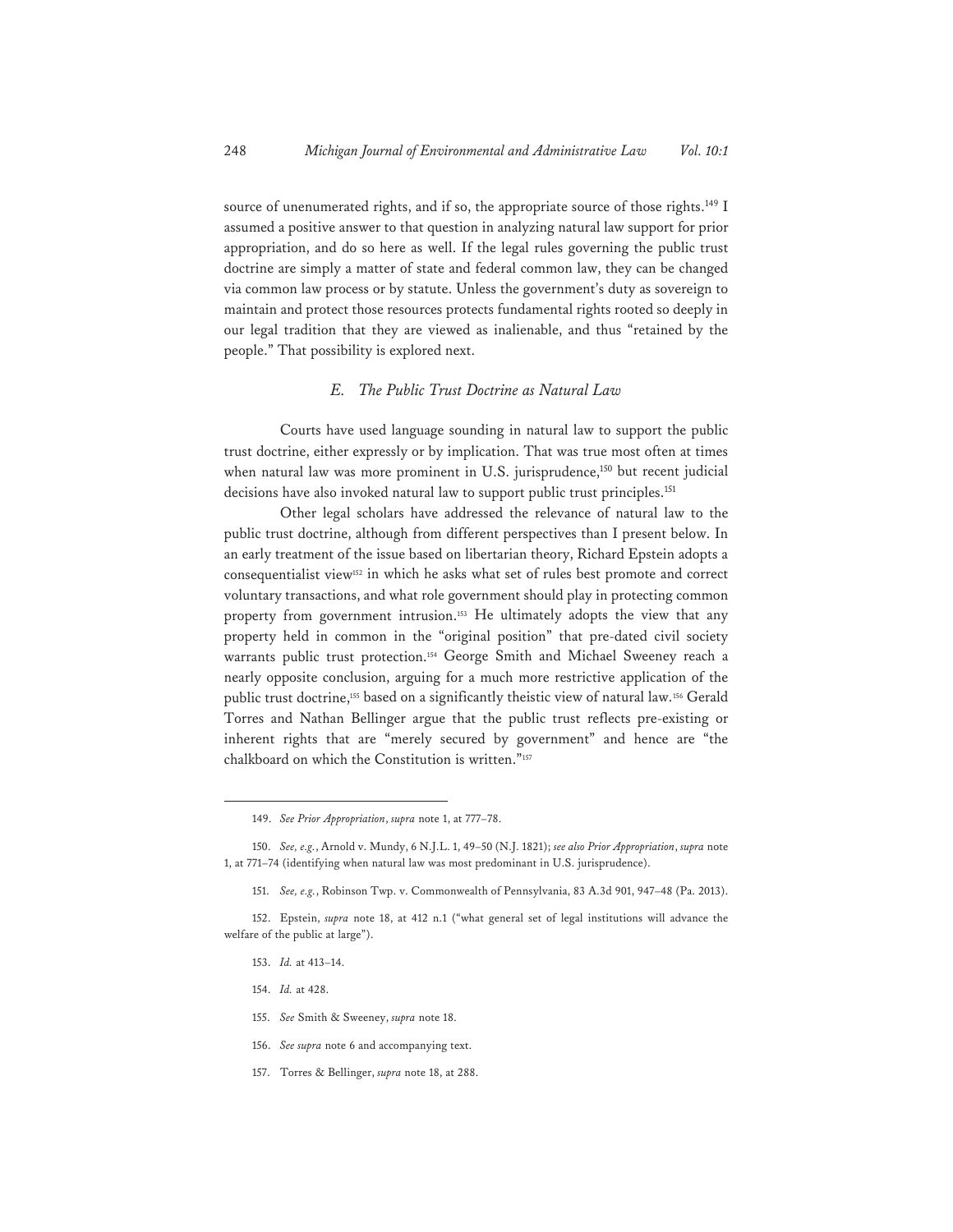As argued in *Prior Appropriation*, in a society governed by positive law, natural law alone cannot support a significant legal doctrine, particularly where duly enacted positive law provides otherwise.<sup>158</sup> To that extent, I agree with Professor Huffman that unbounded reliance on vague principles of natural law to disrupt settled legal expectations is inconsistent with democracy.<sup>159</sup> Individuals and governments are bound to obey positive law even if it conflicts with their views about what is just, under principles of natural law or otherwise. That is particularly true in the United States with respect to theistic sources of natural law, given constitutional separation of church and state,<sup>160</sup> and absent a parallel in secular law.<sup>161</sup> Despite that limitation, as discussed below, natural law reasoning remains relevant to the history

and evolution of the public trust doctrine, particularly when properly bounded by checks and balances and other institutional constraints.

#### 1. Natural Law in American Public Trust Jurisprudence

Natural law principles can inform or support a legal doctrine adopted via positive law. They can guide judicial analysis of common law issues of first impression.<sup>162</sup> They can influence judicial exercise of equitable doctrines by shedding light on what is just from an historical perspective.<sup>163</sup> They can serve as a benchmark to determine whether a statute offends fundamental rights protected by the Ninth Amendment, although the debate continues about the standards that apply to Ninth Amendment analysis, and the appropriate sources of those standards.<sup>164</sup>

Early American courts cited natural law to bolster analysis of the English public trust doctrine. Chief Justice Kirkpatrick relied heavily on natural law in *Arnold v. Mundy*, 165 arguably the most influential early state court public trust decision.166 In

- 159. *See* Huffman, *supra* note 28.
- 160. U.S. CONST. amend. I.

161. *See Prior Appropriation*, *supra* note 1, at 779–80. For example, the Biblical Commandment that there is only one God is purely religious, whereas the prohibition against murder is a universally recognized principle of law. *See id.* at 755 n.66 and accompanying text.

- 162. *See id.* at 771-72.
- 163. *See id.* at 772–73.
- 164. *See id.* at 777–78.
- 165. 6 N.J.L. 1 (N.J. 1821).

166. Courts often cite *Illinois Central* as the seminal or "lodestar" case in U.S. public trust jurisprudence, *see, e.g.*, Kootenai Env't Alliance v. Panhandle Yacht Club, Inc., 671 P.2d 1085, 1088-89 (Idaho 1983); Nat'l Audubon Soc'y v. Superior Court, 658 P.2d 709, 719 (Cal. 1983), although one U.S. Supreme Court decision confers that honor on *Shively v. Bowlby*. *See* Phillips Petroleum Co. v. Mississippi, 484 U.S. 469, 473 (1988). *Arnold v. Mundy* predated all of the relevant U.S. Supreme Court cases, however, and the Supreme Court relied on Chief Justice Kirkpatrick's reasoning as early as *Martin v.* 

<sup>158</sup>*. Prior Appropriation*, *supra* note 1, at 779.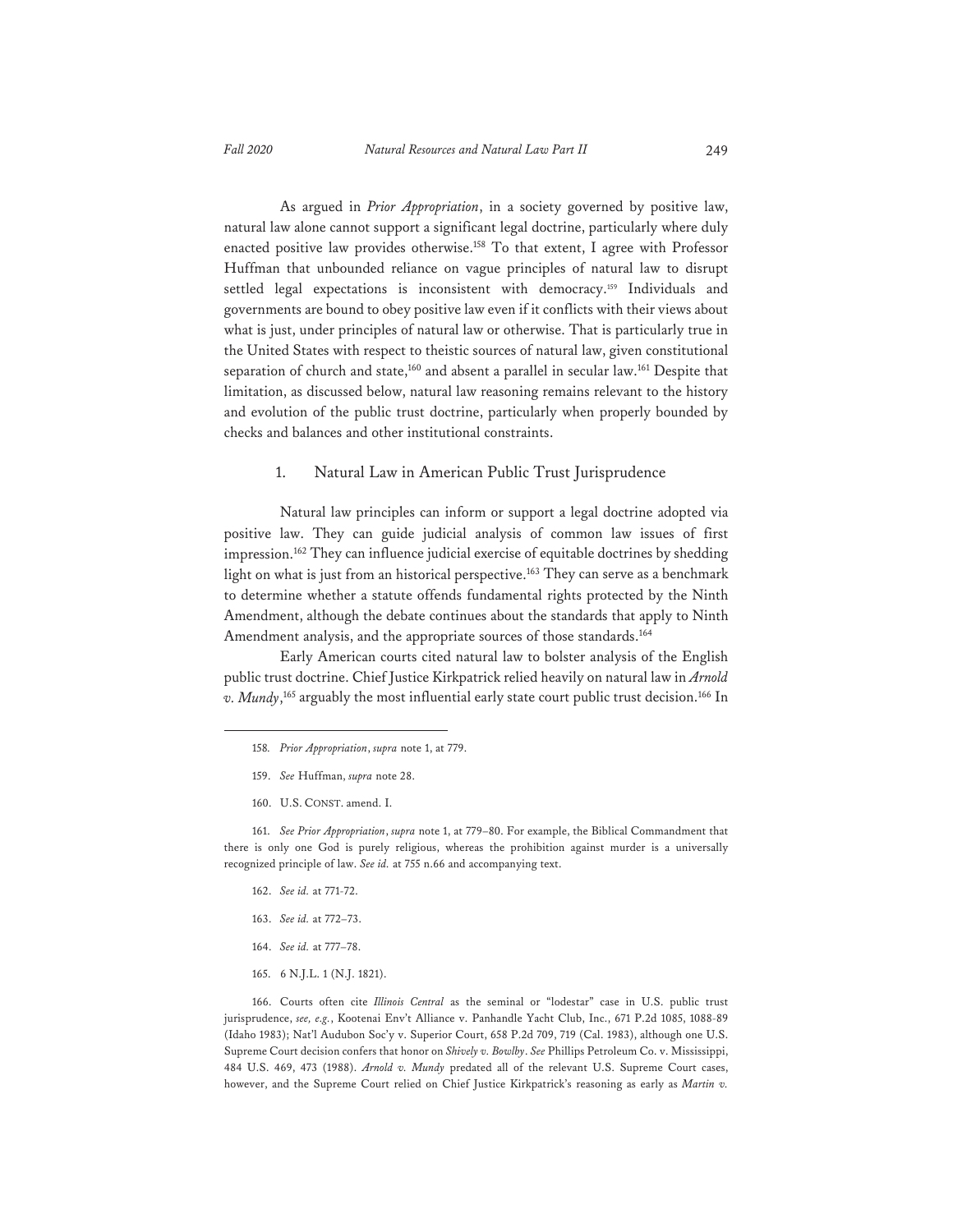analyzing the grant from King Charles II to the Duke of York establishing the East Jersey settlement, Justice Kirkpatrick wrote:

> If we shall find some things contained in it, which by the laws of England, as well as of all other civilized countries, *and even by the very law of nature itself*, are declared to be the common property of all men, then, by every fair rule of construction, we are to consider these things as granted to him, as the representative of the sovereign, and as a trustee to support the title for the common use  $\cdots^{167}$

Moreover, Justice Kirkpatrick relied heavily on natural law in articulating what may be the most frequently quoted portion of his holding, and elsewhere in his opinion:

> The sovereign power itself, therefore, cannot, consistently with the principles of the law of nature and the constitution of a wellordered society, make a direct and absolute grant of the waters of the state, divesting all citizens of their common right. It would be a grievance which could never be long borne by a free people.<sup>168</sup>

Consistent with the practice at the time of citing natural law as part of a multi-faceted analysis,<sup>169</sup> Chief Justice Kirkpatrick relied on natural law, along with the civil and common laws, to justify his holding.170

*Waddell's Lessee*, 41 U.S. 367, 433–44 (1842), and in both *Illinois Cent. R.R. Co. v. Illinois*, 146 U.S. 387, 456 (1892), and in *Shively v. Bowlby*, 152 U.S. 1, 14–18 (1894).

<sup>167.</sup> Arnold v. Mundy, 6 N.J.L. 1, 70 (N.J. 1821) (emphasis added).

<sup>168.</sup> *Id.* at 78 (emphasis added). *See also id.* at 71 ("Of [the kind of property common to all citizens] according to the writers upon the law of nature and of nations, and upon the civil law, are the air, the running water, the sea, the fish, and the wild beasts."); *id.* at 72 (property "destined for the common use and immediate enjoyment of every individual citizen, according to his necessity, being the immediate gift of nature to all men, and, therefore, called the common property") (italics in original).

<sup>169.</sup> *See Prior Appropriation*, *supra* note 1, at 772.

<sup>170.</sup> *See* 6 N.J.L. at 75–76 ("On the whole, therefore, I am of opinion, that by the law of nature, which is the only true foundation of all the social rights; that by the civil law, which formerly governed almost all the civilized world, and which is still the foundation of the polity of almost every nation in Europe, that by the common law of England ….[n]avigable waters are common to all citizens.").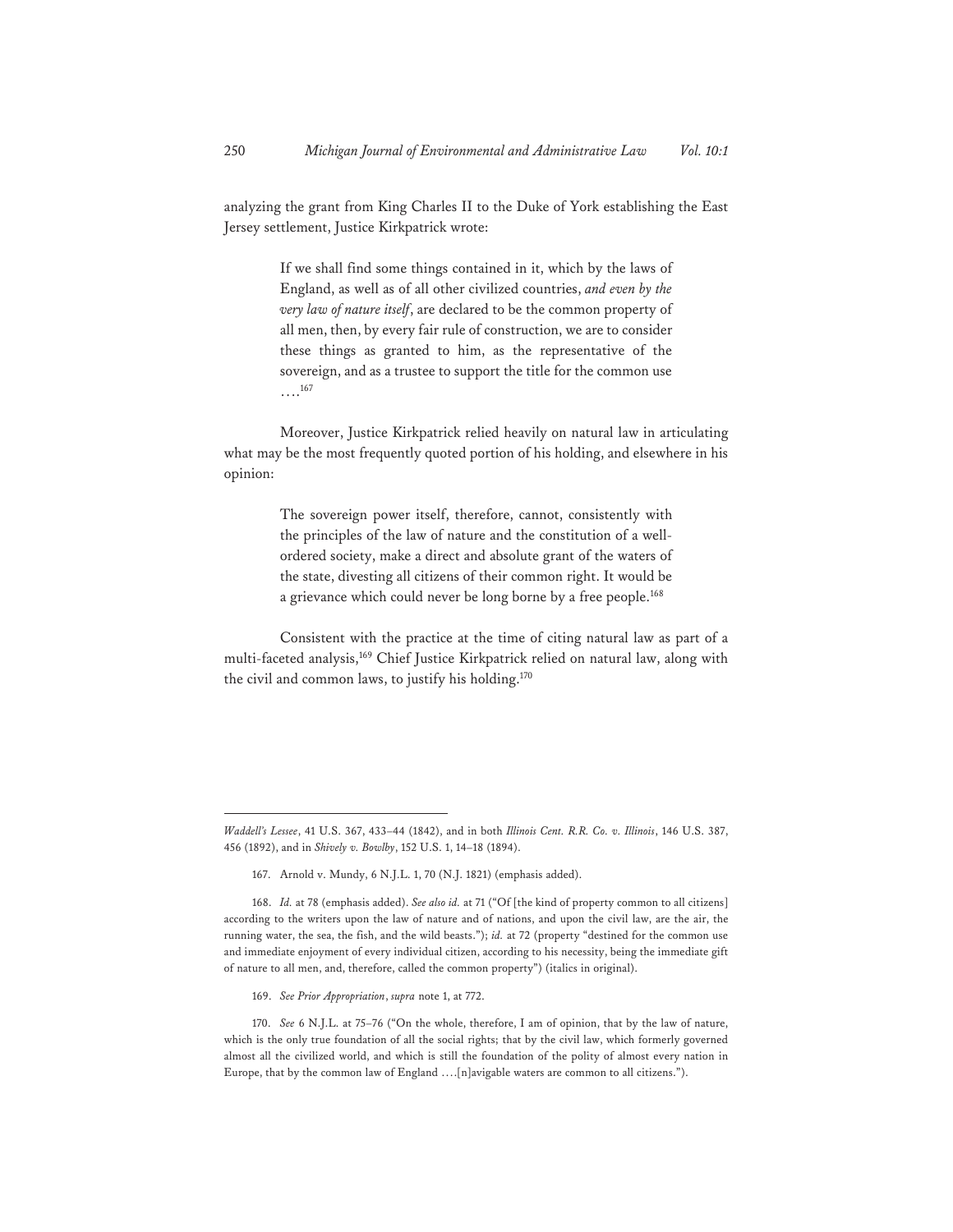Other early state courts relied on natural law to explain the public trust doctrine,<sup>171</sup> although not universally.<sup>172</sup> Some state courts rooted public trust principles in natural rights that formed a key part of Enlightenment political theory, without using the term "natural law."173 Even in modifying the result in *Arnold v. Mundy* by clarifying that the state legislature had power to dispose of discrete trust resources where consistent with the purposes of the trust, the New Jersey Supreme Court continued to rely on natural law principles.<sup>174</sup>

The U.S. Supreme Court also relied on natural law in its early public trust jurisprudence. Although Justice Thompson dissented from the result in *Martin v. Waddell's Lessee*, he agreed with the basic natural law principle supporting the state public trust doctrine, paraphrasing Chief Justice Kirkpatrick:

> The sovereign power itself, therefore, cannot consistently with the principles of the laws of nature, and the constitution of a wellordered society, make a direct and absolute grant of the waters of the state, divesting all the citizens of a common right. It would be a grievance which could never be long borne by free men.<sup>175</sup>

Likewise, in *Illinois Central*, Justice Field quoted with approval those portions of *Arnold v. Mundy* citing "the law of nature and the constitution of a wellordered society."176 Other references to natural law in the Supreme Court's nineteenth century public trust jurisdiction are more subtle, but still grounded in natural law reasoning.<sup>177</sup>

173. *See, e.g.*, Commonwealth v. Alger, 61 Mass. 53, 67–68, 70 (Mass. 1851) (rooting public rights to navigable waters in Massachusetts in traditional English liberties as used in Magna Carta, the Declaration of Rights, and similar principles of English law).

174. *See* Gough v. Bell, 22 N.J.L. 441, 456–57 (N.J. 1850) (acknowledging that legislature is not omnipotent in exercising trust discretion because constrained by constitutional provisions and because its "powers are abridged by fundamental laws"); *see also id.* at 459 (quoting with approval statement in Arnold rejecting state's ability to make absolute grants to all state waters "consistently with the laws of nature").

- 175. Martin v. Waddell's Lessee, 41 U.S. 367, 420 (1842) (Thompson, J., dissenting).
- 176. Illinois Cent. R.R. Co. v. Illinois, 146 U.S. 387, 456 (1892).

<sup>171.</sup> *See, e.g.*, Palmer v. Mulligan, 3 Cai. R. 307, 320 (N.Y. Sup. Ct. 1805) (referring to principles *ex jure naturae* [from natural law] as governing rights to divert streams).

<sup>172.</sup> *See* Carson v. Blazer, 2 Binn. 475, 483–87 (Penn. 1810) (extending state ownership to beds of waters navigable in fact rather than those influenced by the ebb and flow of the tides, modifying English common law to suit geography of Pennsylvania); Eldridge v. Cowell, 4 Cal. 80, 87 (1854) (rooting early California public trust law in "the law of nations, and the common and civil law").

<sup>177.</sup> *See, e.g.*, The Propeller Genesee Chief v. Fitzhugh, 53 U.S. 443, 458 (1851) (applying congressional determination of navigability more generally because those distinctions "are founded in truth and reason").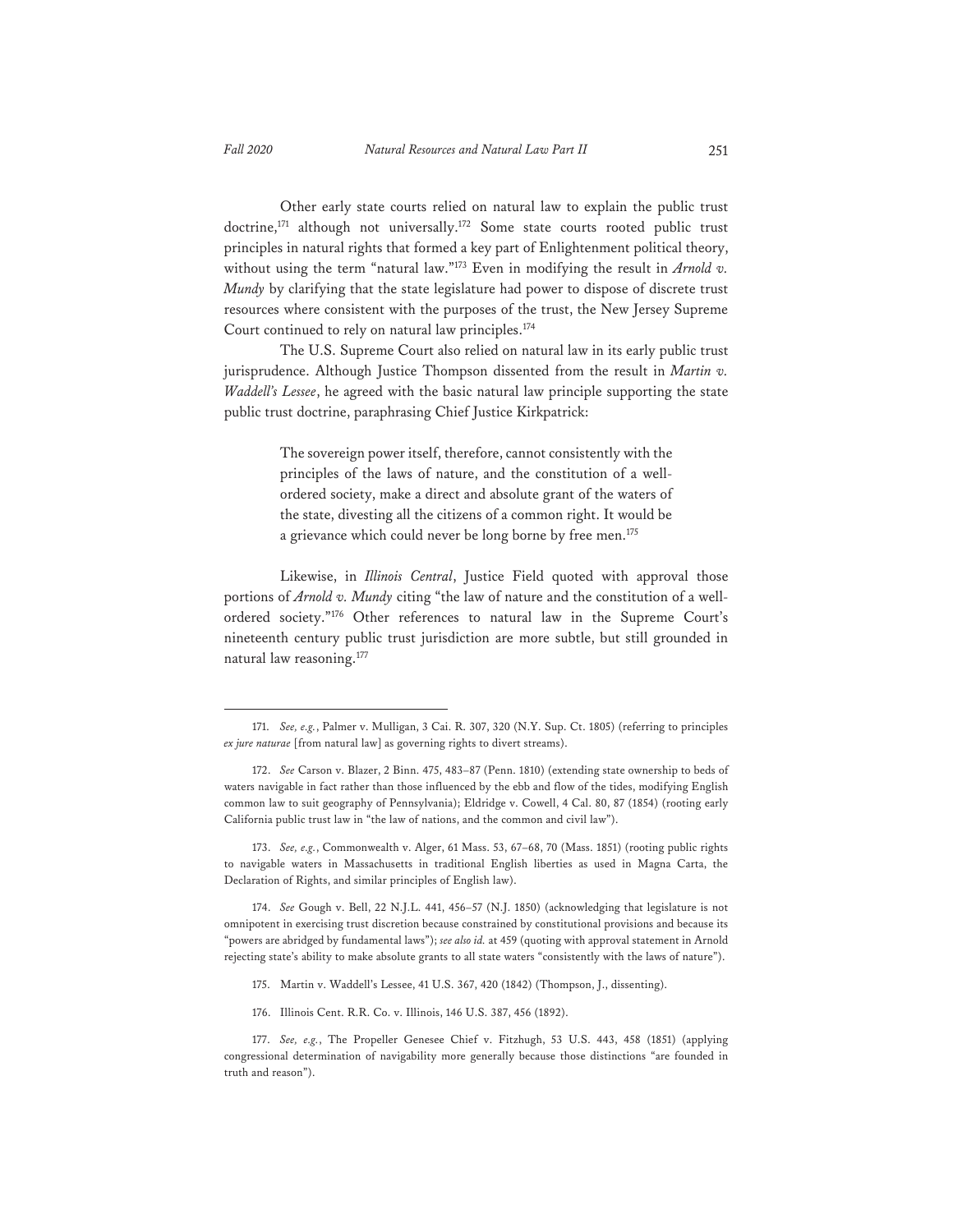The Supreme Court most expressly relied on natural law to support its holding that sovereigns have a trust responsibility to manage common wildlife resources for the benefit of the public at large.<sup>178</sup> Tracing the origins of the common ownership doctrine to Roman law, in which wild animals are designated as "ferae naturae, which, having no owner, were considered as belonging in common to all the citizens of the state,"179 Justice White wrote:

> There are things which we acquire the dominion of, *as by the law of nature, which the light of natural reason causes every man to see*, and others we acquire by the civil law; that is to say, by methods belonging to the government. *As the law of nature is more ancient*, because it took birth with the human race it is proper to speak first of the latter. (1) Thus, all the animals which can be taken upon the earth, in the sea, or in the air,– that is to say, wild animals, – belong to those who take them … because that which belongs to nobody is *acquired by the natural law* by the person who first possesses it.<sup>180</sup>

Justice White explained why state regulation of wildlife was consistent with this natural law theory,<sup>181</sup> and how those principles were adopted as positive law both in European civil codes<sup>182</sup> and in English common law.<sup>183</sup> He concluded:

> While the fundamental principles upon which the common property in game rest have undergone no change, the development of free institutions had led to the recognition of the fact that the power or control lodged in the state, resulting from this common ownership, is to be exercised, like all other powers of government, as a trust for the benefit of the people, or for the benefit of private individuals as distinguished from the public good.184

- 180. *Id.* at 523 (emphasis added).
- 181. *Id.* at 524.
- 182. *Id.* at 526 (citing articles 714 and 715 of the Napoleonic Code).

183. *Id.* at 526–27 (quoting Blackstone's analysis of the natural law basis for a public trust in common resources such as light, air, water, and animals).

184. *Id.* at 529.

<sup>178.</sup> Geer v. Connecticut, 161 U.S. 519, 529 (1896).

<sup>179.</sup> *Id.* at 522.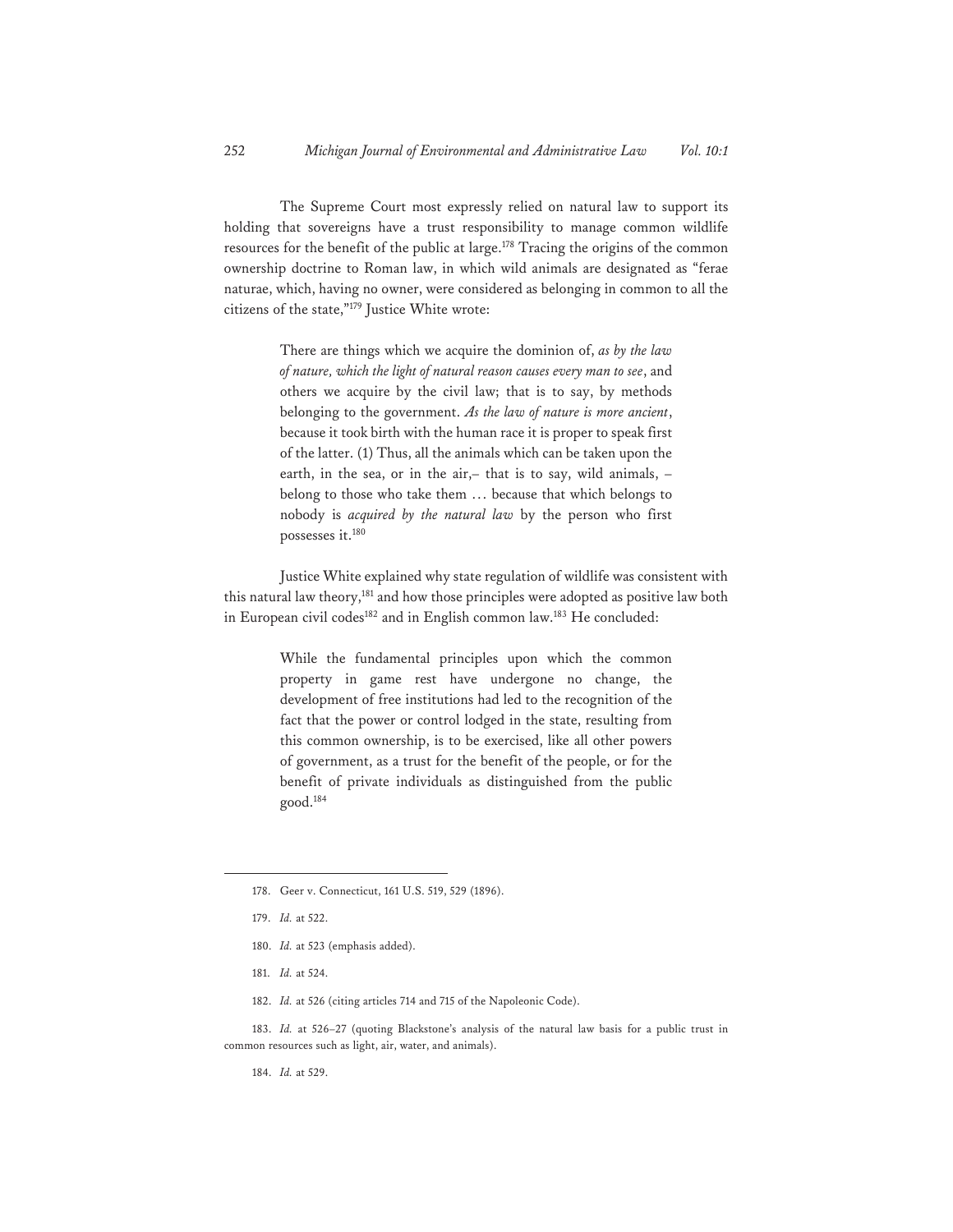In his dissent in *Geer*, Justice Field rooted his decision in natural law regarding ownership of resources that are not the property of anyone "until they are brought into subjection or use by the labor or skill of man," and "[t]hat which belongs to nobody is acquired by the natural law by the first person who possesses it."185 Justice Field's dissent was not based on any disagreement with the fundamental principle that wildlife is a common resource held in trust by the government as sovereign until individual animals are reduced to private ownership. Rather, he would have rejected as a Commerce Clause violation the position that a state could exercise the trust to the exclusion other states.<sup>186</sup> To support that constitutional position, he continued to rely on natural law, arguing that exclusionary state regulation "would convert [wildlife] from the freedom of use which belongs to property in general to the limited use of the persons or communities where found ...."<sup>187</sup> In other words, exclusive state trust ownership did more to restrict than to promote the common liberty supported by natural law.

When the Supreme Court overruled the state "ownership" doctrine of *Geer* based on the same objections raised by Justice Field in his dissent,<sup>188</sup> it did nothing to reject the principle that wildlife is a shared resource that is incapable of "ownership," either by an individual or by the state. Rather, it referred to state ownership as a legal fiction to justify the state's legitimate interest in regulating and protecting wildlife for common benefit. As a matter of federalism, the constitutional treatment of wildlife under *Hughes* is no different than the Supreme Court's treatment of navigable waters discussed earlier.<sup>189</sup> States have responsibility to manage and protect wildlife as a shared resource for the benefit of their citizens, just as states have responsibility to do so with respect to navigable waters. But in ratifying the Constitution, states ceded that portion of their sovereignty regarding wildlife as necessary to empower the federal government to regulate and protect wildlife in interstate and foreign commerce.

The key difference between wildlife and navigable waters is in the positive law implementation of the natural law principle. With respect to the beds of navigable waters, it makes sense to provide that the state as sovereign holds *jus publicum* title on behalf of the public at large, subject to the federal government's superior authority to regulate navigability for Commerce Clause purposes.

<sup>185.</sup> *Id.* at 539 (Field, J., dissenting).

<sup>186.</sup> *Id.* at 538, 541.

<sup>187.</sup> *Id.* at 542.

<sup>188.</sup> Hughes v. Oklahoma, 441 U.S. 322, 329–36 (1979) (citing Justice Field's dissent in *Geer*, 161 U.S. at 535).

<sup>189.</sup> *See supra* Section I.D.1.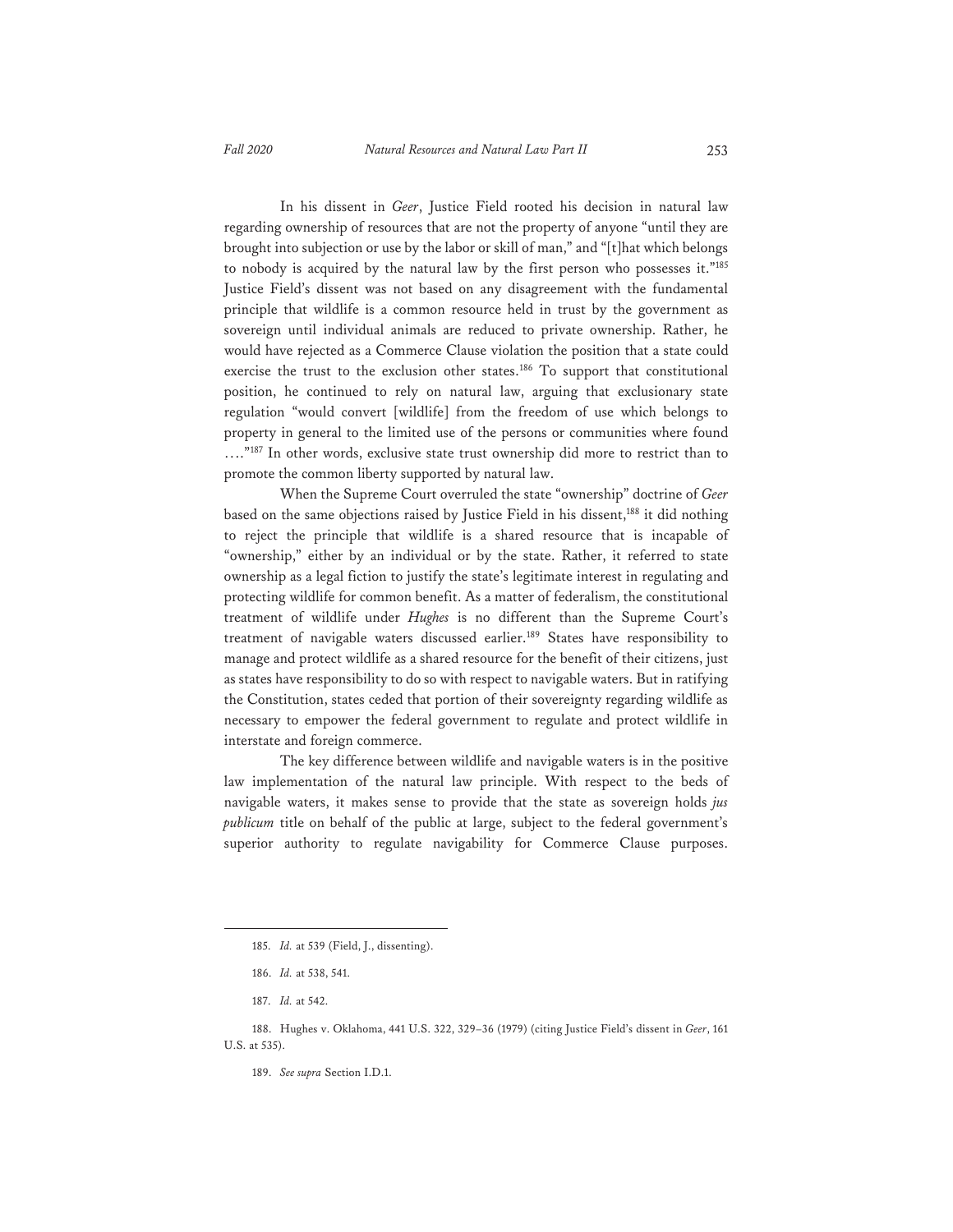"Ownership" makes little sense with respect to a non-stationary resource such as wildlife,<sup>190</sup> but public trust authority and responsibility remains.

Consistent with the decline in the use of natural law by American judges beginning in the twentieth century and its replacement by legal positivism as the primary mode of legal analysis,<sup>191</sup> modern public trust cases have largely abandoned their overt natural law trappings, except in two respects. First, modern cases continue to cite Roman law as foundational,<sup>192</sup> and that law refers to "the law of nature."<sup>193</sup> Second, in describing the public trust as an "ancient doctrine of common law," courts implicitly recognize that early common law was influenced strongly by natural law.<sup>194</sup>

The Pennsylvania Supreme Court recently adopted natural law reasoning in construing the state's constitutional environmental rights provision. In *Robinson Township v. Commonwealth*, the Court described the Declaration of Rights in Article I of Pennsylvania's Constitution as "the terms of the social contract between government and the people that are of such 'general, great and essential' quality as to be ensconced as 'inviolate.'"195 It then described those as "inherent in man's nature and preserved rather than created by the Pennsylvania Constitution."196 Despite the fact that the Pennsylvania Environmental Rights Amendment<sup>197</sup> was adopted long after the initial adoption of the Pennsylvania Constitution,<sup>198</sup> the Court deemed it as "[a]mong the inherent rights of the people."199

By now, American public trust jurisprudence has developed a firm footing in the nation's positive law, both through the common law<sup>200</sup> and to some extent

192. *See* Huffman, *supra* note 28 (tracing the history of the public trust doctrine from Roman times to today).

- 193. *See id.* at 7.
- 194. *See e.g.*, Ariz. Ctr. For L. in the Pub. Int. v. Hassell, 837 P.2d 158, 166 (Ariz. Ct. App. 1991).
- 195. Robinson Twp. v. Commonwealth of Pennsylvania, 83 A.3d 901, 947 (Pa. 2013).
- 196. *Id.* at 948.
- 197. *See* PA. CONST. art. I, § 27.

198. For a detailed history and interpretation of amendment, *see generally* John C. Dernbach, *Taking the Pennsylvania Constitution Seriously When It Protects the Environment: Part I–An Interpretive Framework for Article I, Section 27*, 103 DICKINSON L. REV. 693 (1999).

199. *Robinson Twp.*, 83 A.3d at 948. Perhaps not coincidentally, it was Pennsylvania delegates to the Constitutional Convention who proposed an amendment to guarantee common access rights of hunting on public lands and fishing in navigable waters. *See* Rakove, *supra* note 94, at 329–30.

200. *See supra* Section I.C.

<sup>190.</sup> *See* Missouri v. Holland, 252 U.S. 416, 434 ("To put the claim of the State upon title is to lean upon a slender reed. Wild birds are not in the possession of anyone; and possession is the beginning of ownership.").

<sup>191.</sup> *See Prior Appropriation*, *supra* note 1, at 774–76.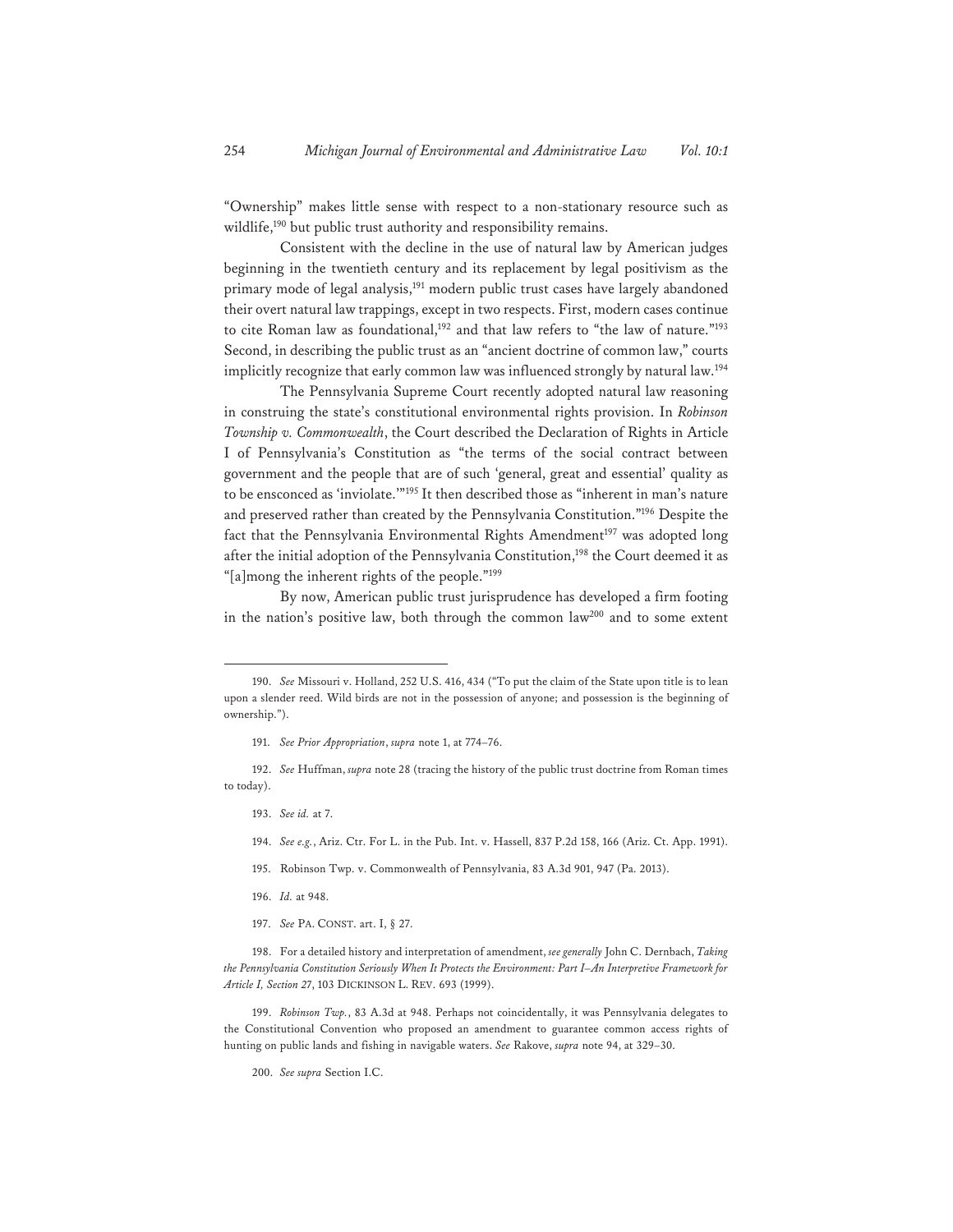through the Commerce Clause and other provisions of the U.S. Constitution.<sup>201</sup> It also has roots in natural law reasoning. Analysis of those natural law roots remains important in deciding two important legal issues: first, whether states have the authority to eliminate the doctrine or to curtail it; and second, the extent to which the doctrine is limited to the beds of navigable waters, or whether it is legitimate to expand the doctrine to protect other resources, including the atmosphere. Natural law provides support or explanatory context for both the Roman public trust doctrine

#### 2. Greco-Roman Natural Law and the Roman Public Trust Doctrine

in Magna Carta and the Charter of the Forest.

and the public trust doctrine as it developed in English common law, and as reflected

Some Roman Law scholars link the Roman public trust doctrine to natural law. It is not clear, however, how much the Roman public trust derived from concepts of natural law as opposed to a pragmatic balancing of public and private rights in certain resources.

The *Institutes of Justinian* expressly use the words "by the law of nature." In addition, Frier notes that the *Institutes* describe natural law as prior to the civil law of individual states, and that the notion of *res communes* "antedate[s] the emergence of civil government, which through law gradually establishes and protects other types of property, but … leaves certain things (the air, the sea, the seashore, larger rivers) in their original, pre-legal condition."202 This is similar to later Enlightenment theories about the evolution of property from pre-state to state status.<sup>203</sup>

Early Greek philosophers debated the value of public versus common property in a well-ordered society, often arguing against extensive private property in favor of a sharing of common resources.<sup>204</sup> The Romans ultimately adopted a system of private property, $205$  but that does not presumptively conflict with the Roman public trust doctrine any more than our system of private property conflicts with the American public trust doctrine. Both assume that some resources are more valuable if held in common. Roman law imposed constraints on the sovereignty of an otherwise absolute ruler,<sup>206</sup> which logically included restraints on the ability of the

<sup>201.</sup> *See supra* Section I.D.

<sup>202.</sup> Frier, *supra* note 19, at 642–43. *See also* Ruhl & McGinn, *supra* note 19, at 155-156 (linking the Roman public trust doctrine to "a very early period in human experience, the Golden Age, when no property was held in private, but all in common").

<sup>203.</sup> *See infra* Section I.E.3.

<sup>204.</sup> *See* RUSSELL, *supra* note 44, at 111*,* 231 (Cynics), 252 (Stoics). *But see id.* at 243, 246 (demonstrating contrary view of Epicureans).

<sup>205.</sup> *See* WILLIAM WARWICK BUCKLAND, TEXTBOOK OF ROMAN LAW 182 (2d ed. 1932) (explaining that wealth or private property could be held in several forms).

<sup>206.</sup> *See* Straumann, *supra* note 60, at 434.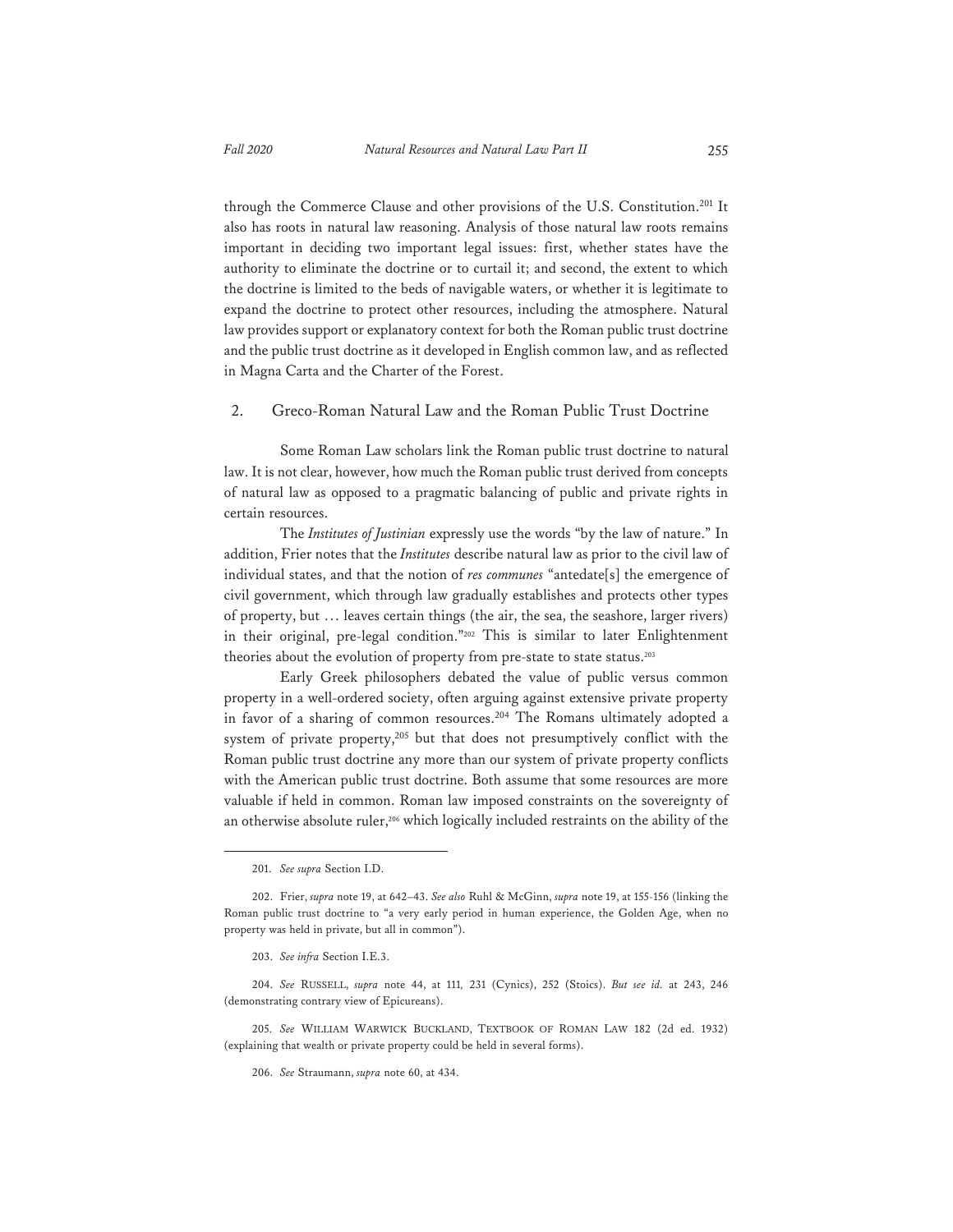sovereign (whether in the form of an Emperor or other authority) to alienate common resources.

Although there were antecedents,<sup>207</sup> natural law during the Roman Empire manifested most prominently in Stoic philosophy.208 Stoicism focuses on individual behavior and virtue rather than on property and the relationship between the individual and the state.<sup>209</sup> According to at least one historian of philosophy, however, the Stoics influenced the evolution of natural law and natural rights during the Enlightenment:

> The doctrine of natural right, as it appears in the sixteenth, seventeenth, and eighteenth centuries, is a revival of a Stoic doctrine, though with important modifications. It was the Stoics who distinguished *jus naturale* from *jus gentium*. Natural law was derived from first principles of the kind held to underlie all general knowledge. By nature, the Stoics held, all human beings are equal. Marcus Aurelius, in his Meditations, favours 'a polity in which there is the same law for all, a polity administered with regard to equal rights and equal freedom of speech, and a kingly

<sup>207.</sup> *See* RUSSELL, *supra* note 44, at 11 (noting the influence of the concept of fate on Greek thought, suggesting it as a source of natural law), 27 (discussing early Greek concept of justice as dictated by a natural law that sets eternal boundaries), 114 (explaining the influence of fate or necessity on the concept of justice in Plato's Republic). *See also* Hadley Arkes, *A Natural Law Manifesto or an Appeal from the Old Jurisprudence to the New*, 87 NOTRE DAME L. REV. 1245, 1248 (2012) (quoting Aristotle's view that "law sprang from the nature of only one kind of creature"); Daniel R. Heimbach, *Natural Law in the Public Square*, 2 LIBERTY U. L. REV. 685, 689–91 (2008) (discussing natural law theories of Protagoras, Socrates, Plato, Aristotle, and Cicero); Robert P. George, *Natural Law, the Constitution, and the Theory and Practice of Judicial Review*, 69 FORDHAM L. REV. 2269, 2269 (2001) (tracing natural law theory to Aristotle); Kirk A. Kennedy, *Reaffirming the Natural Law Jurisprudence of Justice Clarence Thomas*, 9 REGENT U. L. REV. 33, 41–44 (1997) (tracing natural law theory from Greek philosophers through the Catholic tradition); Note, *Natural Law for Today's Lawyer*, 9 STAN. L. REV. 455, 459 (1957) (noting natural law roots from Greece and Rome, including the Justinian Institutes).

<sup>208.</sup> *See infra* Section I.E.2.

<sup>209.</sup> *See* RUSSELL, *supra* note 44 (distinguishing between Stoic rejection of materialism in favor of virtue and democratic idea that equality and justice must also include power and property). Any reference to "Greek philosophy," of course, must reflect that it was, itself, extremely diverse. For example, although Plato pre-dated the stoics by several centuries, his *Utopia* advocated an authoritarian system and envisioned only limited private property. *See id.* at 108, 113–15, 119. The cynics rejected the idea of private property altogether. *See id.* at 231. Aristotle took an intermediate view: "Property should be private, but people should be so trained in benevolence as to allow the use of it to be largely common. Benevolence and generosity are virtues, and without private property they are impossible." *Id.* at 188–89. For a contemporary example of the degree to which Stoicism focuses on the individual, see generally RYAN HOLLIDAY & STEPHEN HANSELMAN, THE DAILY STOIC, 366 MEDITATIONS ON WISDOM, PERSEVERANCE, AND THE ART OF LIVING (2016).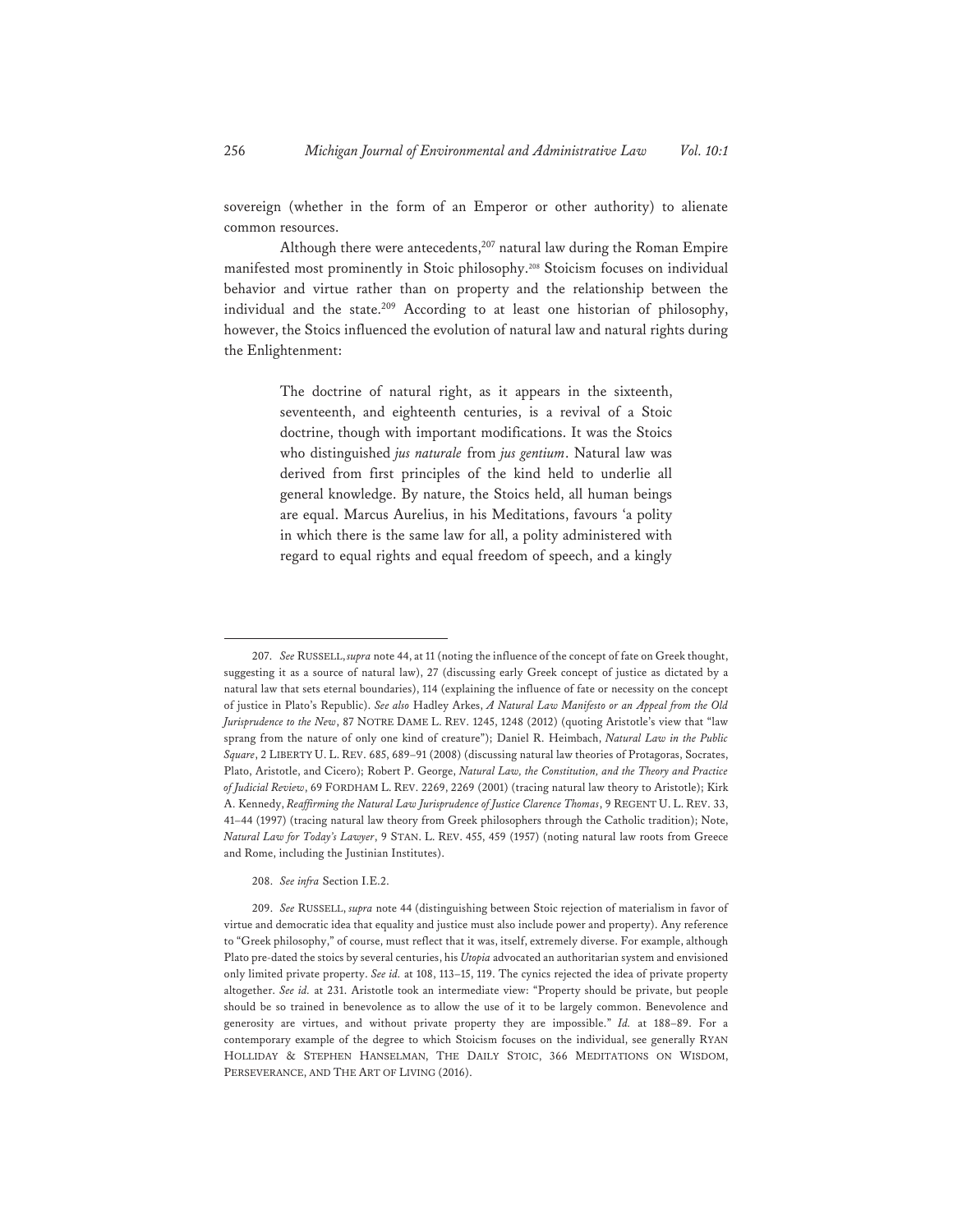government which respects most of all the freedom of the governed.210

In the face of centuries of Greco-Roman history in which privileges were reserved for an elite class of nobles or wealthy citizens and merchants, Stoic natural law established the idea of natural rights and human equality. To the extent that the public trust doctrine supports equal access by all members of a society to common resources as a matter of fundamental rights (as opposed to economic efficiency), as explained in the following section, this was a critical evolution.

3. Enlightenment Natural Law and the English Public Trust Doctrine

Natural law in the Enlightenment supports the English public trust more clearly than is true with respect to Stoic natural law and the Roman public trust because the relationship between individuals and their governments is better reflected in Lockean notions of private versus public property.211 This is important because American courts inherited public trust law from English common law, and to some extent from its manifestation in Magna Carta and the Charter of the Forest, irrespective of whether Roman civil law influenced English public trust law.212

Natural law in the Enlightenment is not based primarily on theistic sources.213 It relies on reason to deduce the optimal relationship between individuals and the state.<sup>214</sup> The theory begins with hypothetical pre-political societies,<sup>215</sup> which

<sup>210.</sup> RUSSELL, *supra* note 44, at 270. Russell believed that the "self-evident" truths in the Declaration of Independence reflected the application to political rights of the idea of self-evident maxims in mathematics from Greek geometry. *Id.* at 36. *See also*, Straumann, *supra* note 60, at 425–31.

<sup>211.</sup> *See, e.g.*, *Prior Appropriation*, *supra* note 1, at 781, 800; Epstein, *supra* note 15, at 2346; Eric T. Freyfogle, *Ethics, Community, and Private Land*, 23 ECOL. L.Q. 631, 636–37 (1996); Morton J. Horowitz, *The History of Public/Private Distinction*, 130 U. PA. L. REV. 1423, 1424 (1982). *But see* Terry W. Frazier, *Protecting Ecological Integrity Within the Balancing Function of Property Law*, 28 ENV'T L. 53, 60 (1998) (arguing that "Neo-Lockeans" have lulled environmentalists into use of Lockean ideas).

<sup>212.</sup> *See supra* Section I.C.

<sup>213.</sup> It would have been perilous for Reformation and Enlightenment writers to disassociate themselves entirely from religion. *See generally* Peter Laslett, *Introduction* to JOHN LOCKE, TWO TREATISES OF GOVERNMENT (Peter Laslett, ed., Cambridge Univ. Press 1988) (1690) (detailing the political and religious constraints Locke faced in writing the Two Treatises and other works). Often, they cited and analyzed religious text to refute theories such as the divine right of kings supported by others, as was true, for example, for Locke's entire first treatise. *See generally* LOCKE, *supra* note 213, bk. I (containing detailed refutation, based Biblical text, of Sir Robert Filmer's defense of the divine right of kings).

<sup>214.</sup> *See Prior Appropriation*, *supra* note 1, at 757–60; LOCKE, *supra* note 213, bk. II, ch. 2, § 12 (asserting that there is a law of nature based on reason); ch. 6, § 57 (asserting that freedom depends on the law of reason).

<sup>215.</sup> It is not clear whether any of the liberal theorists of the Enlightenment believed literally that early societies acted in the ways they described, as opposed to using hypotheticals to describe and explain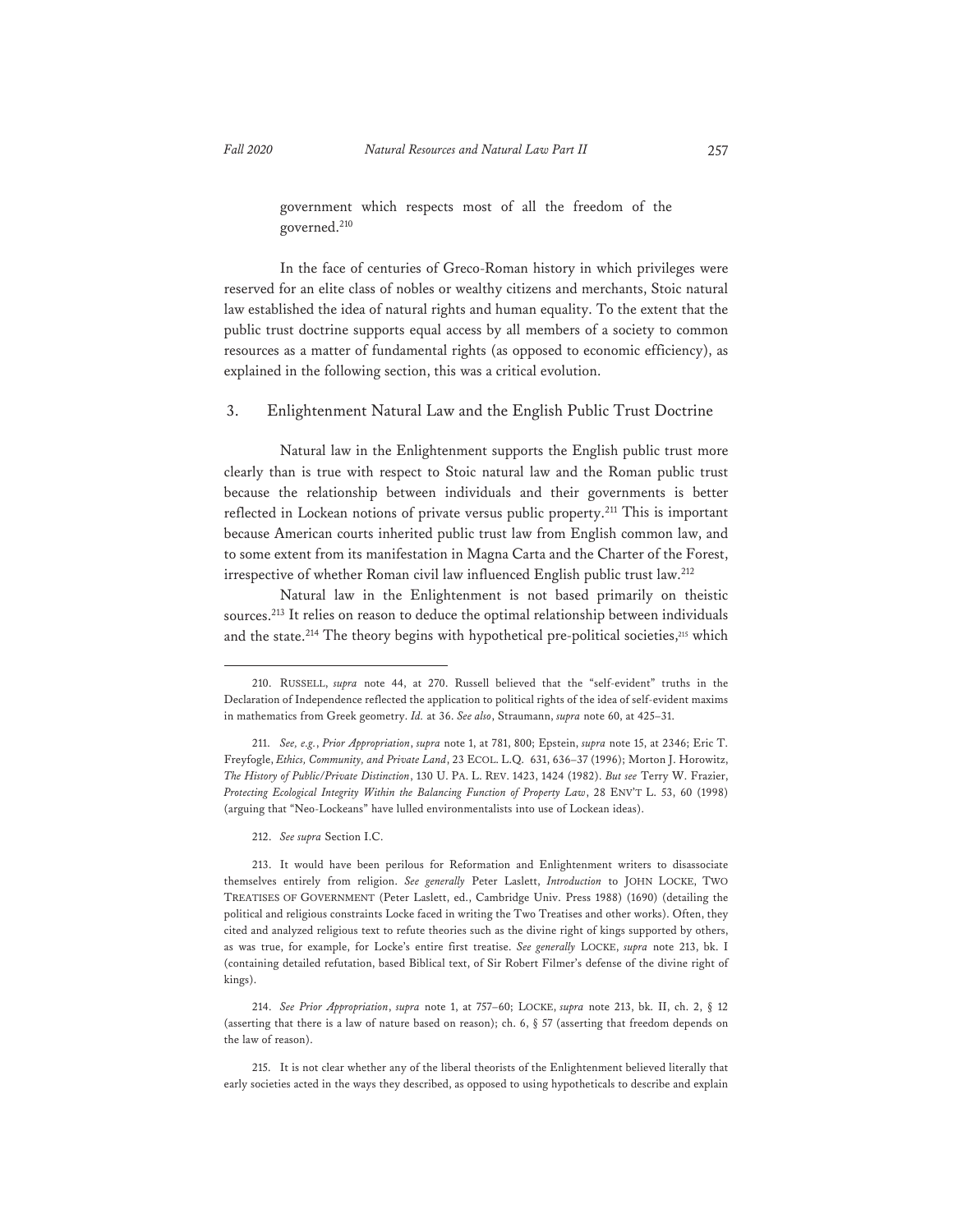Locke and others called "the state of nature,"<sup>216</sup> and then speculates about the agreements, or "social contracts," reached by individuals and their rulers in establishing governments.<sup>217</sup> Individuals in the state of nature enjoyed "perfect freedom," or liberty, and "perfect equality," because no government existed to restrict freedom to take whatever action was consistent with the well-being of individuals or their family or other group.218 This included unlimited access to the "commons" for purposes of hunting, fishing, gathering, and other activities necessary for subsistence.<sup>219</sup> In this sense, perfect liberty for all was perfectly egalitarian, but inconsistent with private property because that would limit the ability of anyone but a property owner to engage in hunting, fishing, foraging, and other subsistence activities without trespassing.

Under this construct, perfect freedom works until there is conflict between two or more individuals, competing for the same resource or otherwise. Natural law theorists postulated that pre-society individuals were bound by a "Law of Nature … which obliges every one," and instructing that "being all equal and independent, no one ought to harm another in his Life, Health, Liberty, or Possessions."220 To prevent or redress violations of this fundamental rule, individuals could resort to self-help, grounded in the natural right to self-defense and self-preservation and the obligation

216. *See* LOCKE, *supra* note 213, bk. II, ch. 2; *see also* RUSSELL, *supra* note 44, at 550 (describing Hobbes' description of the "state of nature").

217. *See* LOCKE, *supra* note 213, bk. II, ch. 8 (describing the beginning of political societies). *See also* RUSSELL, *supra* note 44 at 550 (describing Hobbes's description of the "social contract"). Hobbes differed from Locke and later Rousseau in arguing that the social contract was between individuals agreeing to cede all power to a ruler, thus supporting his views of absolute monarchy. Locke and Rousseau, by contrast, believed the contract was between individuals and their government, thus preserving rights for individuals and preserving the rights of citizens to rebel against their government for violation of the contract. *See* RUSSELL, *supra* note 44, at 551. The degree to which any such "agreements" came in the form of overt discussion and understanding, as opposed to tacit acknowledgment or acceptance, is obviously a matter of sheer speculation and likely varied widely across cultures and societies. More formal and clearly conscious written agreements, in the form of written constitutions or other governance agreements, came much later in history. *See, e.g.*, Robinson Twp. v. Commonwealth of Pennsylvania, 83 A.3d 901, 947–48 (Pa. 2013) (explaining that Article I of the Pennsylvania Constitution reflected a "social contract" between the people and the Commonwealth regarding fundamental rights that had been reserved).

218. *See* LOCKE, *supra* note 213, bk. II, ch. 2, § 4; *See also* RUSSELL, *supra* note 44, at 550.

219. *See* Freyfogle, *supra* note 211, at 633; CHURCHILL, *supra* note 62, at 7 (describing use of common forests and other resources for hunting and fishing in early Britain); RUSSELL, *supra* note 44, at 634 (noting that the poor status of rural laborers in Locke's time was mitigated by the commons, to which people had important rights); Robinson, *supra* note 62.

220. LOCKE, *supra* note 213, bk. II, ch. 2, § 6.

their views of more perfect governments. *See* RUSSELL, *supra* note 44, at 550 (describing Hobbes's Leviathan as presenting "an explanatory myth" to explain why people accept government with its limits on freedom). Recent science suggests that humans began to band into primitive societies extremely early in history, *see* YUVAL NOAH HARARI, SAPIENS 22–28 (2015), but also note that early human societies varied dramatically in their social order and forms of governance. *See id.* at 42–45.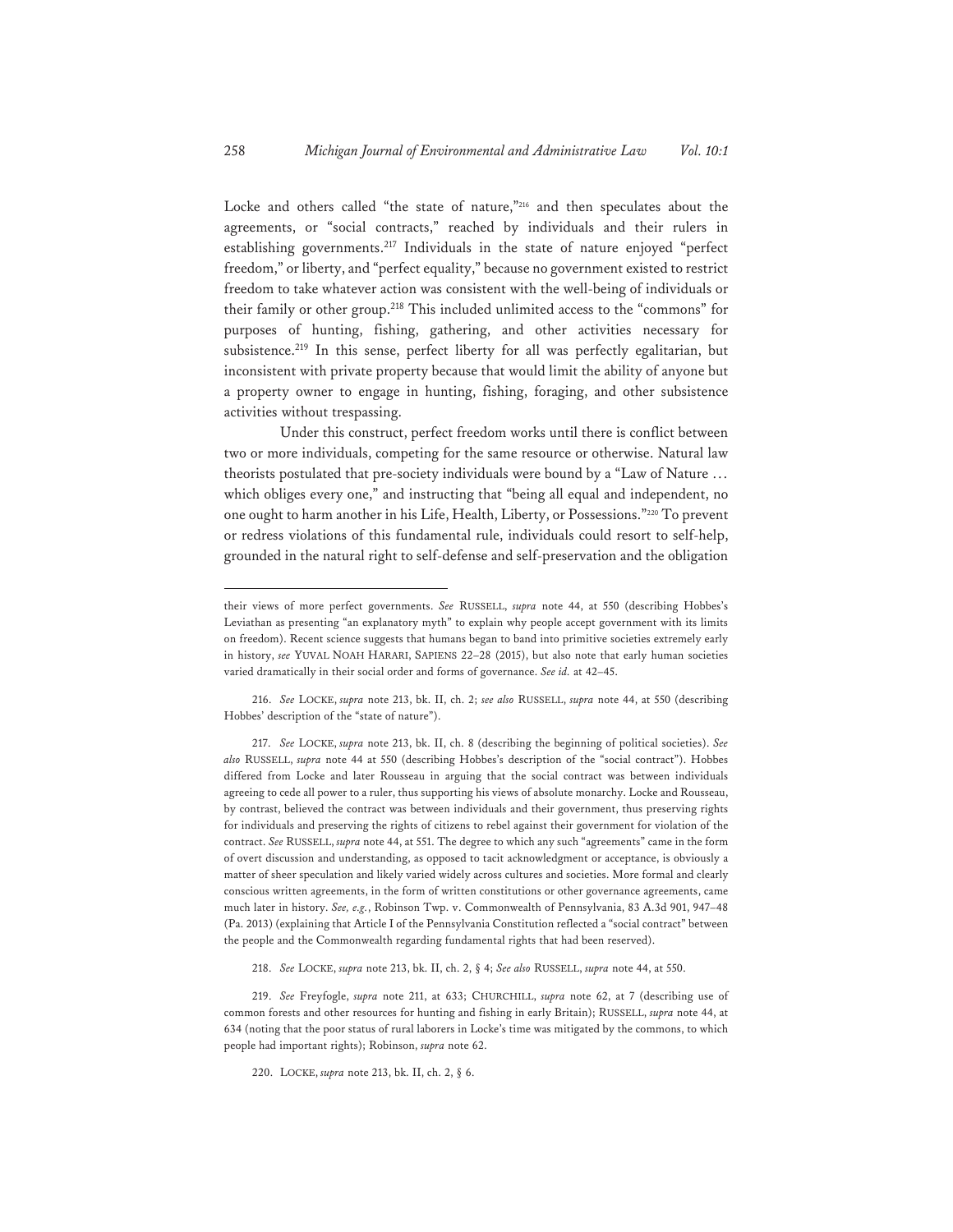to "preserve the rest of Mankind."221 Locke and others recognized, however, that a society in which individuals judge their own cause is inherently problematic.<sup>222</sup> Thus, it made sense to forego the perfect liberty reflected in self-help in return for a system of impartial justice.

Beginning with a theistic perspective, Locke suggested that God gave the Earth to humanity in common, along with all of the fruits of nature.<sup>223</sup> He then reasoned, however, that people must be able to appropriate resources to subsist,224 and that individuals or groups were not likely to invest their labor and capital in farming or other endeavors involving individual parcels of land or other resources absent security of ownership.<sup>225</sup> That led to Locke's famous maxim that private property is justified when an individual, through labor or other investment, adds value to a previously common resource.<sup>226</sup> Why would one invest time and labor to plant crops, dig for minerals, or engage in other economically useful activities if one could not reap profits from the resulting increase in value?

In accepting private property and its suggested benefits, however, individuals ceded their "perfect freedom" on land reduced to individual ownership.<sup>227</sup> But societies needed to decide which resources remained so fundamental to the common welfare that more collective liberty and welfare would be lost by allowing private ownership than society gained by privatizing those resources.<sup>228</sup> Even as the parent of the liberal theory of private property rights, Locke noted that private property was justified only "where there is enough, and as good left in common for

223. *Id.* at bk. II, ch. 5, §§ 25–26. He included common resources such as water in a fountain, *id.* at § 29, and fish and wildlife, *id.* at § 30.

224. *Id.* at § 26.

225. An alternative, proposed by both Plato and later Thomas More, among others, was a Utopian society in which all wealth was owned collectively. *See* RUSSELL, *supra* note 44, at 128, 519.

226. LOCKE, *supra* note 213, bk. II, ch. 5, § 27 ("Whatsoever then he removes out of this state that Nature hath provided, and left it in, he hath mixed his Labour with, and joyned to it something that is his own, and thereby makes his Property"); *id.* at § 37 (individual ownership increases land productivity); *see also* Eric T. Freyfogle, *Community and the Market in Modern American Property Law*, *in* LAND, PROPERTY, AND THE ENVIRONMENT 382, 634 & nn.8–9 (John F. Richards, ed. 2002).

227. *Cf.* Freyfogle, *supra* note 226, at 382, 388 (noting that recognition of intensified private land use resulted in loss of community and individual liberty values).

228. Far from advocating purely individual rights, Locke argued that government was beneficial for the preservation of the "common good." *See* LOCKE, *supra* note 213, bk. II, ch. 9, § 131. *See also* Alice Ingold, *Commons and Environmental Regulation in History: The Water Commons Beyond Property and Sovereignty*, 19 THEORETICAL INQUIRIES L. 425, 440 (2018) (noting that even in the "age of property," the commons "stood out as an exception").

<sup>221.</sup> *Id.* at bk. II., ch.2, §§ 6–7.

<sup>222.</sup> *Id.* at bk. II, ch. 2, § 13; bk. II, ch. 3, § 21.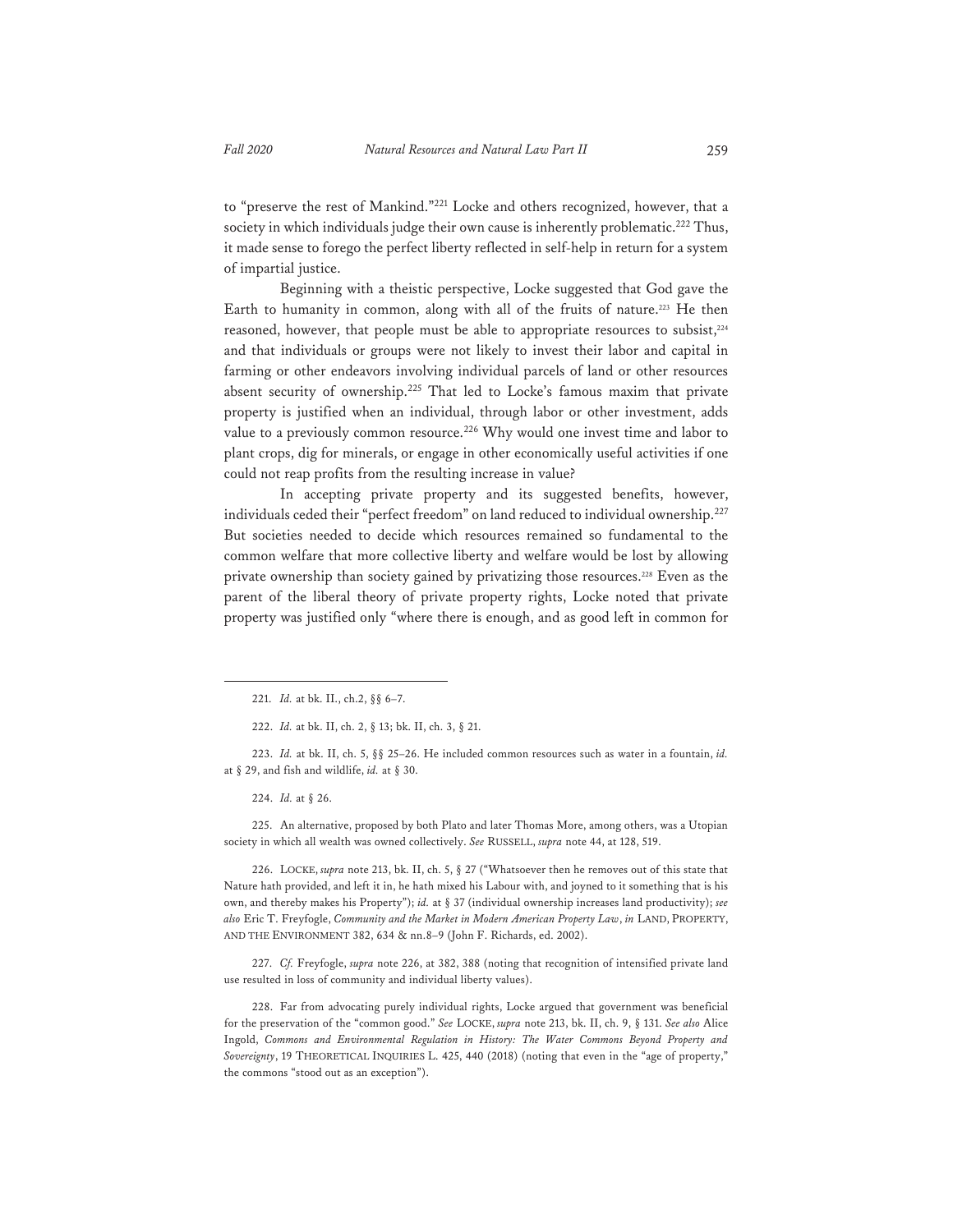others,"229 that commons remain so by compact,230 and that governments have the authority to retain land in public ownership.231 Despite changing economies, individuals did not abandon hunting and fishing on common land. Moreover, commerce depended on navigable waters and other common "public highways."<sup>232</sup> Allowing private property owners to monopolize public highways and certain other resources was inequitable<sup>233</sup> and could do more to impair than to support growing and evolving economies.234

This linkage between the public trust and Enlightenment natural law theory was also important to interpretations of Magna Carta and the Charter of the Forest by Coke and Blackstone, and the use of those ideas in the Colonies and in early judicial opinions in the American Republic. Coke framed the charters as reaffirmations of pre-existing, "ancient" English liberties, including rights to rely on public natural resources for subsistence and other purposes, at a time that was contemporaneous with early British settlements in North America.235 Blackstone merged that idea with Locke's theories of natural rights, and Blackstone's Commentaries were the primary vehicle through which those linked ideas reached lawyers and political activists in the North American colonies.236 Some scholars argue that Locke's theory of property rights was directed more at evolving practices in the

231. *See id.* at § 35. In this section, Locke asserts that public land is held in common by compact, but is protected by positive law.

232. This explains the intensive focus in early American law on protection of navigable waters as public highways for common use. *See, e.g.*, Pollard's Lessee v. Hagan, 44 U.S. (3 How.) 212, 229 (1845); Martin v. Waddell's Lessee, 41 U.S. (16 Pet.) 367, 410, 414 (1842); *see generally* Adler, *supra* note 125, at 1684–86.

233. *See* Eric T. Freyfogle, *Ownership and Ecology*, 43 CASE W. L. REV. 1269, 1295 (1993) (noting that Locke bounded his theory of private property, as a matter of equity, by circumstances in which others have access to similar resources).

234. *See* Alison Rieser, *Ecological Preservation as a Public Property Right: An Emerging Doctrine in Search of a Theory*, 15 HARV. ENV'T L. REV. 393, 400–01 (1991) (arguing that common access to some resources promotes greater "scale returns" and higher overall value); Carol Rose, *The Comedy of the Commons: Custom, Commerce, and Inherently Public Property*, 53 U. CHI. L. REV. 711, 728–29 (1986) (citing socially optimal resource allocation as justification for public trust theory).

235. *See* Turner, *supra* note 65, at 44–45. *See also* Dillon, *supra* note 55, at 98–101 (noting Coke's view that English common law pre-dated the Norman conquest, and that Magna Carta merely reconfirmed those principles); Clark, *supra* note 73, at 266 (noting that public fishing rights in navigable waters predated Magna Carta, and the Charter merely eliminated the Crown's ability to restrict those rights).

236. *See* Turner, *supra* note 65, at 46 (noting that Blackstone was the standard text for apprentice lawyers in North America, and that for the colonists, "Magna Carta continued to be fundamental law, standing above both king and Parliament and unalterable by statute."); Dillon, *supra* note 55, at 99 ("Ultimately, it was Coke transmitted through Blackstone that brought the 'mythic' Magna Carta and Cokes 'exalted conception of the common law' to the colonies in North America.").

<sup>229.</sup> *See* LOCKE *supra*, bk. II, ch. 5, § 27.

<sup>230.</sup> *Id.* at § 28.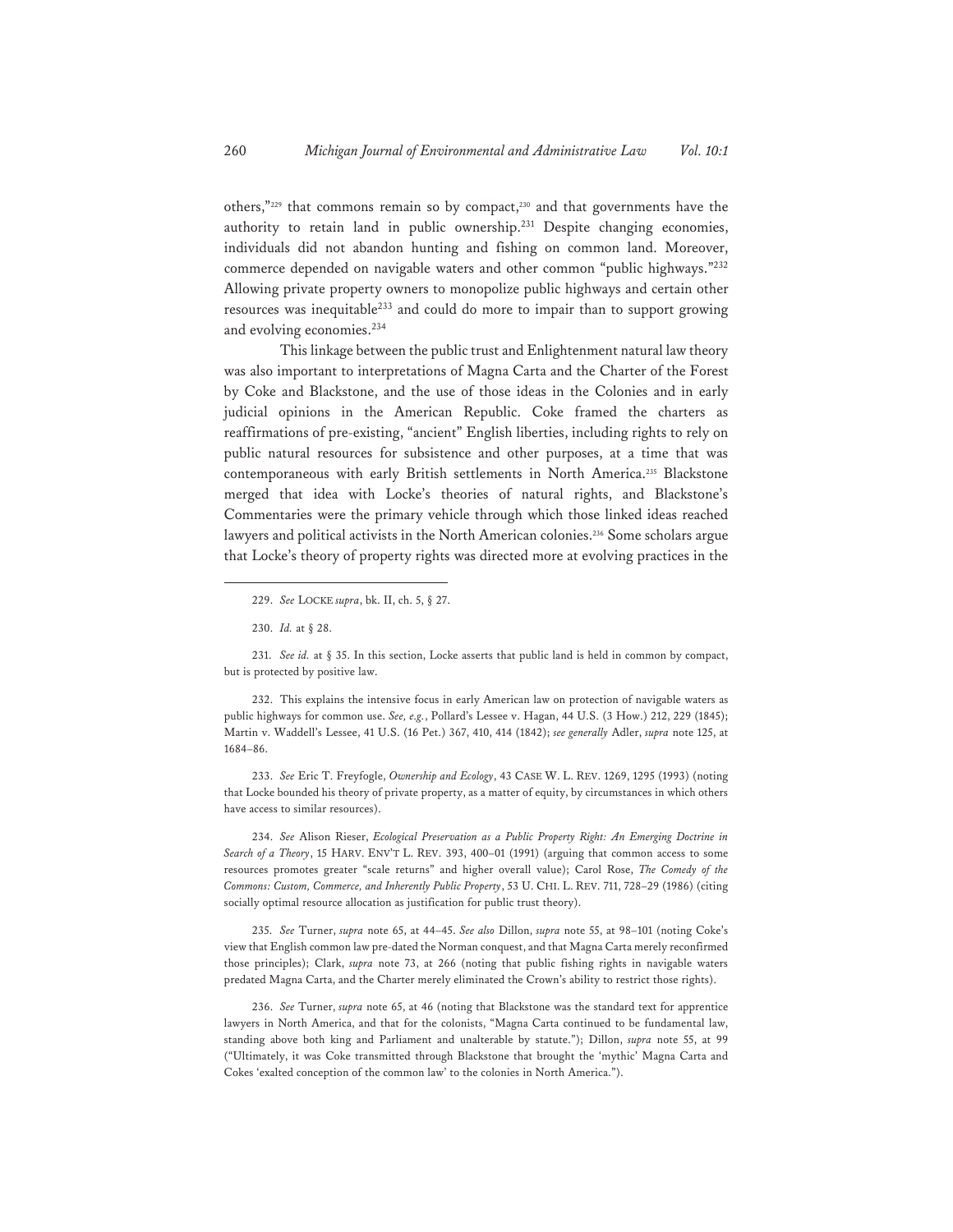North American colonies than at Britain, in which property rights were already secure.237 Moreover, Blackstone republished and re-invigorated the Forest Charter, principles of which were then adopted and cited by courts and attorneys in the United States.<sup>238</sup>

The public trust doctrine reflects a societal determination, consistent with natural law, about what resources should remain in common to protect liberty and promote the common welfare. Resources such as the "air, the running waters, the sea and the seashore" were logical candidates for common access. Land can easily be parceled in ways that allows everyone to have a fair share for themselves. The same is not true for a river, in which privatization of one segment could allow only some individuals to ship their goods to market, or to charge others monopolistic fees to do so.239 The precise legal means of doing so, via active public ownership (*res publicum*) or through some legal concept of a commons (*res communes*) reflected particular positive law applications of the natural law principle that certain lands and resources were too valuable as a matter of common liberty to cede to private ownership.

#### 4. The Public Trust Doctrine as an Attribute of Sovereignty

Courts routinely describe government ownership of public trust resources as an attribute of sovereignty.240 As emphasized by Chief Justice Taney in *Martin v. Waddell*: "[W]hen the revolution took place, the people of each state became themselves sovereign; and in that character hold the absolute right to all their navigable waters, and the soils under them, for their own common use . . . . "<sup>241</sup> This

241. Martin v. Waddell's Lessee, 41 U.S. (16 Pet.) 367, 410 (1842). *See also* Arnold v. Mundy, 6 N.J.L. 1, 49 (N.J. 1821) ("the wisdom of [English] law has placed [trust resource] in the hands of the

<sup>237.</sup> *See* Martti Koskenniemi, *Sovereignty, Property and Empire: Early Modern English Contexts*, 18 THEORETICAL INQUIRIES L. 355, 380–81 (2017).

<sup>238.</sup> *See* Robinson, *supra* note 62, at 320–22.

<sup>239.</sup> *See* Carol M. Rose, *Given-ness and Gift: Property and the Quest for Environmental Ethics*, 24 ENV'T L. 1, 2, 6 (1994) (arguing that resources that are beyond anyone's control, such as air and water, are "outside the comfortable range of property," as are resources such as entire stocks of fish and wildlife that cannot be compartmentalized into individual parts); *see also* Craig Anthony Arnold, *The Reconstitution of Property: Property as a Web of Interests*, 26 HARV. ENV'T L. REV. 281, 309 (2002) (arguing that water is unsuitable for privatization); Epstein, *supra* note 18, at 415 (asserting that each river segment is worth little unless all are subject to common ownership).

<sup>240.</sup> *See, e.g.*, PPL Montana, LLC v. Montana, 656 U.S. 576, 589 (2012) (states hold title to beds of navigable waters "in their capacity as sovereigns"); Idaho v. United States, 533 U.S. 262, 272 (2001) (ownership of lands submerged by navigable waters is "strongly identified with the sovereign power of government," quoting Montana v. United States, 450 U.S. 544, 552 (1981)); Idaho v. Coeur d'Alene Tribe of Idaho, 521 U.S. 261, 286 (1997) (describing "the perceived character of submerged lands, a perception which underlies and informs the principle that these lands are tied in a unique way to sovereignty"); Pollard's Lessee v. Hagan, 44 U.S. (3 How.) 212, 221 (1845) (providing rationale for state trust ownership under equal footing doctrine justified because new states have the "same rights of freedom, sovereignty, and independence" as existing states).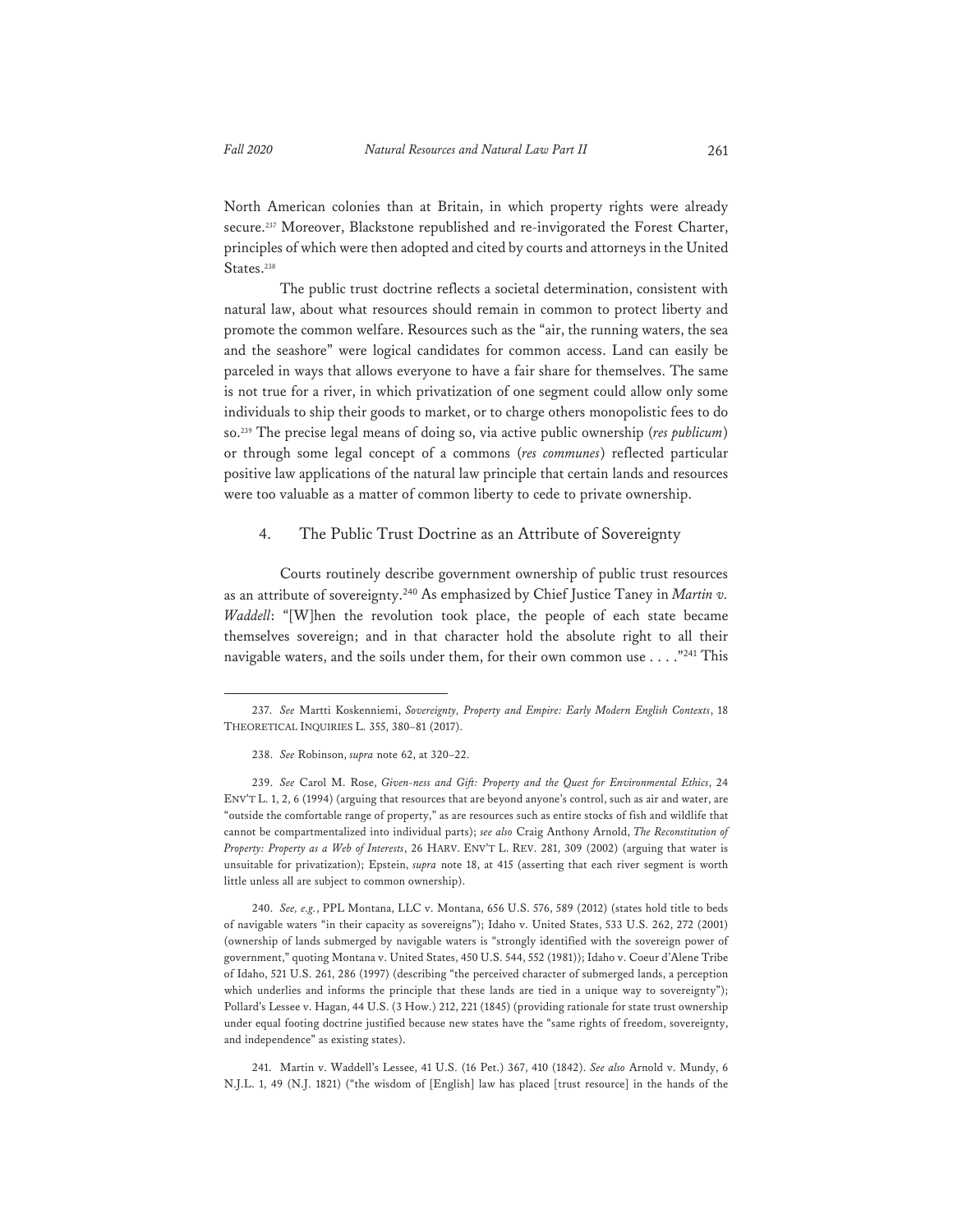has been true not only for navigable waters, but also for common resources such as wildlife<sup>242</sup> and air.<sup>243</sup> Legal scholars also note that the public trust doctrine has roots in sovereignty, implying that sovereign trust duties cannot lightly be altered and may not be eliminated.<sup>244</sup>

Locke's theory of government maintains that people themselves are sovereign and cede only those rights necessary to serve necessary governmental functions.245 One of those essential functions, hence a fundamental obligation of sovereignty, is to protect private property.<sup>246</sup> We would not accept governmental failure to protect private property any more than we would accept its failure to protect us from foreign invasion. Locke's justification for private property included several conditions designed to prevent some individuals or groups from monopolizing key resources, which would violate the tenet that government exists to maximize collective, not individual, freedom.247 Locke's definition of the "property" government is obligated to protect is much broader than either the lay or legal concept of property suggests. It includes "Lives, Liberties, and Estates, which I [Locke] call by the general Name, Property."<sup>248</sup> Individuals would not have ceded a large portion of their freedom to the government to protect the rights of the few, meaning that government has as much of a sovereign obligation to protect common property as it does to protect private property. Natural law reasoning supports the idea that the sovereign has an obligation to enforce public trust resource protection for the common good.249

Likewise, who is to regulate, manage, or protect common pool resources to ensure they are not overused or otherwise degraded or destroyed? As portrayed most famously by Garrett Hardin in *The Tragedy of the Commons*, unregulated common

244. *See, e.g.*, WOOD, *supra* note 3, at 125–42; Michael C. Blumm & Courtney Engel, *Proprietary and Sovereign Public Trust Obligations: From Justinian to Hale to Lamprey to Oswego Lake*, 43 VERMONT L. REV. 1 (2018); Torres & Bellinger, *supra* note 18, at 285–86. *But see* Lazarus, *supra* note 25, at 633 (presenting competing perspective that public property basis for protecting natural resources is giving way to sovereign regulatory power).

- 245. *See supra* Section I.E.3.
- 246. *See* LOCKE, *supra* note 213, bk. II, ch. 9, §§ 123–24.
- 247. *See supra* notes 250–53 and accompanying text.
- 248. LOCKE, *supra* note 213, bk. II, ch. 9, § 123 (italics and capitalization in original).
- 249. *See supra* note 228 and accompanying text.

sovereign power, to be held, protected, and regulated for the common use and benefit"), 53 ("the people, through their legislatures, manage and regulate trust resources in their sovereign capacity.").

<sup>242.</sup> *See* Geer v. Connecticut, 161 U.S. 519, 521 (1896) (control by the people "in their united sovereignty").

<sup>243.</sup> Georgia v. Tennessee Copper Co., 206 U.S. 230, 237 (1907) ("This is a suit by a state for an injury to it in its capacity of quasi-sovereign. In that capacity the state has an interest independent of and behind the titles of its citizens, in all the earth and air within its domain.")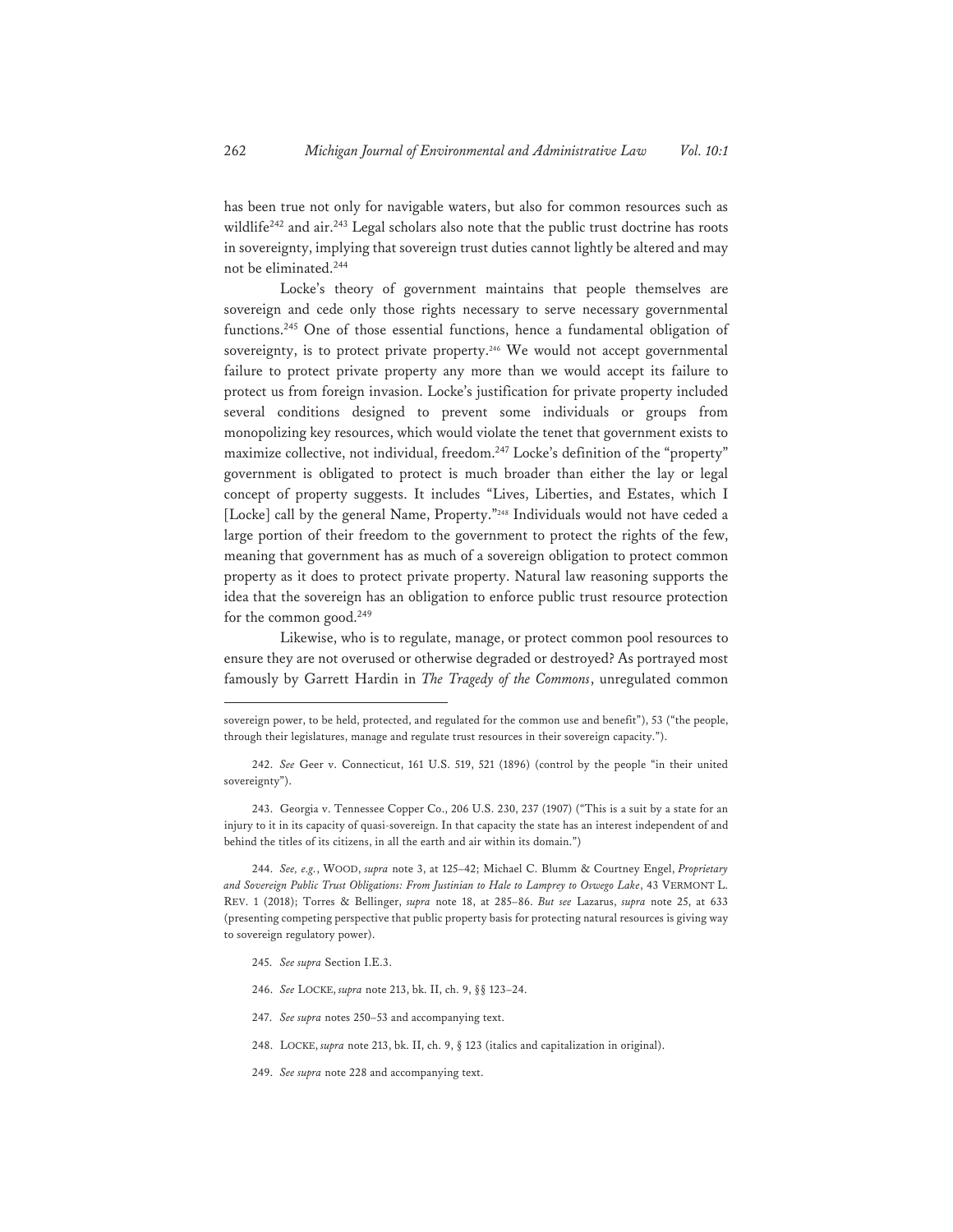property incentivizes each individual to consume a greater portion of the resource because the individual reaps all of the resulting profits while accompanying damage to common resources is shared equally.<sup>250</sup> Climate change is the most profound current example of that phenomenon, but history holds many others.

Governments can adopt different positive law means to protect common trust resources. Government can assume formal title to a common resource and manage it accordingly.<sup>251</sup> It can decree that certain resources, such as wildlife, are inherently incapable of private ownership, but that use of those resources can be regulated for the public benefit.252 It might allow for usufructuary property rights in defined portions of common resources such as water, but with ownership or public trust oversight held by the common government.<sup>253</sup> The precise form chosen as a matter of positive law is less important than the proper assumption by the government of its sovereign obligation to manage and protect public trust resources.

### II. IMPLICATIONS OF NATURAL LAW FOR THE PAST AND FUTURE OF THE PUBLIC TRUST DOCTRINE

*Prior Appropriation* identified several core principles against which to evaluate the legitimacy of claims asserted by western property rights advocates based on prior appropriation. Although these principles are not equally applicable to claims by environmental advocates based on the public trust doctrine, parallel analysis requires that all be analyzed here with respect to the public trust doctrine as well. These principles help to explain how the public trust doctrine developed in the past, but they also suggest guidelines for its future evolution.

#### *A. Temporal and Societal Context*

The first principle from *Prior Appropriation* is that natural law has not been a fixed concept throughout history. It reflects the political and social context of the time.<sup>254</sup> Thus, assertions that natural law justifies extensions of prior appropriation doctrine or public trust doctrine, or that such extensions would upset longstanding

<sup>250.</sup> Garrett Hardin, *The Tragedy of the Commons*, 162 SCIENCE 1243 (1968) ("Freedom in a commons brings ruin to all . . . .").

<sup>251.</sup> This is the legal form used for navigable waters, in which English and American law distinguishes between *jus publicum* and *jus privatum*, with different associated rights and obligations. *See* Idaho v. Coeur d'Alene Tribe of Idaho, 521 U.S. 261, 286 (1997); Shively v. Bowlby, 152 U.S. 1, 11–14 (1894).

<sup>252.</sup> This is what the U.S. Supreme Court ultimately decided with respect to wildlife. Hughes v. Oklahoma, 441 U.S. 322, 329–36 (1979).

<sup>253.</sup> *See* Nat'l Audubon Soc'y v. Superior Court, 658 P.2d 709, 712 (Cal. 1983).

<sup>254.</sup> *See Prior Appropriation*, *supra* note 1, at 778–79.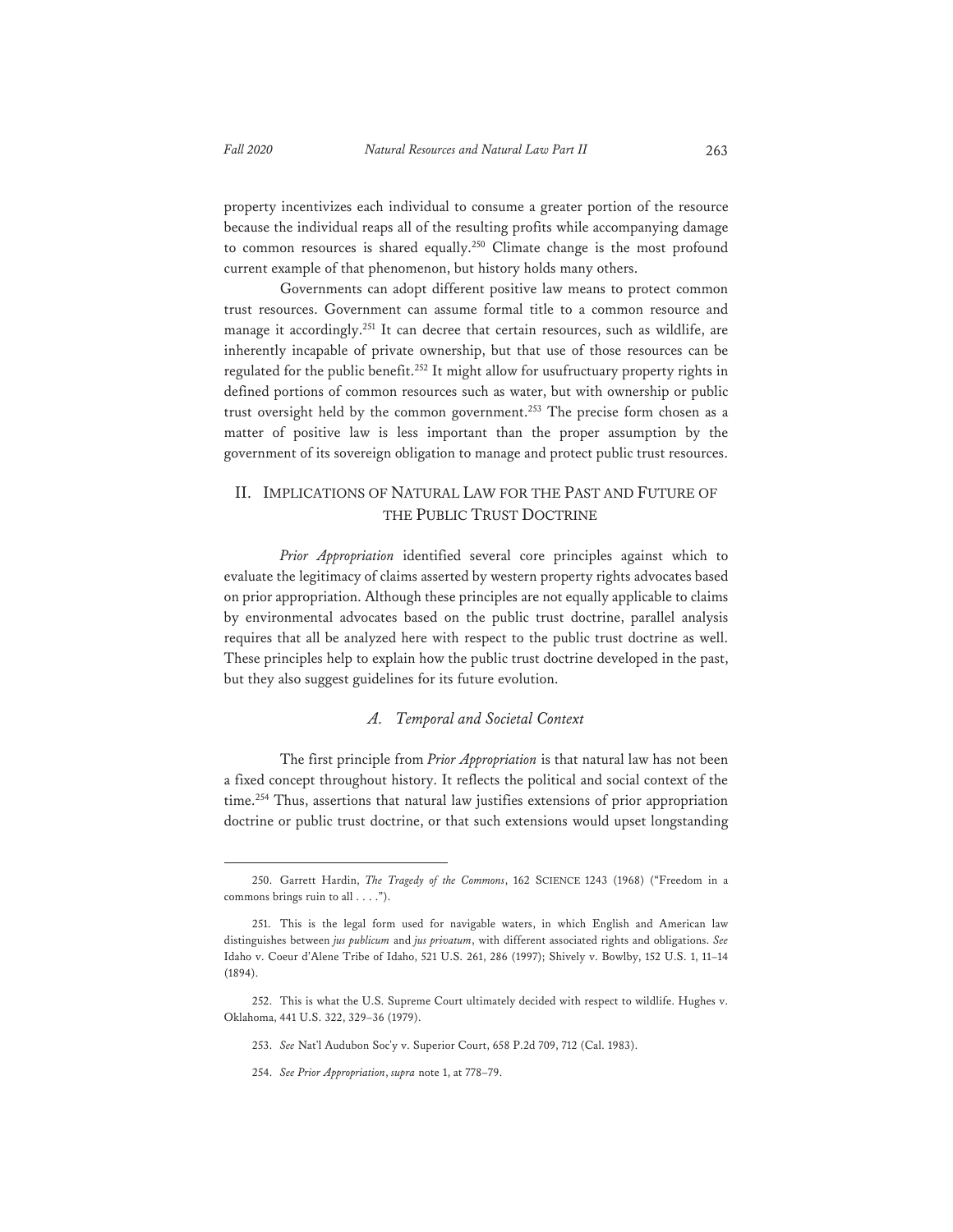legal expectations or contravene democratic principles, "must be analyzed and applied in our current political and social context, not through the lens of a past era."255

In the case of prior appropriation, as applied to grazing or other resources, federal positive law governing public lands makes perfect sense.256 Federal multipleuse management of common resources reflects the current social and political context in which large segments of the public use public lands for recreation and other common uses, while smaller numbers of profit-seeking individuals and businesses use public lands for more traditional resource extraction purposes. To the extent that natural law is relevant to federal land policy, it justifies societal decisions to retain some land and resources in the public domain.<sup>257</sup> U.S. positive law supports that regime. Thus, although natural law would also support making public grazing land available for appropriation, natural law ranch advocates bear the burden of convincing the key decisionmaker, Congress, to modify positive law to do so.

Likewise, to the extent that the public trust doctrine has origins in natural law, it should be analyzed and applied through the lens of contemporaneous natural resource use and values. The applicable principle of natural law is that, in forming civil societies, individuals ceded to government the authority to make certain resources available for private property, but to reserve other resources for common use and protection.258 This applies regardless of whether one interprets natural law from a perspective of liberty,<sup>259</sup> economic efficiency, or both.<sup>260</sup> Collective freedom and economic welfare are both maximized by holding some resources in common rather than privatizing them. Different societies implement that concept through their positive law as appropriate to their circumstances, but natural law remains a tool to evaluate the justice of those choices.

In early, sparsely settled societies, there may have been little or no need to use positive law to protect common resources that had been shared through local custom and practice.261 That changed as land and resource use intensified, as competition for resources increased, and as individuals or groups sought to monopolize what was formerly common.262 Thus, the Roman public trust doctrine evolved in response to conflicts caused when wealthy citizens built coastal villas that

- 258. *See supra* Section I.E.
- 259. *See* Freyfogle, *supra* note 227, at 395.
- 260. *See* Epstein, *supra* note 18, at 414–15.
- 261. *See* Rose, *supra* note 239, at 13–14.
- 262. *See* Freyfogle, *supra* note 227, at 386–88.

<sup>255.</sup> *Id.* 

<sup>256.</sup> *See id.* at 802–04.

<sup>257.</sup> *See supra* Section I.E.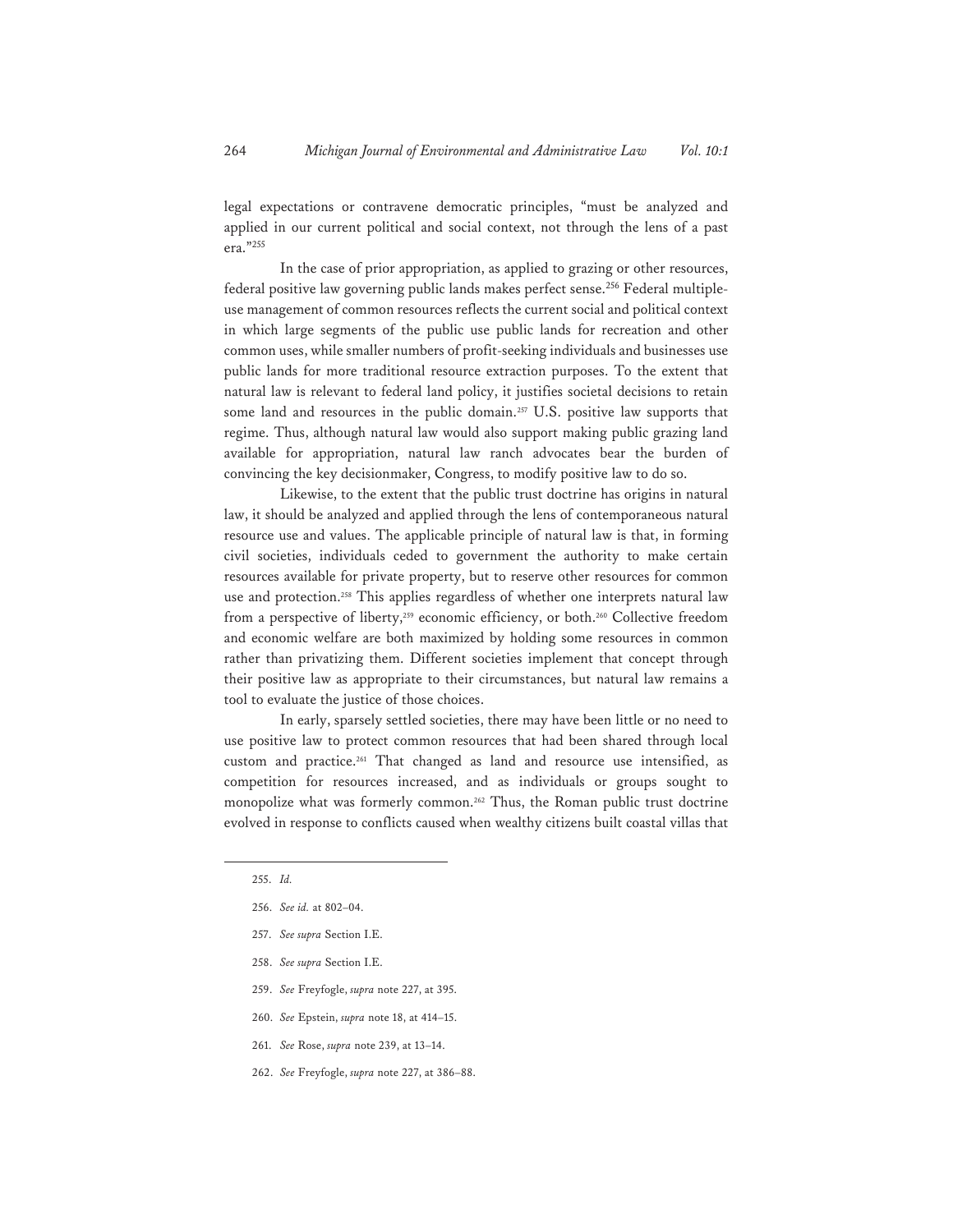interfered with traditional access by local fishers.263 As manifested in Magna Carta, the Charter of the Forests, and in common law,264 the English public trust doctrine protected "ancient rights" to common resource access against the intrusion of the Norman and Angevin monarchs. Yet even in England, subsequent generations have modified and reinterpreted the principles inscribed in the Charter of the Forest to suit new values and conditions.265 The significant focus on navigable waters as the principle contested resource266 made sense for an island nation reliant on maritime commerce.267 The same was true in the British Colonies and later the United States, which depended heavily on navigable waters for travel and trade, for subsistence resources, and for national defense.<sup>268</sup>

In the modern world, resource conflicts have changed and intensified. We face problems never before encountered, some of which could not have been imagined when we entered any particular social contract. Climate change is the clearest and most compelling current example, but it is only one of many with which courts asked to modify or extend the public trust doctrine have struggled in recent decades. Given the common law nature of the public trust doctrine, courts and legislatures are free to apply it to other appropriate resources so long as those applications are consistent with otherwise applicable principles of positive law in the jurisdiction.<sup>269</sup>

In response to this challenge, both state and federal American courts recognized early in our history that narrow geographic limitations to the concept of navigability that may have applied in England were not appropriate to the geography of North America.270 More recently, courts in diverse U.S. jurisdictions have recognized that the public trust doctrine is grounded in broader principles than protection of the traditional "triad" of navigability doctrine resources (navigation, commerce, and fishing). In expanding public trust protections to include ecological and aesthetic resources and values, for example, the California Supreme Court wrote:

- 267. *See* Wilkinson, *supra* note 25; Adler, *supra* note 125.
- 268. *See* Wilkinson, *supra* note 25; Adler, *supra* note 125.

269. This includes the constitutional prohibition against taking private property without due process and just compensation. U.S. CONST. amend. V. *See infra* Section II.B.

270. *See* The Propeller Genesee Chief v. Fitzhugh, 53 U.S. 443, 458 (1851); Carson v. Blazer, 2 Binn. 475 (Penn. 1810); Adler, *supra* note 125, at 1656–59.

<sup>263.</sup> *See* Ruhl & McGinn, *supra* note 19, at 49–51.

<sup>264</sup>*. See supra* notes 87–91 and accompanying text.

<sup>265.</sup> *See supra* note 115.

<sup>266.</sup> *See* Russell, *supra* note 44, at 634–35 (describing ongoing controversy over Acts of Parliament that enriched aristocrats by enclosing commons at the expense of commoners).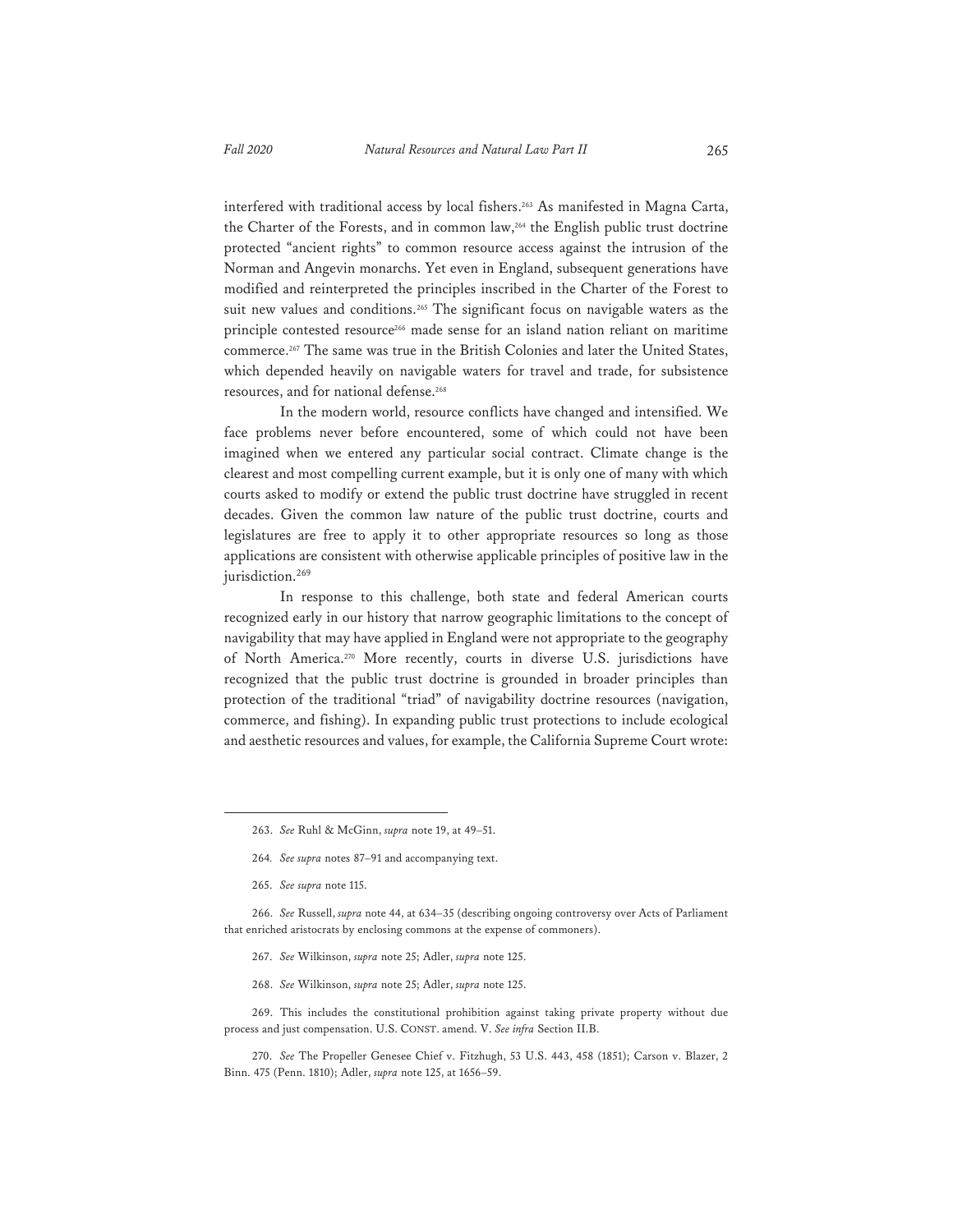There is a growing public recognition that one of the most important public uses of the tidelands—a use encompassed within the tidelands trust—is the preservation of those lands in their natural state, so that they may serve as ecological units for scientific study, as open space, and environments which provide food and habitat for birds and marine life, and which favorably affect the scenery and climate of the area.271

Public trust cases have involved other common resources that are explained by the same natural law reasoning, such as wildlife,<sup>272</sup> wetlands,<sup>273</sup> and public parklands.274

The U.S. Supreme Court has enunciated similar principles regarding protection of the atmosphere and other common resources with respect to regional air pollution, but clothed in *parens patriae* language rather than the public trust doctrine.275 Extension of public trust principles to the atmosphere would appear to fit squarely within these principles. It is a common resource that is inappropriate for private ownership. It confers common economic and other welfare, including preservation of life itself. Allowing some interests to jeopardize atmospheric integrity impedes individual and collective liberty and welfare, and one the very ends of government Locke identified is "mutual preservation" of those collective values.276

#### *B. Duty to Obey Positive Law*

The second relevant principle from *Prior Appropriation* is that "individuals must respect and obey the positive law of the society in which they live, because that is the foundation on which all civil society is based."277 That principle was particularly relevant to property rights asserted by natural law ranch advocates because they overtly asserted that they were not bound by federal law.<sup>278</sup> Natural law ranch

- 273*. See* Just v. Marinette County, 201 N.W.2d 761 (Wisc. 1972).
- 274. *See* Gould v. Greylock Reservation Comm'n, 215 N.E.2d 114 (Mass. 1966).
- 275. *See* Georgia v. Tennessee Copper, 206 U.S. 230 (1907).

276. *See* LOCKE, *supra* note 213, bk. II., ch. 9, § 123. *See also id.* at bk. II, ch. 1, §§ 3, 6 (admonishing that "no one ought to harm another in his Life, Health, Liberty, or Possessions," and that government power is designed to protect against violations of that principle); bk. II, ch. 9, § 130 (providing that people part with natural liberty "as the good, prosperity, and safety of the Society shall require") (capitalization in original).

- 277. *Prior Appropriation*, *supra* note 1, at 779.
- 278. *See id.* at 743–45.

<sup>271.</sup> Marks v. Whitney, 491 P.2d 374, 380 (Cal. 1971).

<sup>272.</sup> *See* Geer v. Connecticut, 161 U.S. 519, 522–29 (1896).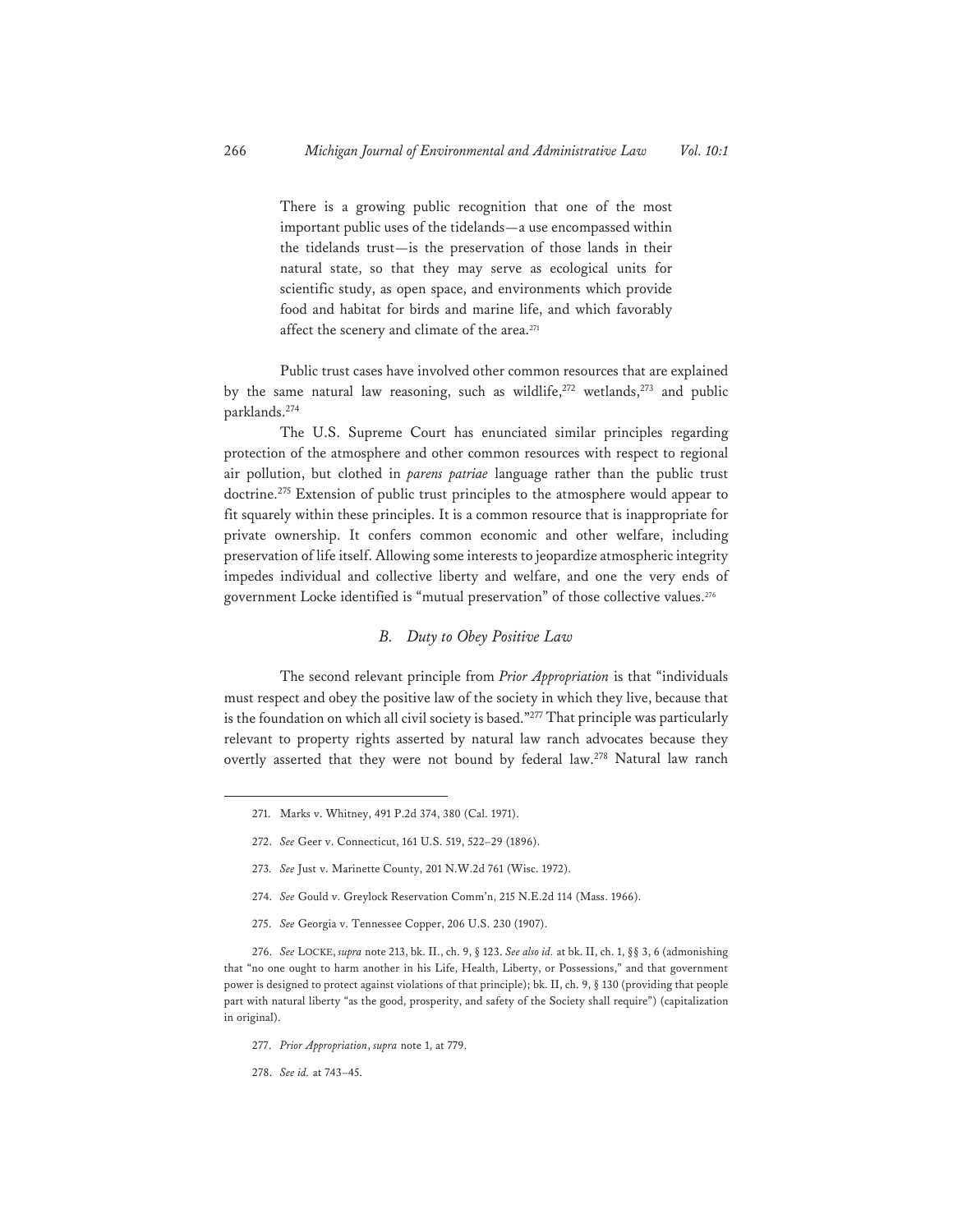advocates are entitled to argue for changes in federal land law and policy consistent with their understanding of natural law, but unless they prevail in those arguments through legitimate political or judicial process, they either must obey the law or accept the legal consequences of their actions.279 Proponents of extension of the public trust doctrine and other fundamental environmental rights also assert that existing positive law is inadequate to protect their rights, however,<sup>280</sup> and those claims should be evaluated according to the same principles.

In the United States, individual reliance on theistic versions of natural law to violate positive law is also limited through the Establishment Clause of the First Amendment<sup>281</sup> and the Oath or Affirmation Clause in Article VI.<sup>282</sup> Religious doctrine cannot confer a legally enforceable source of natural law unless a principle is so universally accepted or independently enshrined in positive law that it has become the law of the land.283 Rather, the federal and state constitutions are the exclusive source of law governing judicial review of duly adopted legislation. Natural law principles, however, may guide cases not addressed directly by legislation or constitutional provisions, or help jurists fill in gaps in legislation or constitutional provisions.284

Thus, to the extent that natural law ranch advocates rely on personal religious beliefs to justify property rights, those beliefs are not a valid source of legal rights. Congress rejected those assertions through legislation adopted under its Property Clause power, as did the federal courts in interpreting those statutes.<sup>285</sup> Some faith-based groups support environmental protection agendas,<sup>286</sup> and scholars

- 281. U.S. CONST. amend. I.
- 282. U.S. CONST. art. VI, cl.3.

283. A clear example is that some of the Ten Commandments, such as "Thou shalt not kill" or "Thou shalt not steal" are universally recognized tenets of civil law, although subject to varying implementation. *See Prior Appropriation*, *supra* note 1, at 760–65. Early Puritan settlers recognized the distinction between those portions of the Decalogue that address an individual's relationship to God as inappropriate for civil law implementation, and those portions that address an individual's duties in a civil society, which can be the proper subject of civil law. *See* JOHN M. BARRY, ROGER WILLIAMS AND THE CREATION OF THE AMERICAN SOUL: CHURCH, STATE, AND THE BIRTH OF LIBERTY 206 (2012).

- 284. *See Prior Appropriation*, *supra* note 1, at 770–78; Babcock, *supra* note 30.
- 285. *See Prior Appropriation*, *supra* note 1, at 793-98.

286. For example, Pope John Paul II released a statement, *Peace with God Creator, Peace with All Creation*, in which environmental protection is framed a moral issue where all are called upon to do their part. MESSAGE OF HIS HOLINESS POPE JOHN PAUL II, PEACE WITH GOD THE CREATOR, PEACE WITH ALL CREATION (1990), http://www.vatican.va/content/john-paul-ii/en/messages/peace/documents/hf\_jp -ii\_mes\_19891208\_xxiii-world-day-for-peace.html (last visited Aug. 22, 2020); For examples in other religious traditions, see, e.g*.*, AMERICAN-BASED JEWISH ENVIRONMENTAL ORGANIZATIONS, http://aytzim.org/resources/educational-materials/155abjeo (last visisted Aug. 22, 2020);

<sup>279.</sup> *See id.* at 756.

<sup>280.</sup> *See id.* at 745.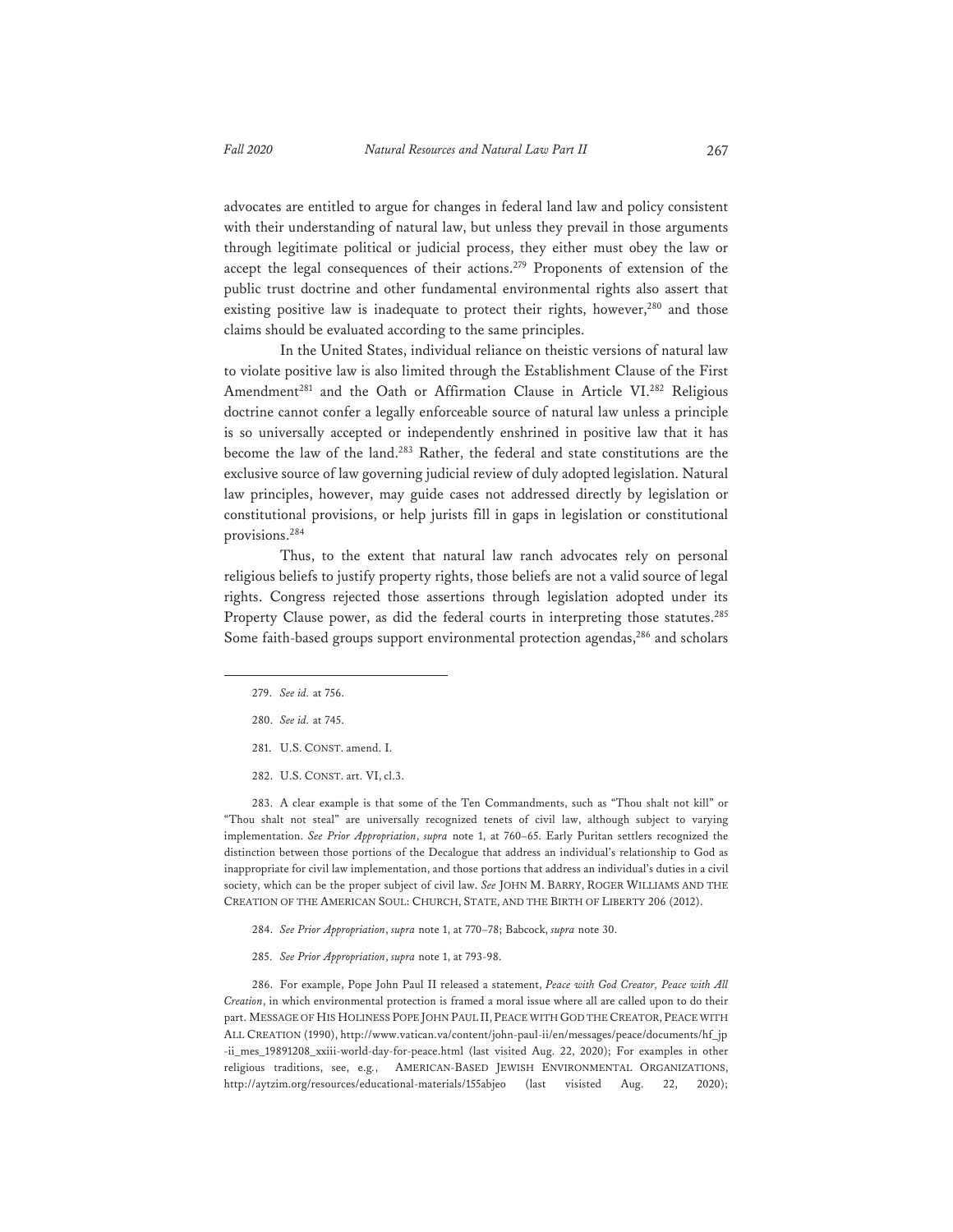and others have analyzed religious texts regarding the extent to which their teachings support proper stewardship of natural resources.<sup>287</sup> I know of no claims, however, that theistic principles should dictate environmental or natural resources law directly, and certainly not that they should override positive law.

#### *C. Manner of Implementation*

The third and final principle identified in *Prior Appropriation* is that the system of law adopted in our constitutional system of government dictates and limits the manner in which concepts of natural law may be used or asserted.<sup>288</sup> This implicates both constitutional limits on government action, and institutional or process-based requirements designed to ensure accountability and democratic governance.

#### 1. Constitutional Limits

In the case of the public trust doctrine, the key constitutional issue involves applicability of the provisions of the U.S. Constitution that prohibit unlawful taking of private property without due process and just compensation.289 As is true with virtually every other aspect of public trust law, this issue has been contested. Some scholars caution that public trust protection might limit applicability of the doctrine or require compensation to the extent that those protections impair private property.290 Others believe public trust protection is authorized under long-accepted background principles of law, either generally or with respect to specific categories of common property.291

- 288. *See Prior Appropriation*, *supra* note 1, at 779–80.
- 289. U.S. CONST. amend. V, amend. IV, § 1. *See* Grant, *supra* note 25.
- 290. *See* Grant, *supra* note 25; Huffman, *supra* note 28, at 528, 558–59.

GREENMUSLIMS.ORG, https://www.greenmuslims.org/ (last visited Aug. 22, 2020); LDS EARTH STEWARDSHIP, https://ldsearthstewardship.org/ (last visited Aug. 22, 2020).

<sup>287.</sup> *See generally* ARTHUR WASKOV, TORAH OF THE EARTH: EXPLORING 4,000 YEARS OF ECOLOGY IN JEWISH THOUGHT (Arthur Waskow, ed. 2000); *see also* David Horell & Anna Davis, *Engaging the Bible in GCSE and A Level of Religious Studies: Environmental Studies as a Test Case*, BRITISH J. RELIGIOUS EDUC. Vol. 36, No. 1, at 72, 78 (2014); Quiang Luo, *Daoism and Environmental Sustainability: A Completely Different Way of Thinking*, PROCEEDINGS OF INTERNATIONAL WORKSHOP ON SUSTAINABLE CITY REGION, at 164–171; Christopher Key Chapple, *Hinduism, Jainism, and Ecology*, THE FORUM ON RELIGION AND ECOLOGY YALE, http://fore.yale.edu/religion/hinduism/; Donald K. Swearer, *Buddhism and Ecology: Challenge and Promise*, THE FORUM ON RELIGION AND ECOLOGY YALE, http://fore.yale.edu/religion/buddhism/.

<sup>291.</sup> *See* Rieser, *supra* note 234; Joseph L. Sax, *Property Rights and the Economy of Nature: Understanding Lucas v. South Carolina Coastal Council*, 45 STAN. L. REV. 1433, 1447–50 (1993); Freyfogle, *supra* note 233, at 1296–97; Fred P. Bosselman, Limitations Inherent in the Title to Wetlands at Common Law, 15 STAN. ENV'T L.J. 247 (1996).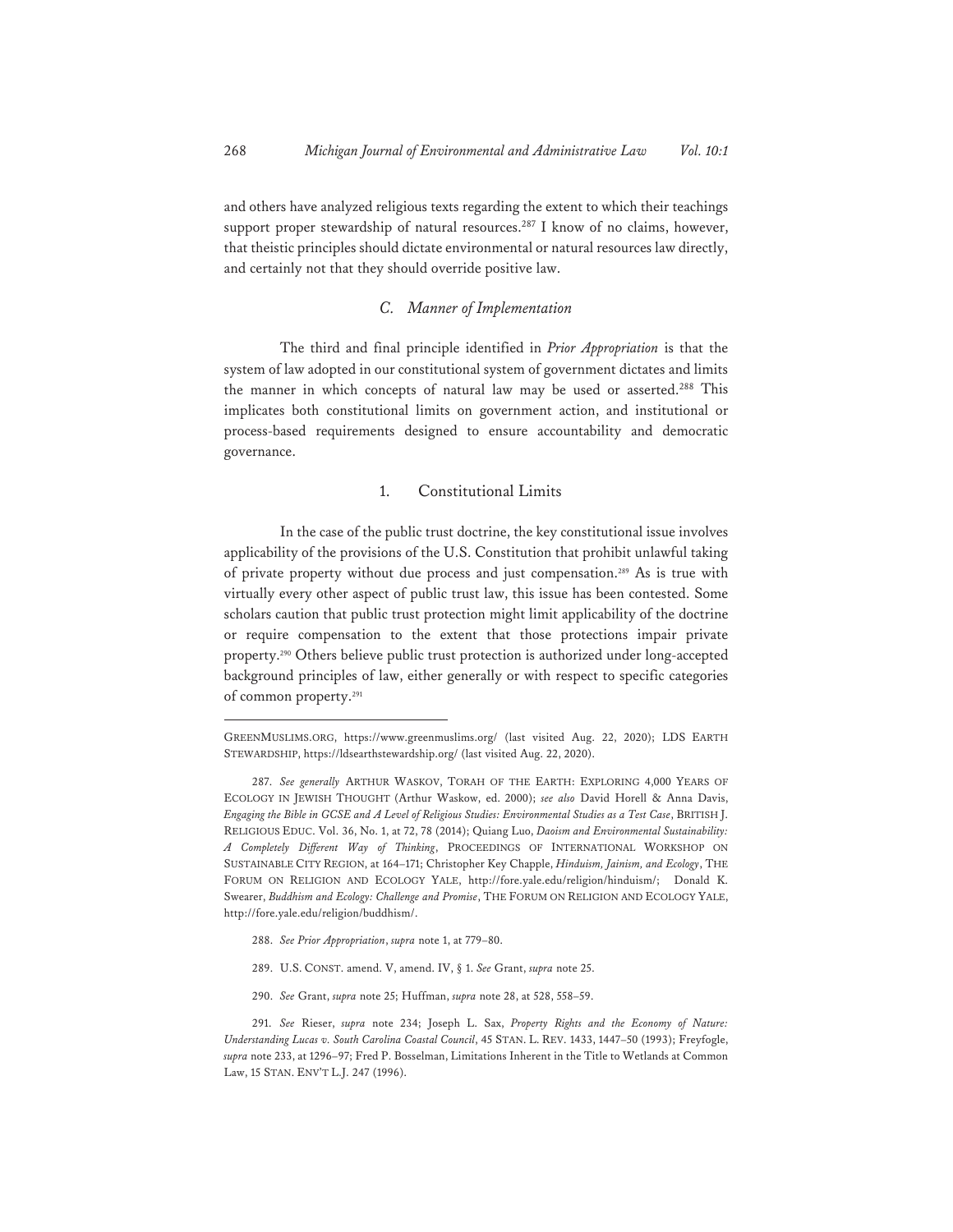The takings issue has been mitigated to some extent by the familiar "bundle of sticks" concept of property law,292 under which public trust protection need not prevent privatization of land that contains common pool resources. For example, one can own a parcel of land through which a herd of deer migrates. Under American wildlife law, the landowner does not "own" the herd of deer, which is now considered an "unownable" resource under U.S. law.293 The landowner can, however, exercise the property right to limit access to private property for purposes of hunting those deer, leaving them available for hunting on public or other private lands. The landowner can also reduce individual deer to possession and ownership by successfully hunting them, subject to any applicable state regulations regarding season, bag limits, age and size, etc. Likewise, in the context of the public trust over navigable waters, American courts have accepted the distinction between *jus privatum* and *jus publicum* title to the same property, to serve different purposes; and the federal government retains a navigational servitude in those same waters.<sup>294</sup>

Early American trust doctrine cases involving shellfish beds illustrate the utility of this fine-tuned approach to the tension between resources that have more value as a common pool and those that are more efficiently made available as private property. Wild shellfish collected in tidal waters fall within the geographic scope of the English common law public trust. Preserving those resources for common access promoted collective freedom and welfare, particularly in regions of Colonial America in which fishing and foraging for shellfish was essential to subsistence.<sup>295</sup> Cases such as *Arnold v. Mundy*296 and *Gough v. Bell*, 297 however, involved the rights of individuals to plant oysters in specified parcels of tidal lands for which title for other purposes had been granted to others. Those circumstances implicate the Lockean idea that resources should be available for private ownership so that individuals may reap the profits from their labor and skill in tilling the land and nursing their crops to harvest.

Planting oysters in tidal waters falls in a grey area between those resources subject to natural law principles justifying private property and natural law principles justifying common access. That explains why courts struggled with the applicability of public trust principles to those facts and circumstances. It also explains the ultimate resolution that state legislatures should resolve such middle ground cases of public trust management as a matter of positive law, and as appropriate to the particular circumstances of that jurisdiction. Indeed, the resolution upheld by the New Jersey Supreme Court in *Gough v. Bell* was to allow exclusive oyster beds subject

- 295. *See* Martin v. Waddell's Lessee, 41 U.S. 367, 414 (1842).
- 296. Arnold v. Mundy, 6 N.J.L. 1 (N.J. 1821).
- 297. Gough v. Bell, 22 N.J.L. 441 (N.J. 1850).

<sup>292.</sup> *See* Arnold, *supra* note 239, at 289–91 (explaining but critiquing "bundle of sticks" metaphor).

<sup>293.</sup> *See* Hughes v. Oklahoma, 441 U.S. 322, 329–36 (1979).

<sup>294.</sup> *See* Rieser, *supra* note 234, at 398 & n.27.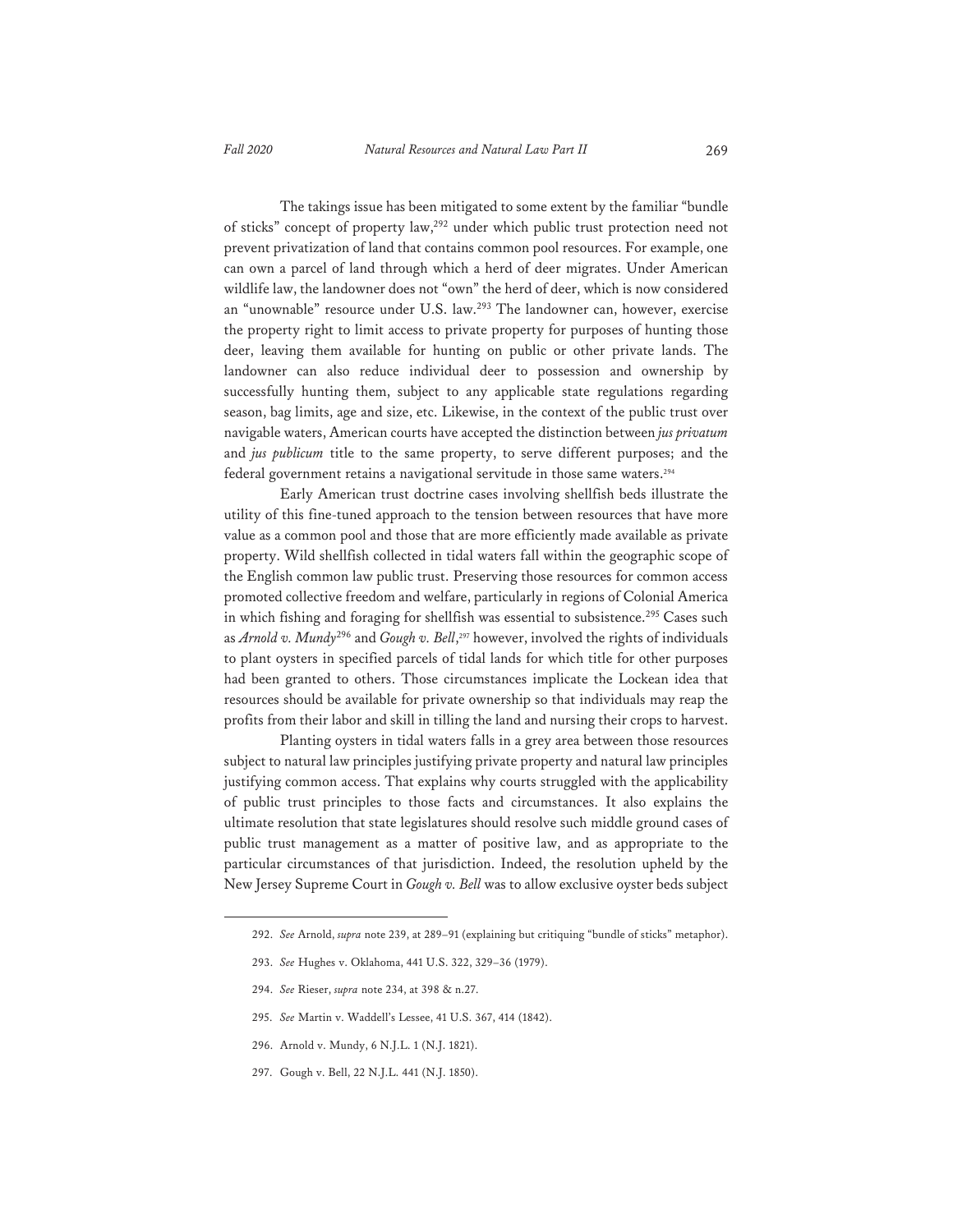to state regulation.298 That is consistent with the manner in which states regulate the harvesting of other fish and wildlife, and reflects a rational judgment about how to balance private property and public access to the common pool resource of tidal areas suitable for shellfish harvest.

The issue becomes more challenging to the extent that government seeks to extend public trust protection to resources not formerly subject to protection, or that have not previously been recognized as part of the trust "corpus." How takings jurisprudence applies to those assertions may depend on the degree to which the doctrine inhered in particular forms of property historically.299 For example, the Supreme Court has ruled that the federal navigation servitude is not subject to the strictures of the takings clause.<sup>300</sup> Although the navigation servitude cases pre-date *Lucas*, they reflect that the servitude exists as a fundamental attribute of sovereignty that predates any private property rights to the beds of navigable waters.

Indeed, *Illinois Central* involved the takings issue as an important but oftenneglected subsidiary issue. Arguably, the real dispute between the majority and the dissent involved takings rather than a fundamental dispute about American public trust law. Justice Field, who was "normally a staunch defender of individual liberty and private property,"301 sanctioned compensation to the extent that the railroad company incurred actual property losses as a result of the legislature's withdrawal of portions of the original grant, and remanded for a determination of the company's riparian rights to wharf out.302 In dissent, Justice Shiras did not disagree with the majority's statement of public rights in navigable waters, but saw no immediate violation of public rights and would have required the legislature to wait to see if the railroad acted in derogation of those rights and to exercise eminent domain if it believed necessary.<sup>303</sup>

Thus, one obvious solution to the takings problem would be for government to compensate landowners for any loss of property rights caused by affording public trust protection to a resource previously not deemed subject to the trust. By using eminent domain power the government would expand the trust corpus, just as government must use eminent domain to expand its land holdings to build a new road. That solution would be extremely expensive, however, presenting a large disincentive for budget-conscious governments and a tax-averse public to act.

- 300. *See supra* note 137 and accompanying text.
- 301. *See* Epstein, *supra* note 18, at 423.
- 302. Illinois Cent. R.R. Co. v. Illinois, 146 U.S. 387, 439–57 (1892).
- 303. *Id.* at 474 (Shiras, J., dissenting).

<sup>298.</sup> *Id.* at 456–61.

<sup>299.</sup> *See* Lucas v. South Carolina Coastal Council, 505 U.S. 1003, 1026–32 (1992) (holding that the takings issue turns on the nature and extent of property loss and the extent to which existing limitations to protect common interests restrict title as a "background principle" of law). A full analysis of the takings issue is beyond the scope of this article but has been addressed elsewhere. *See* Grant, *supra* note 25.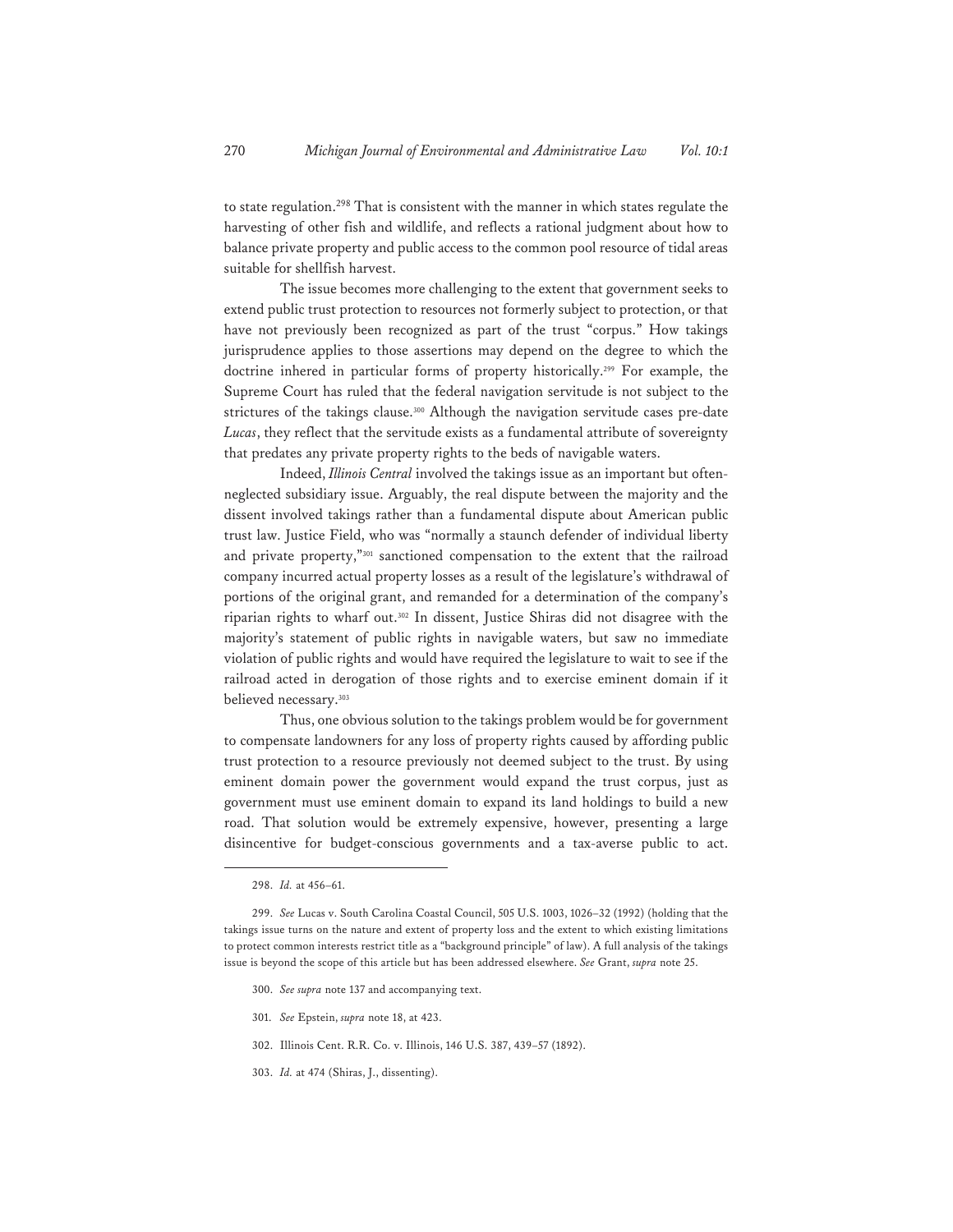Property rights advocates would respond that this would pose a useful, if not essential, check on the tendency of government to expand public trust protections. Government would expand the trust corpus only if it believed that the value to the public was sufficient to incur the accompanying costs.

Imposing this cost on government, however, arguably violates the whole idea of the public trust doctrine, particularly as informed by natural law. Professor Epstein noted that the failure of government to administer the public trust properly by allowing private use—particularly monopolistic use—of trust resources constitutes a kind of reverse eminent domain, an unlawful private taking of public property without due process or just compensation.<sup>304</sup> If one accepts the idea that people never agreed to cede that portion of their liberty with respect to natural resources that are fundamental to life, health, and welfare, such as water and air or basic environmental integrity, why should the public need to "buy back" those resources from private property owners who, by virtue of having acquired other property rights, gain monopolistic or other significant control over them?

The core problem, then, is distinguishing between those resources that should be available for private appropriation, and those intended to be reserved in common. As explained above, relying exclusively on those resources that have historically been protected by positive law does not solve the problem, and leads to inappropriately narrow results, because public trust law evolved only as needed to address particular problems relevant at particular times and in particular societies.<sup>305</sup> The challenge is where and how to apply the public trust doctrine to new, often unforeseen problems. This is directly analogous to the "Griswold problem" in Ninth Amendment jurisprudence.306 The Ninth Amendment may have reserved unenumerated rights that warrant constitutional protection, but if they are not enumerated, how are we to know what counts? The public trust component of the social contract may have reserved certain kinds of resources for common use and benefit, but how are we to know which count?

Although the idea of an atmospheric public trust has generated considerable controversy,307 it actually seems to present one of the clearest cases for trust protection. That is not simply because "air" is mentioned expressly in the *Institutes of Justinian*. It is because the atmosphere is so clearly a fundamental and essential common resource that it is incapable of being divided for purposes of ownership. If navigable waterways merit public trust protection, how can the same not be true for the atmosphere? And to the extent that public trust protection is a sovereign

307. *See supra* note 3.

<sup>304.</sup> *See* Epstein, *supra* note 18, at 419.

<sup>305.</sup> *See supra* Section II.A.

<sup>306.</sup> *See Prior Appropriation*, *supra* note 1, at 777–78.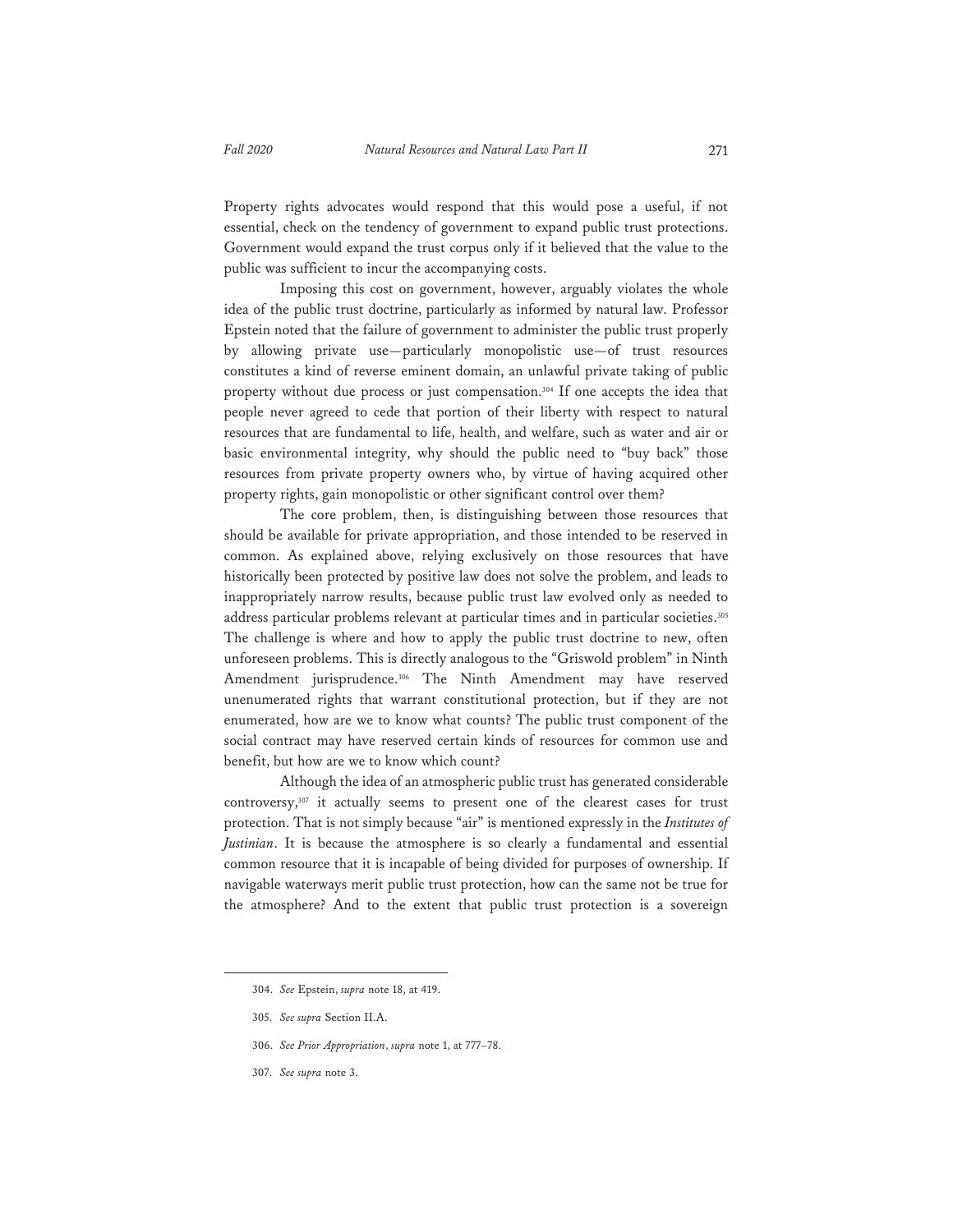obligation analogous to national defense or the protection of private property,<sup>308</sup> preventing catastrophic climate change appears to be a simple case rather than a close call.

When the issues are not clear, the harder questions are who should decide what resources warrant trust protection, what level of protection to provide, and through what positive law methods. Those issues are addressed in the following section.

#### 2. Institutional and Process Limits

One argument against the applicability of vague, unwritten concepts of natural law to confer such wide-reaching power in the face of changing circumstances, at least in the United States and other republican forms of government, is that it threatens principles of representative democracy and allows unbridled judicial activism.309 Reliance on natural law principles that are foundational to our concept of government to inform important decisions about law and policy, however, says nothing about who has the power to make those decisions, or when or under what circumstances. Important structural checks inherent in the separation of powers built into the U.S. Constitution limit the force of this critique.<sup>310</sup>

First, judicial application of the public trust doctrine is subject to legislative discretion. In the case of the federal government's residual authority to protect navigability, federal courts apply the federal navigational servitude doctrine, but defer to the plenary discretion of Congress in deciding which waterways require protection or improvement for purposes of navigability, and through what means.<sup>311</sup> Similarly, because the states retain sovereignty over traditional public trust property, state legislatures have discretion to dispose of trust properties so long as those grants are consistent with or designed to serve the purposes of the trust.<sup>312</sup> Thus, state legislatures remain free to check inappropriate state court actions under the public

<sup>308.</sup> *See supra* Section I.E.3.

<sup>309.</sup> *See* Huffman, *supra* note 28; Cohen, *supra* note 28, at 252.

<sup>310.</sup> One scholar proposed that the public trust doctrine be limited entirely to a process-based canon of construction. *See* William D. Araiza, *The Public Trust Doctrine as an Interpretive Canon*, 45 U.C. DAVIS L. REV. 693 (2012).

<sup>311.</sup> *See* United States v. Chandler-Dunbar Water Power Co., 229 U.S. 53, 62 (1913).

<sup>312.</sup> *See* Appleby v. City of New York, 271 U.S. 364, 382–84 (1926); Illinois Cent. R.R. Co. v. Illinois, 146 U.S. 387, 452–53 (1892).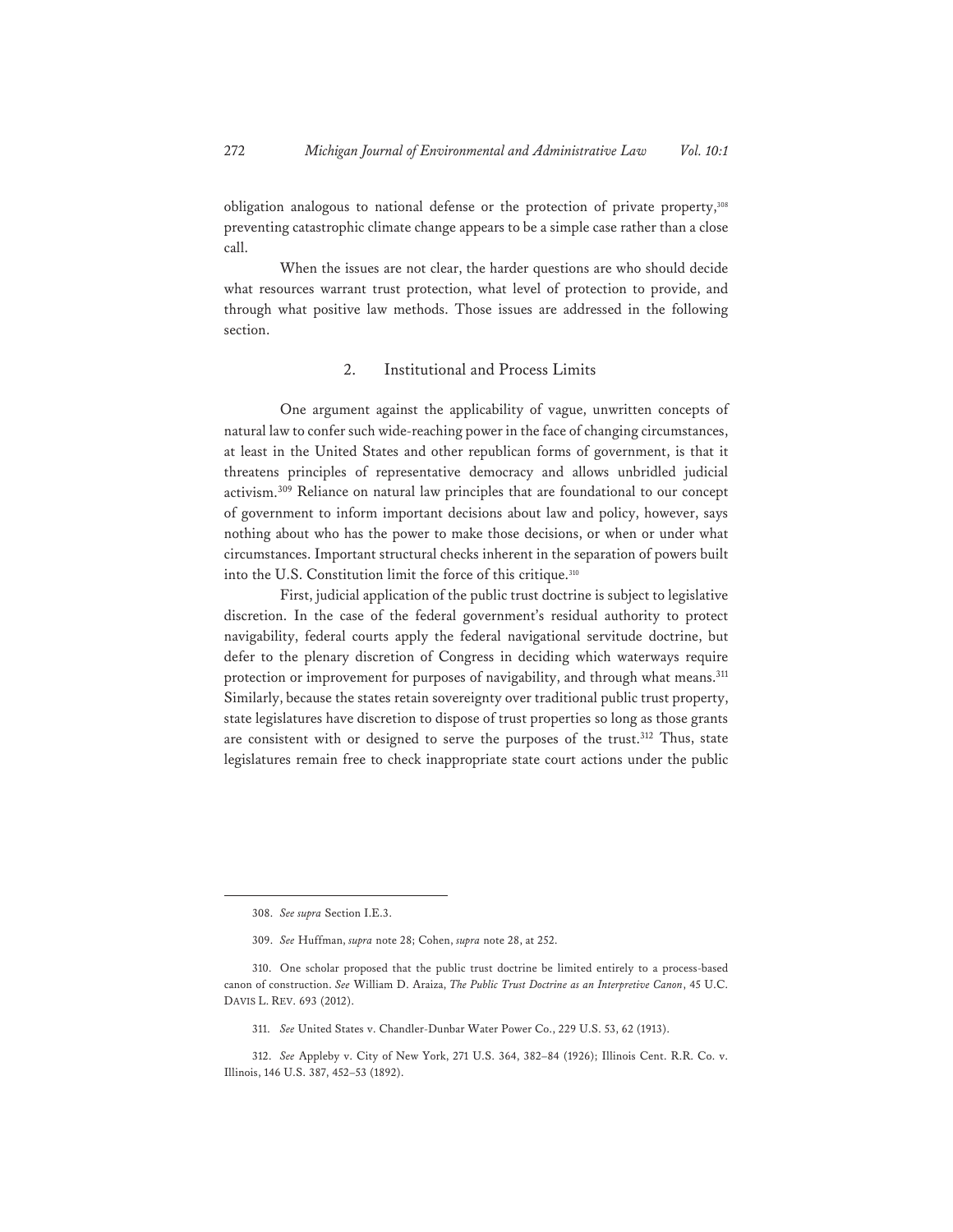trust doctrine.313 Whether the Ninth Amendment or other authority establishes a substantive floor on state public trust doctrine responsibility remains to be seen.<sup>314</sup>

Second, legislative or executive branch actions pursuant to the public trust doctrine, or actions allegedly in violation of public trust principles, remain subject to judicial review in both federal and state courts (depending on where jurisdiction is found appropriate); and state judicial decisions are subject to review in the U.S. Supreme Court for violation of federal constitutional law. In particular, all interpretations and applications of the public trust doctrine are subject to checks under the U.S. Constitution and the constitutions of many states. Given that any federal authority over public trust resources in navigable waters reflects a cession of those aspects of the trust affecting interstate and foreign commerce, any federal exercise of trust authority is bounded by the scope of the Commerce Clause.<sup>315</sup> Although federal control over navigability affecting private title to lands beneath navigable waters requires no compensation because that title is held subject to the federal navigation servitude, assertions of public trust authority over other public trust resources are subject to takings scrutiny, whether or not that scrutiny ultimately requires compensation.<sup>316</sup> Finally, some state constitutions have express provisions defining public trust resources and the principles according to which they must be managed.<sup>317</sup>

The answer to issues of institutional accountability in making and implementing public trust doctrine decisions is not to throw up our collective hands and abandon the trust. It is to ensure, as we do with analogous challenging public decisions, that our system of constitutional checks and balances works as intended.

#### **CONCLUSION**

At the outset of his classic *The History of Western Philosophy*, Bertrand Russell asked: "Are there really laws of nature, or do we believe in them only because of our innate love of order?"318 We may ask a similar question: Is there really such a thing as natural law, or do we believe in it only because of our innate love of justice?

*Prior Appropriation* assumed that natural law claims used to support the two doctrines were inconsistent and needed to be resolved. But the above analysis shows that the issues in Part I (Prior Appropriation) and Part II (The Public Trust

- 315. *See id.*
- 316. *See supra* Section II.C.1.

318. RUSSELL, *supra* note 44, at xiii.

<sup>313.</sup> Professor Babcock appears to agree in arguing that, even if the public trust doctrine is a "legal fiction," it is a useful fiction in allowing judges to use common law to fill gaps in trust doctrine implementation pending legislative action displacing that common law. *See* Babcock, *supra* note 30, at 395.

<sup>314.</sup> *See supra* Section II.C.

<sup>317.</sup> *See, e.g.*, Robinson Twp. v. Commonwealth of Pennsylvania, 83 A.3d 901 (Pa. 2013); Ariz. Ctr. for L. in the Pub. Int. v. Hassell, 837 P.2d 158 (Ariz. 1991).